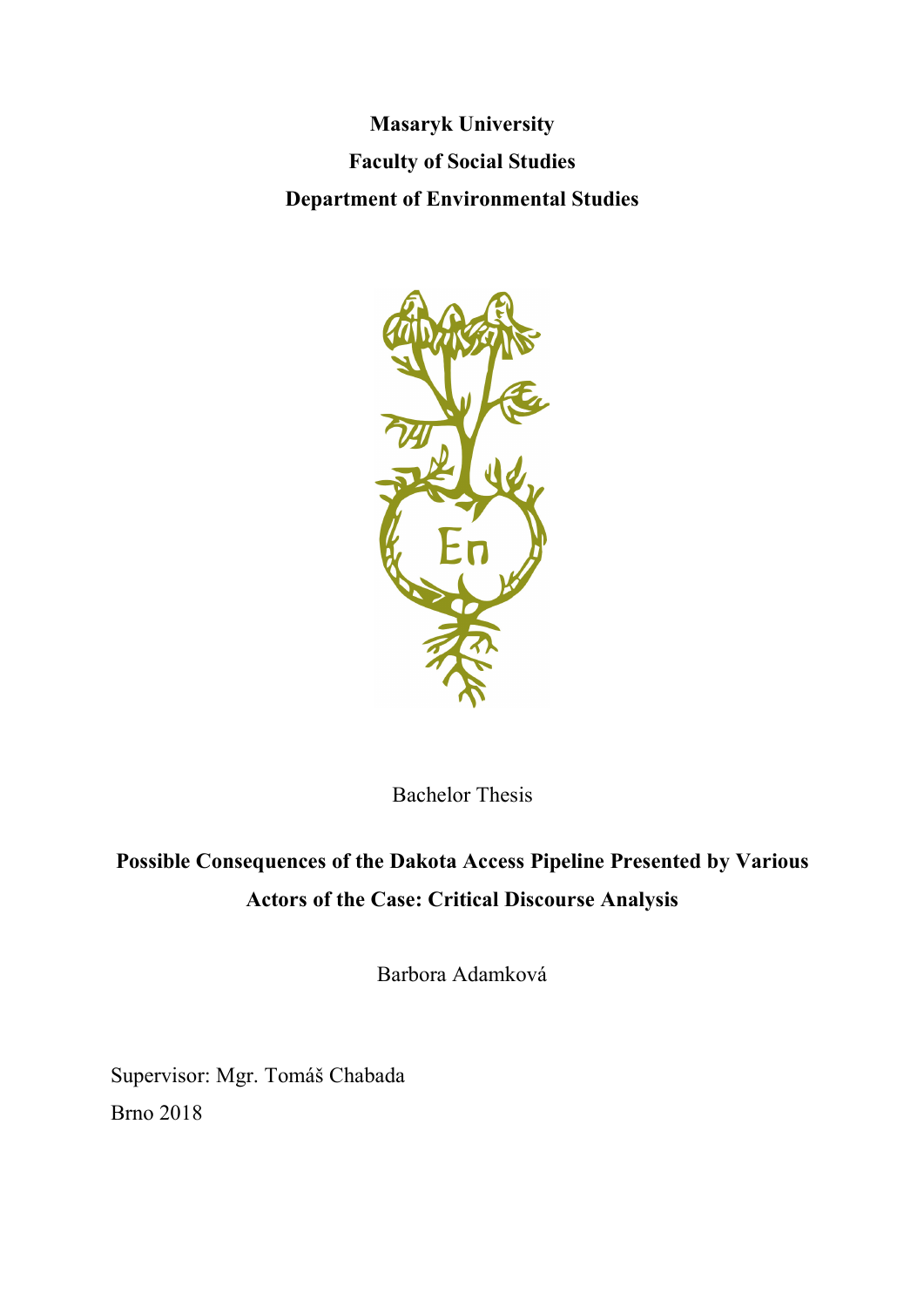I hereby declare that I worked independently and that I used only the sources cited.

In Brno on May 9, 2018

Barbora Adamková

 $\overline{\phantom{a}}$  , where  $\overline{\phantom{a}}$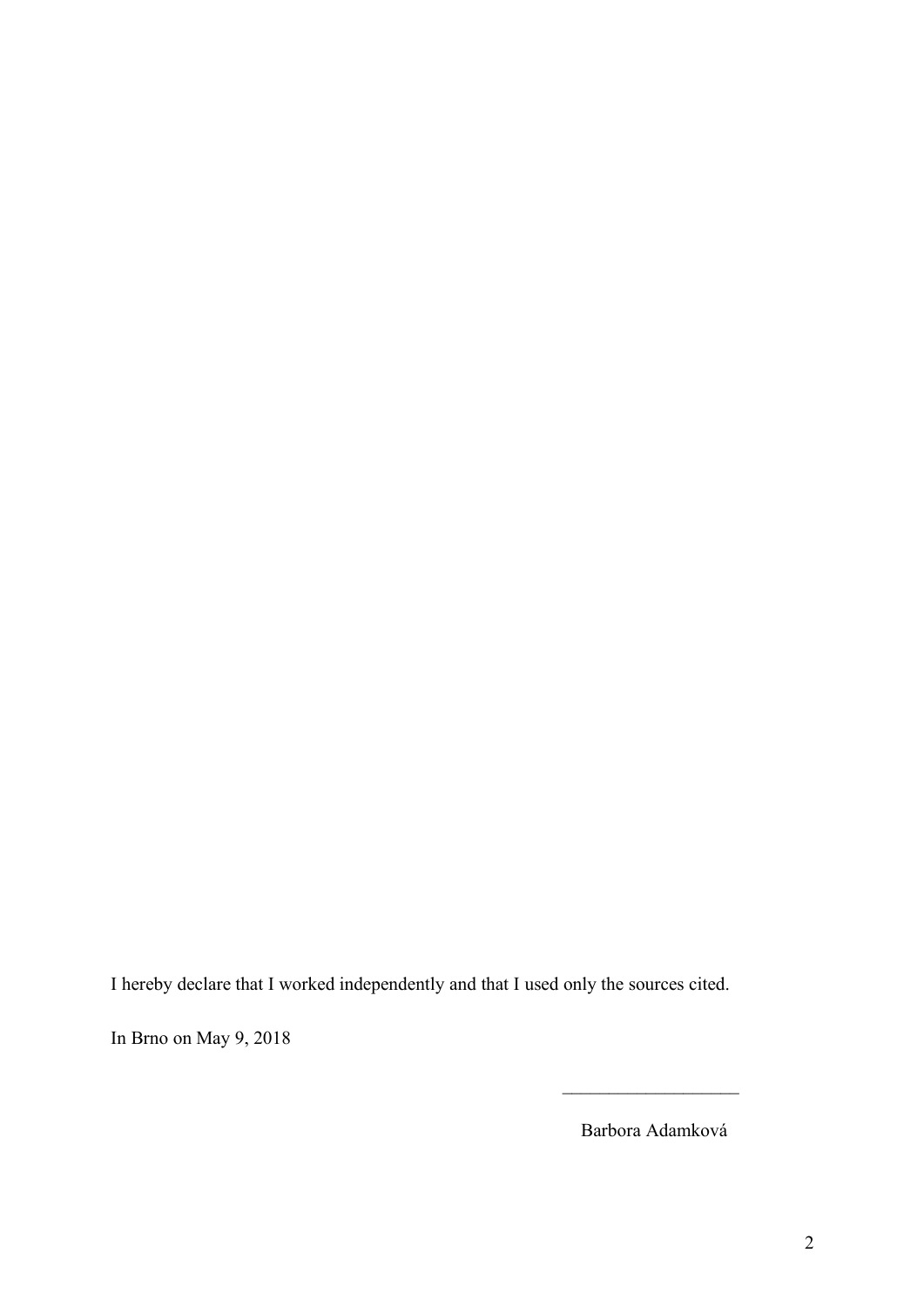### **Acknowledgments**

I would like to thank my thesis supervisor Mgr. Tomáš Chabada, for the great amount of time he dedicated to guiding me through the writing process. I am grateful for all the insightful and inspiring advice and for his endless patience. Another thank you belongs to Alexandra, for her wise suggestions and for being a friend.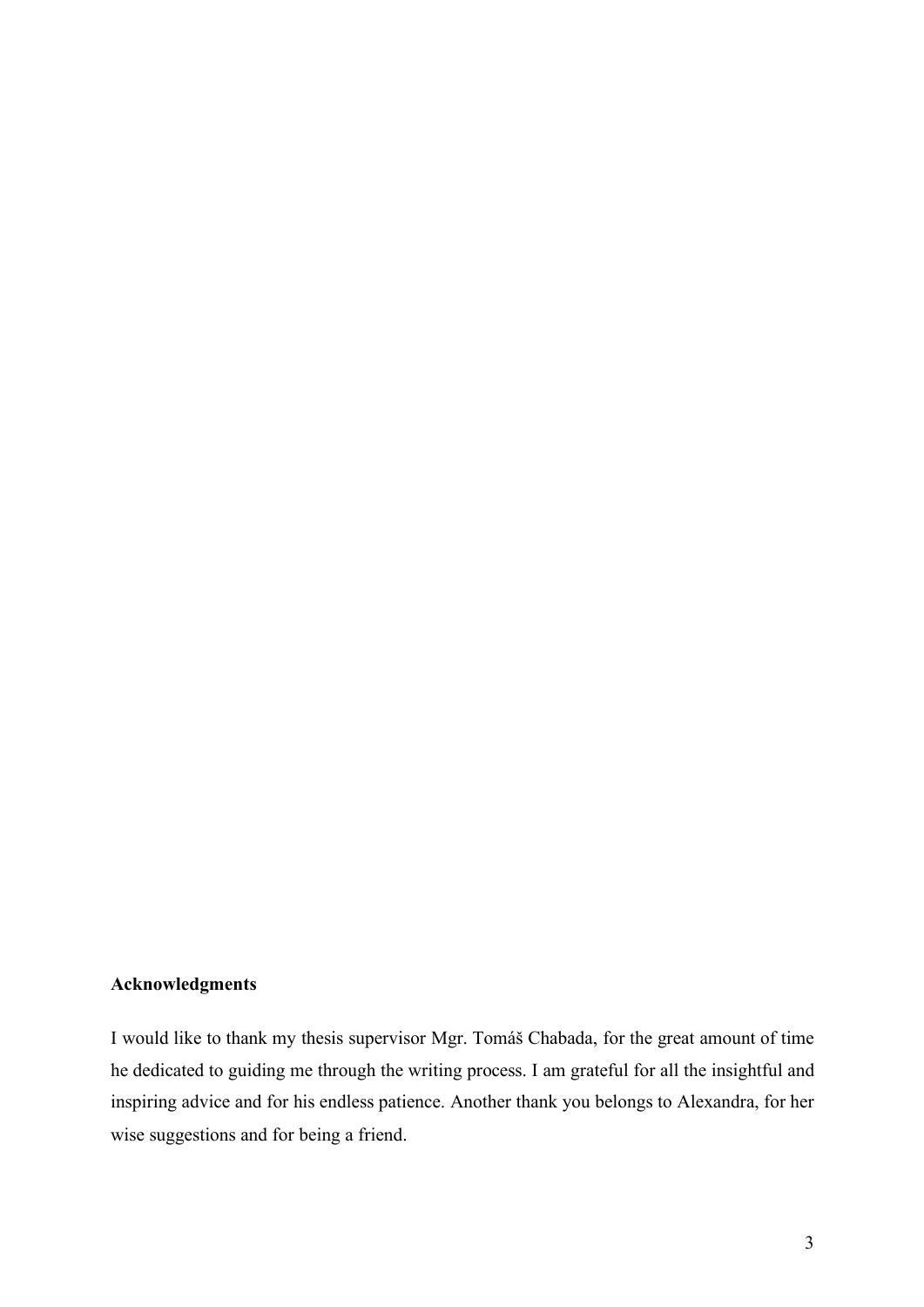### **Table of Contents**

| 1.                 |         |  |
|--------------------|---------|--|
| $\overline{2}$ .   |         |  |
|                    | 2.1.    |  |
|                    | 2.2.    |  |
|                    | 2.3.    |  |
|                    | 2.4.    |  |
| 3.                 |         |  |
|                    | 3.1.    |  |
|                    | 3.2.    |  |
|                    | 3.3.    |  |
|                    | 3.4.    |  |
|                    | 3.5.    |  |
| $\boldsymbol{4}$ . |         |  |
|                    | 4.1.    |  |
| 5.                 |         |  |
|                    | 5.1.    |  |
|                    | 5.2.    |  |
|                    | 5.3.    |  |
| 6.                 |         |  |
|                    | 6.1.    |  |
|                    | 6.2.    |  |
|                    | 6.3.    |  |
|                    | 6.4.    |  |
|                    | 6.5.    |  |
|                    | 6.6.    |  |
| 7.                 |         |  |
| 8.                 |         |  |
| 9.                 |         |  |
| 10.                |         |  |
| 11.                |         |  |
|                    | 11.1.   |  |
|                    | 11.2.   |  |
|                    | 11.3.   |  |
|                    | 11.3.2. |  |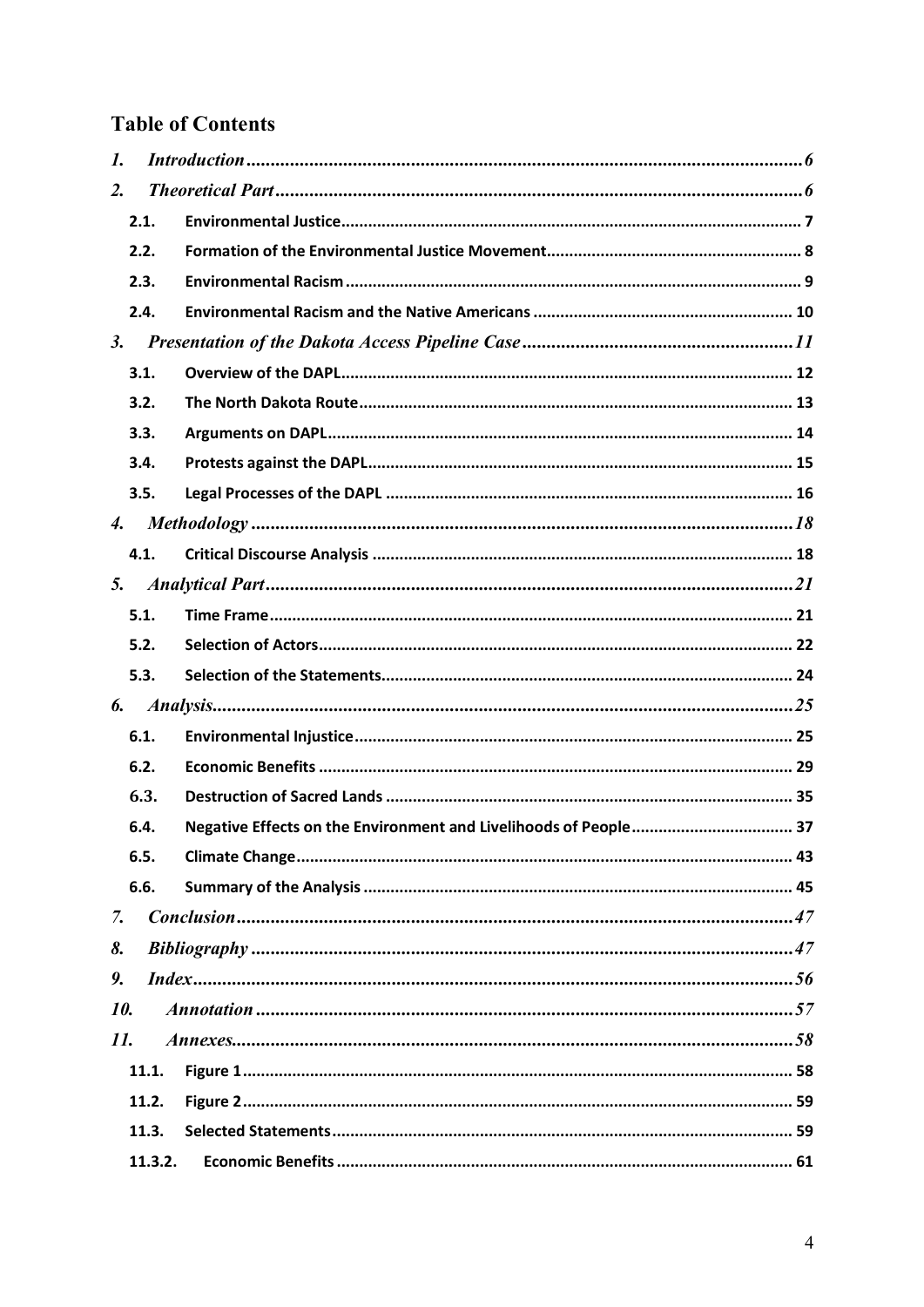| 11.3.4. Negative effects on the environment and the livelihoods of people  66 |  |
|-------------------------------------------------------------------------------|--|
|                                                                               |  |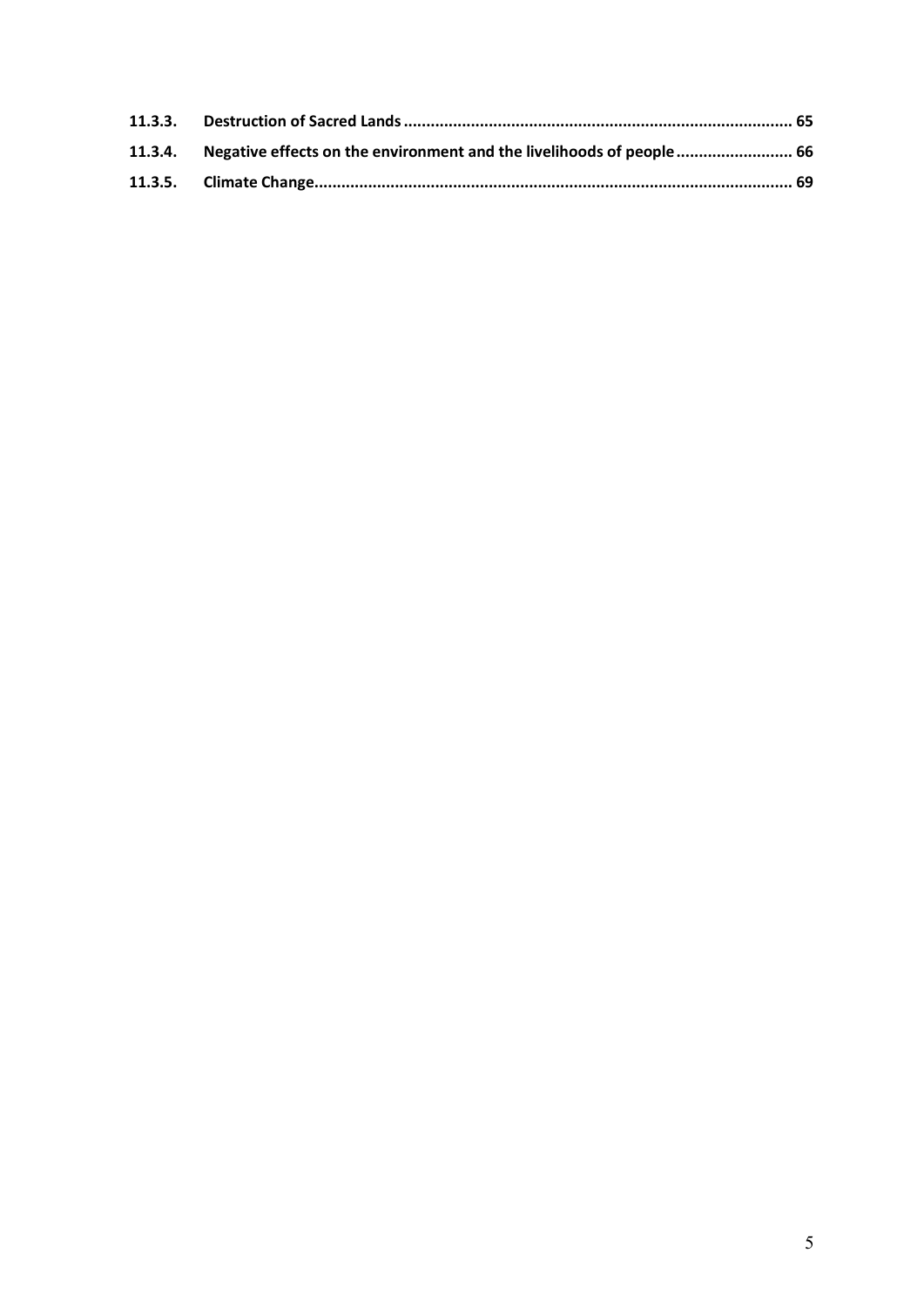### **1. Introduction**

There are more than 2,5 million miles of pipelines in the United States and most of them are built unnoticed. When a developing company proposed the Dakota Access Pipeline in the spring 2014, no one suspected it would gained international attention. The proposed route led close to the Standing Rock Indian Reservation and in case of a leak, it could pose the threat of contamination of drinking water supplies.

The Sioux Tribe had opposed the pipeline since the proposal was published, and over the next two years, the small community's efforts grew into a movement. The pipeline opponents used every possible way to halt the construction and even though it was not successful, they managed to postpone it for a great amount of time. The legal fight over the, now fully operational, pipeline still continues.

I have followed the Dakota Access Pipeline case in the media and I wanted to explore it further. I believe the case reflects on different human values and beliefs and the conflicts among them.

This case managed to bring attention towards long neglected issues, such as tribal rights and ongoing racism in the United States. The Native American populations had been in a particularly disadvantageous position ever since the European settlers arrived. Today, they still have to bear disproportionate environmental risks.

The thesis introduces the theoretical concepts of environmental justice and environmental racism through its historical roots in the Environmental Justice Movement. Further the thesis provides a detailed description of the Dakota Access Pipeline case to better understand its complexity and importance. One of the main aims of the thesis is to analyse how various actors of the case view the possible consequences of the pipeline. The way how people produce meaning cannot be interpreted without considering the historical and current sociopolitical context. In the actors' statements I identify various consequences that are closely connected to their race and social and economic status.

### **2. Theoretical Part**

The theoretical part of the thesis introduces the key concept of environmental justice, that is closely connected to the development of the Environmental Justice Movement. Subsequently,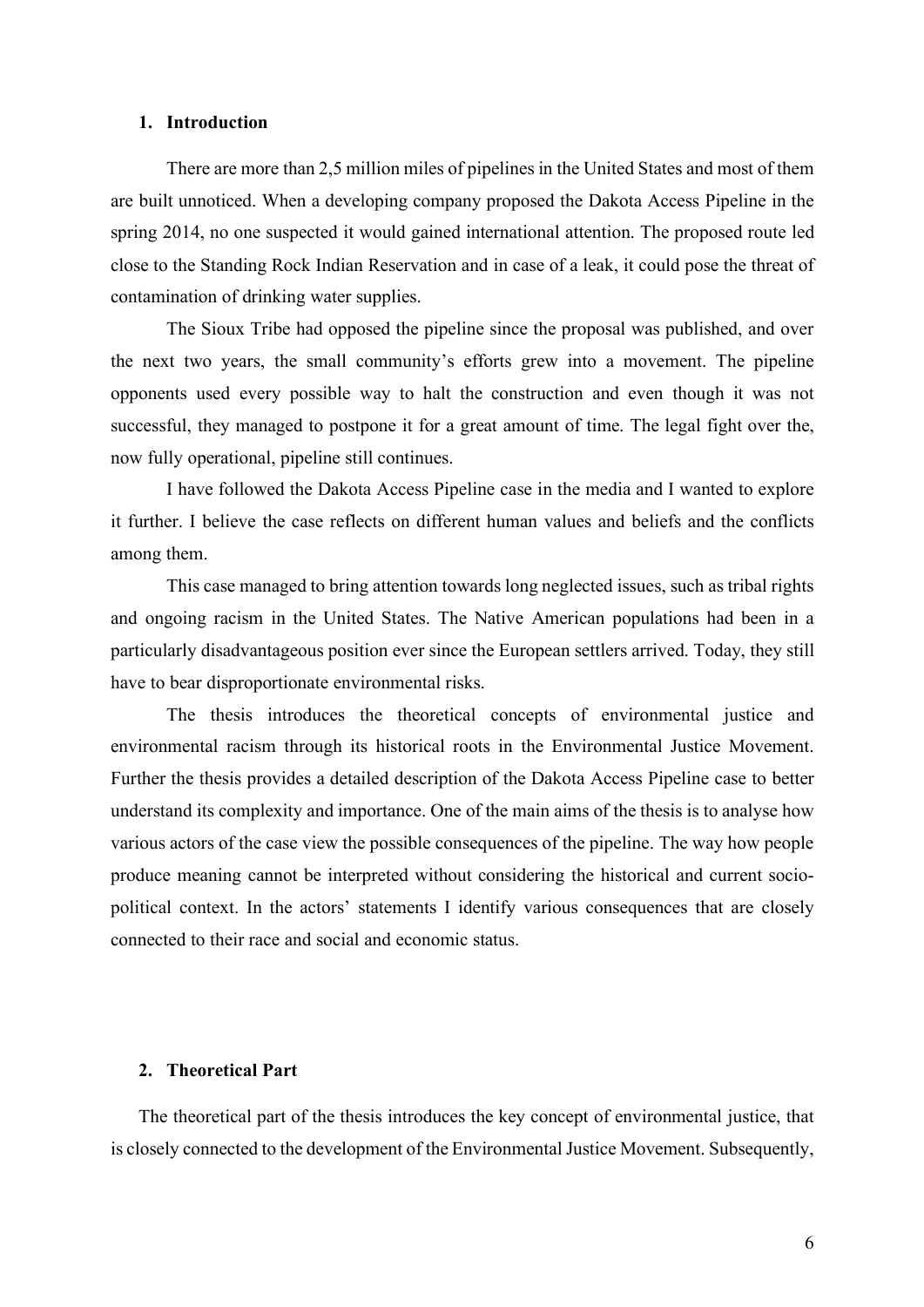the term environmental racism is defined, with further focus on its connection to the population of Native Americans.

### **2.1. Environmental Justice**

The concept of environmental justice emphasizes fair sharing of environmental burdens and hazards fairly. In the United States as well as globally, environmental dangers are not distributed equally. The communities of color and the people with lower income are exposed to burdens of anthropogenic pollution - such as toxic waste or air and water pollution - to a greater degree than the non-colored communities and the rich (Newton, 2009, p. 3). The roots of the concept are closely tied with the Environmental Justice Movement (EJM) which emerged in the 1980s in the United States. As Cole and Foster point out, it is not possible to name a specific date or an event, "[…] as the movement grew organically out of dozens, even hundreds, of local struggles and events and out of variety of other social movements" (Cole & Foster, 2001, p. 19). Over time, the term environmental justice has become important in the language of environmental campaigning and academic research, but also in the field of political debates and policy-making (Walker, 2012, p. 1). According to the U.S. Environmental Protection Agency, Environmental Justice "will be achieved when everyone enjoys the same degree of protection from environmental and health hazards and equal access to the decision-making process to have a healthy environment in which to live, learn, and work" (Environmental Protection Agency, 2017).

In the 1980s, the mainstream environmental movement had been already established. The majority of its supporters came from the white middle and upper-middle class, leaving the communities of color overlooked (Bullard, Anatomy of Environmental Racsim and the Environmnetal Justice Movement, 1993). Its focus on the environment laid mostly in the preservation and conservation of wilderness and wildlife. The poor communities and the communities of color viewed the environment rather as a home and a community - a crucial place for their everyday lives that needed to be preserved and kept safe from pollutants (Cole & Foster, 2001, p. 16).

The mainstream environmental movement failed to properly recognize that environmental degradation, pollution and resource depletion are raising from social inequalities. To challenge this perspective, the EJM fought against the environmental threats in their communities while attracting attention to the idea of environmental injustice itself (Bullard, Anatomy of Environmental Racsim and the Environmnetal Justice Movement, 1993,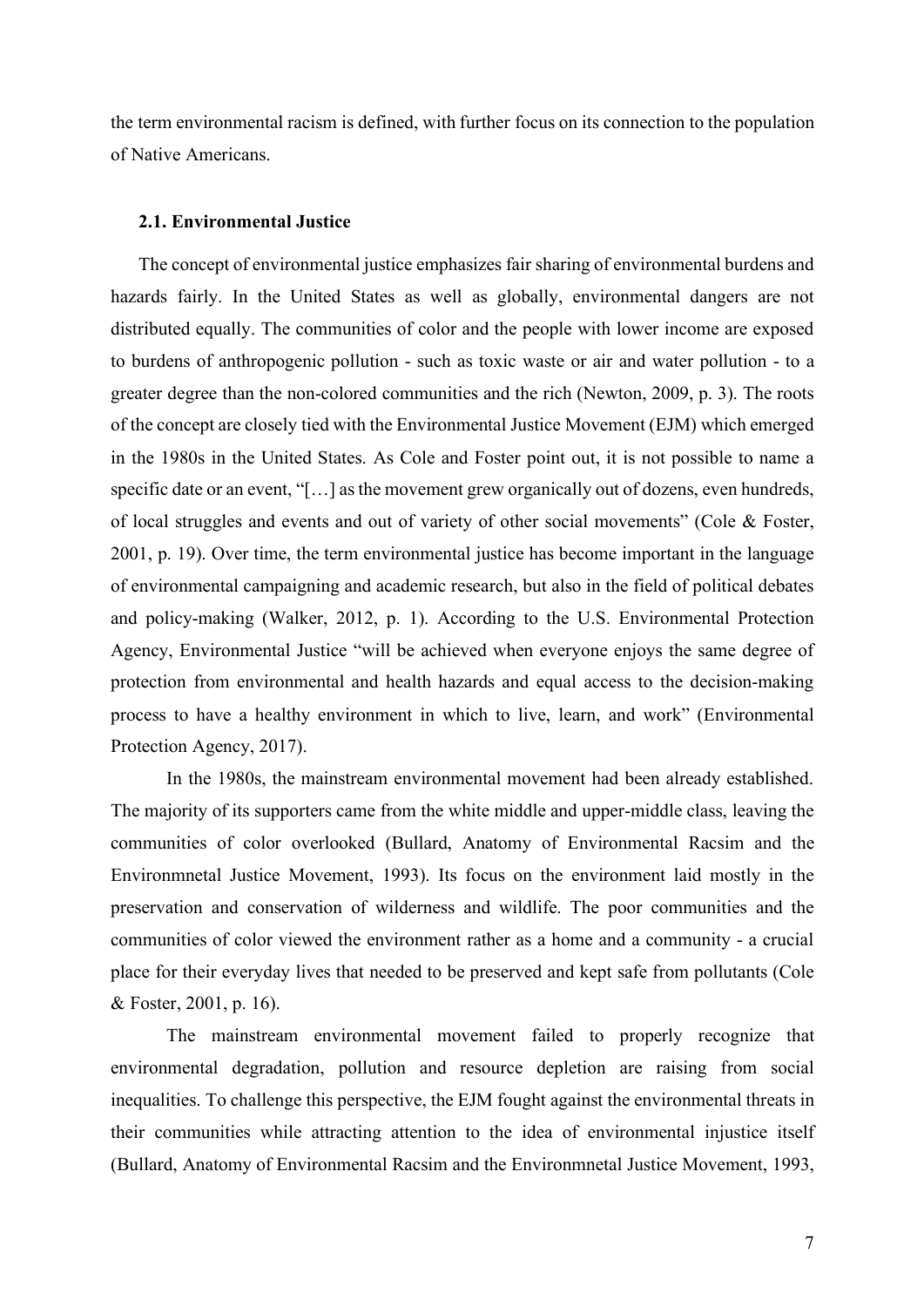s. 23, 24) Spreading of the EJM dismantled the myth that the poor people and the people of color not do not care about the environmental issues (Taylor, 1993, p. 58).

### **2.2. Formation of the Environmental Justice Movement**

The principal origins of the EJM can be traced back to the US Civil Rights Movement of the 1950s - 1970s. In the Civil Rights Movement, African Americans fought for changes in the society. They used grassroots activism tactics, such as public protests, demonstrations, petitions and direct actions that aimed to bring a systemic change from the bottom up. The character of the Civil Rights Movement - its experience with direct actions, empowerment through political actions and above all the recognition "that the disproportionate impact of environmental hazards was not random or the result of 'neutral' decisions but a product of the same social and economic structure which had produced de jure and de facto segregation and other racial oppression" (Cole & Foster, 2001, p. 21) – shaped the EJM. This influence was clearly seen in 1982 during the protests of African Americans against toxic dump in the Warren County, North Carolina, where more than 500 activists were arrested for acts of civil disobedience (Cole & Foster, 2001).

Another major source of influence was the grassroots anti-toxics movement, represented by communities opposing landfills, hazardous waste facilities and incinerators. These movements are unique in their leadership. Grassroots leaders were often women, emerging from local groups of inhabitants concerned about their families and homes being endangered by the polluting industries or governmental policies (Bullard, Introduction, 1993, s. 8) Later, these local groups connected through their shared struggles, networked and slowly built up a movement (Cole & Foster, 2001, p. 22). The concept of the EJM represents a conceptual merge of two realizations: the realization of the civil rights movement's activists that unrelated racial assaults are embodied in a social structure of racial oppression; and the realization of anti-toxics movement's activists that unrelated toxic assaults are embodied in the economic structure of the country (Cole & Foster, 2001, p. 23).

A significant source for the EJM emerged from the academia when researchers continued to discover the unequal impacts of environmental hazards on people with low income and especially on people of color (Cole & Foster, 2001). "These research findings constitute convincing evidence that this pattern of exposure to environmental hazards transcends almost every aspect of their lives; this includes places where they work, live, play and learn, and the food they eat" (White, 2003, p. 107). A study named Toxic Wastes and Race in the United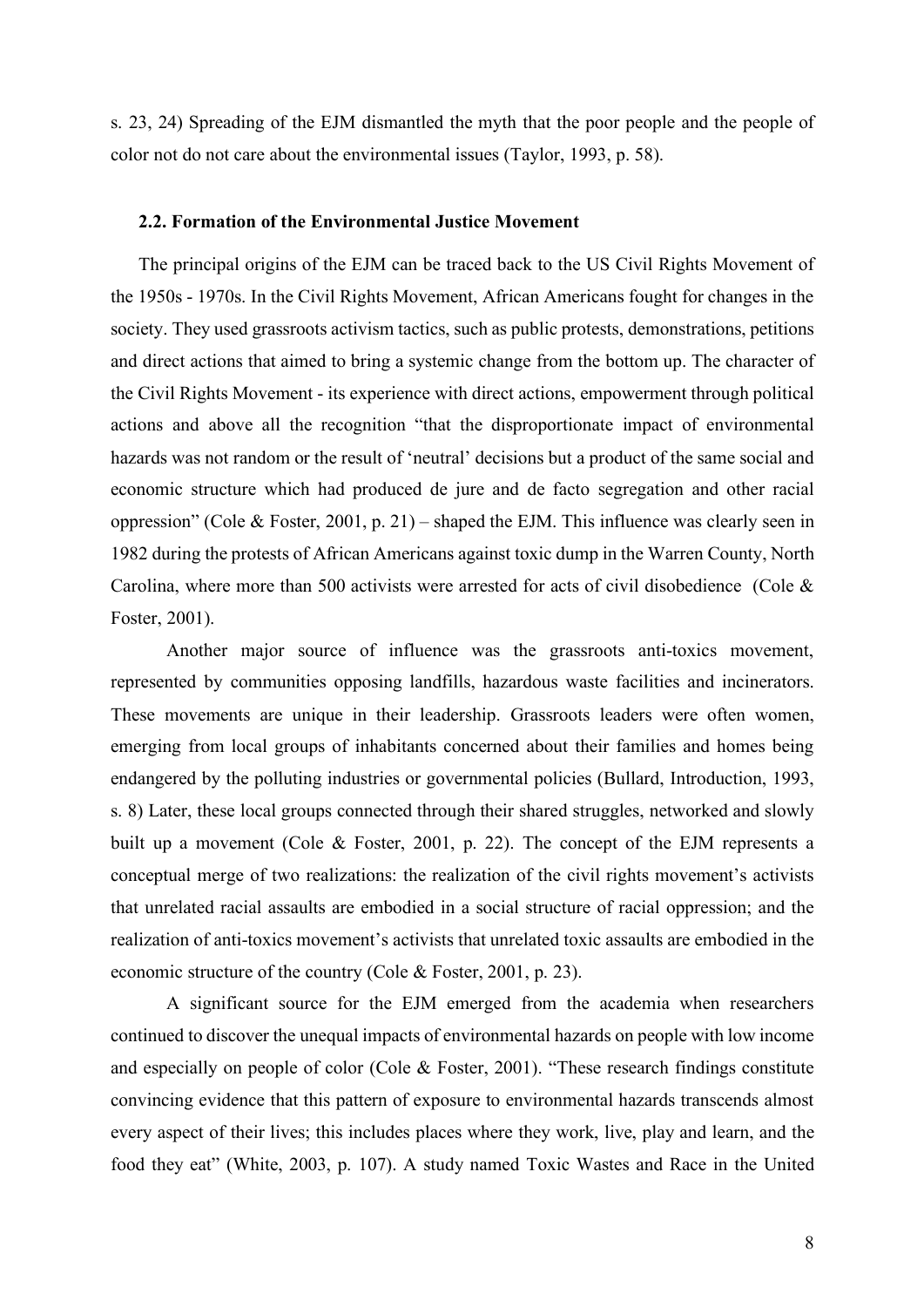States conducted by the United Church of Christ Commission for Racial Justice in 1987 concluded that race is the most significant factor when it comes to exposure of environmental dangers. The study worked as a catalyst for efforts of the EJM.

Three years later, a group of academics, now known as the Michigan group, came together to share their findings on environmental justice demonstrations and their consequences. They managed to initiate a meeting with US Environmental Protection Agency administrator William K. Reilly who subsequently created a Work Group on Environmental Equity and later established an Office of Environmental Equity (Bryant, History and Issues of the Environmnetal Justice Movement, 2003). Studies have shown that the government contributed to deepening of the disparity related to environmental injustice in the context of waste siting. They played a vital role in the formation of the EJM. Bullard suggests that instead of efforts to correct the environmental imbalances, governmental actions often exacerbated many of the threats to the communities of color. "Some institutional agreements between government and industry have placed communities of color at greater risk than the general population" (Bullard, Introduction, 1993, s. 10).

As the fourth relevant source for the EJM, Cole and Foster recognize the activism of Native Americans, who have been struggling with the problems regarding land and environmental exploitation ever since the arrival of Europeans. The concept of selfdetermination as perceived by Native American tribes - the notions that communities are able to speak for themselves and should be involved in the decision-making process - was crucial for grassroots of the EJM (Cole & Foster, 2001). It came from the sovereignty of Native Americans, it was the notions that communities are able to speak for themselves and should be involved in the decision-making process. At that time, many environmental decisions have been made without a proper participation of those who are affected the most. The EJM requests for those concerned to be equal partners, invited to the discussion from the very beginning, with the government not being the only determinant (Cole & Foster, 2001).

### **2.3. Environmental Racism**

The way how social and institutional processes work is instrumental for the unequal distributional patterns that frame the concept of environmental racism (Cole & Foster, 2001). As defined by Bryant, environmental racism includes deliberately choosing the low income and people of color communities for inconvenient land uses, for example placement of hazardous disposal sites. These communities are excluded from the environmental decision-making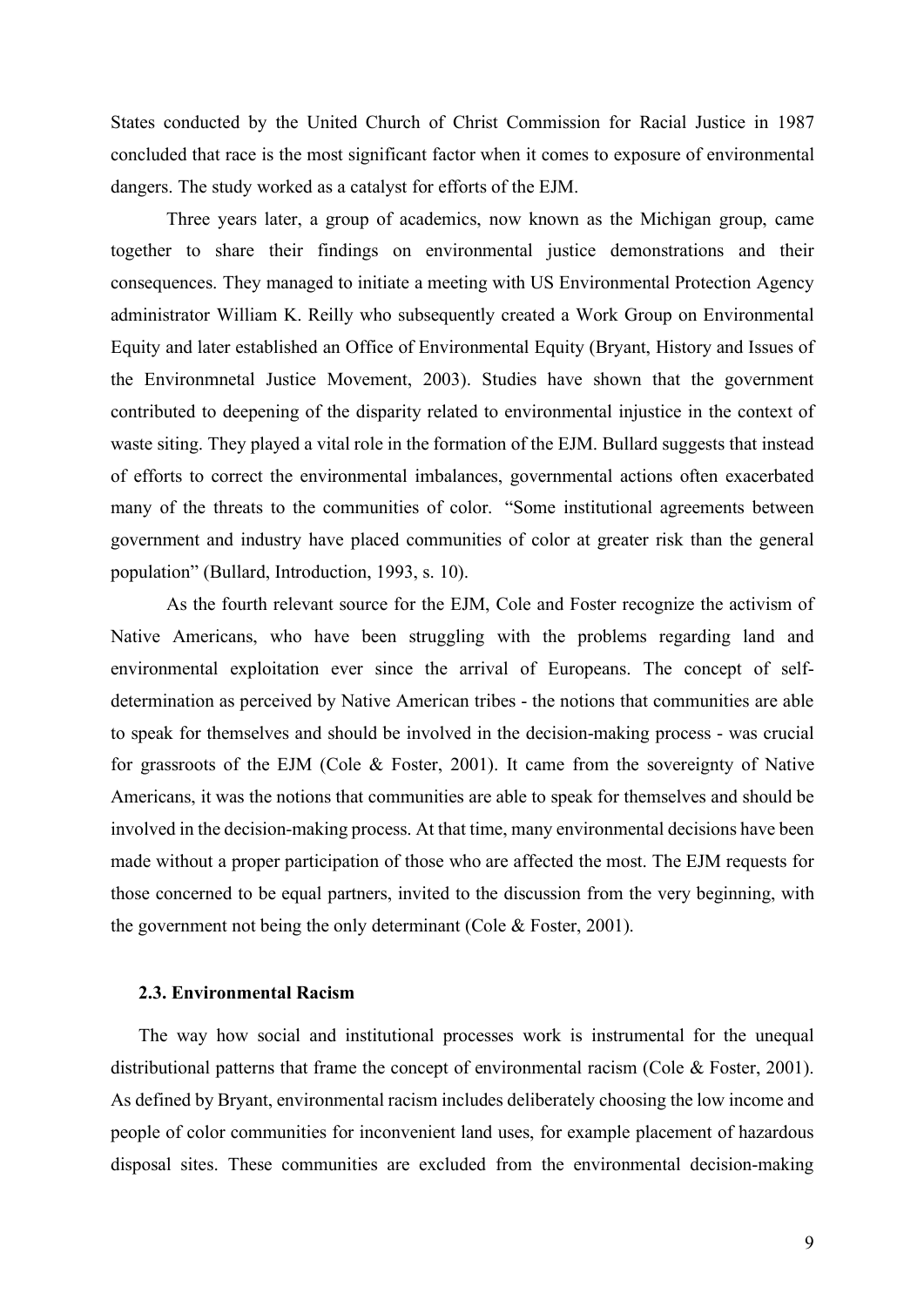process which concern them, and they are not secured against toxic and hazardous waste exposure (Bryant, Environmental Justice: Issues, Policies, and Solutions, 1995).

The United States is a racially divided country, which puts communities of color (African Americans, Asians, Latinos, Native Americans and Pacific Islanders) on the forefront of environmental dangers (Bullard, Introduction, 1993). "Distributive justice is important because the market system gives rise to both the organization of American society and the unequal distribution of wealth and patterns of toxic exposure and disease" (Bryant, 1995, p. 23). When researching the inequitable distribution of environmental hazards by income and race, race was found to be a more useful variable than income (Cole & Foster, 2001, p. 55). Race is imperative when it comes to predictions of spatial distribution of environmental dangers and it maintains the unequal environmental quality between the white communities and the communities of color. The importance of the EJM for the communities of color lies in connecting the environmental problems with problems of social justice. The exploitation of nature is not treated separately from the social exploitation of marginalized communities (Bryant, Environmental Justice: Issues, Policies, and Solutions, 1995).

### **2.4. Environmental Racism and the Native Americans**

Compared to other groups of people of color, Native Americans have distinctively strong and unique ties to the land - historically, spiritually, and legally. The creation stories of many tribes emphasize the importance of ancestral lands which are the object of worship. In the U.S., Native Americans are the only ones whose living areas are prescribed (Cole & Foster, 2001). Indigenous people own lands that have been chosen for them by the federal government.

Native American tribes are a sovereign nation; thus they should have control over their lands. Their regulations often differ from the other laws in effect, which makes it easier for corporations to pursue their interests (such as placement of hazardous facilities) (Taylor, Toxic Communities: Environmental Racism, Industrial Pollution, and Residential Mobility, 2014). Goldtooth argues, that "the entire political system of the United States is based upon economics and ownership of the land. Those who control the land are those who control the resources" (Goldtooth, 1995, p. 143). The U.S. federal government is obliged to protect the cultural integrity of Native Americans and enable them a free exercise of Indigenous religions. However, because of their spiritual and legal ties to the reservations' lands, Native Americans cannot so easily move when facing environmental and health threats (Goldtooth, 1995).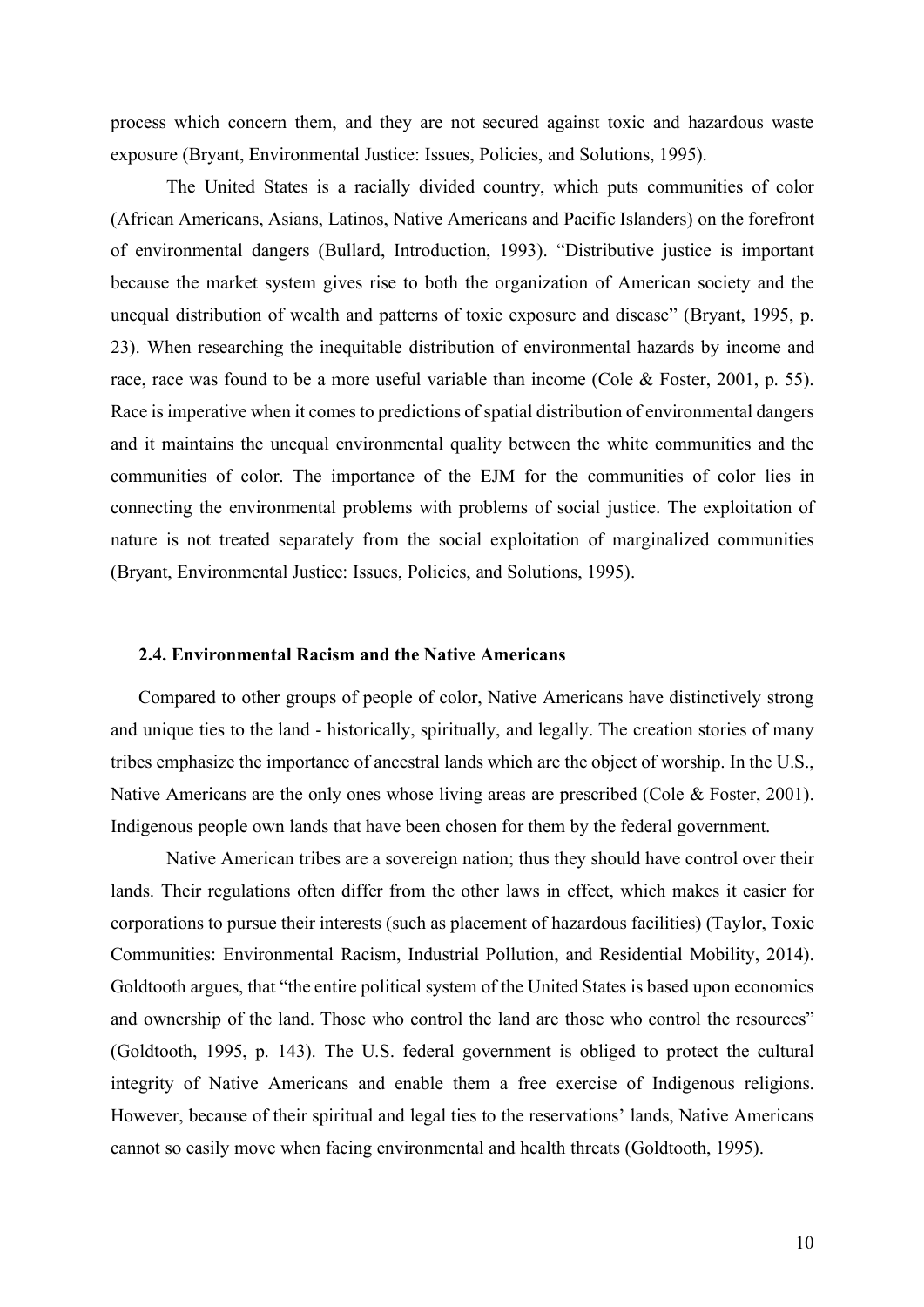Communities of Native Americans have been systematically targeted by the companies that try to place a toxic waste dumps, incinerators and other industrial facilities on their lands. "The companies were seeking jurisdiction with less regulation, and less environmental oversight and enforcement, than were imposed by the governments" (Cole & Foster, 2001, p. 138) They exploited intricacy and ambiguity of laws concerning Indian lands. Indian lands were sought after also for its richness in coal, oil, uranium or timber (Bryant, Environmental Justice: Issues, Policies, and Solutions, 1995). The tribes perceived the companies' proposals as a way toward economic development. It was only later, when the real concerns cropped up, that the tribal opposition emerged (Cole & Foster, 2001). In many instances, the research done after the land had been used by the industry showed that Indigenous lands suffer from surface and groundwater contamination, drinking water violations and unsafe levels of pollution (Goldtooth, 1995).

The commencement of the grassroots Native American EJM began in an isolated Navajo town in Arizona, where a toxic waste incinerator was proposed to be built in 1989. Distinctive strengthening of the movement occurred during the First National People of Color Environmental Leadership Summit in 1991 in Washington, D.C., where 60 Indigenous grassroots people met. They drafted a seventeen-point Principles of Environmental Justice. "Principle 11 states: "Environmental justice must recognize a special legal and natural relationship of Native People to the U.S. government through treaties, agreements, compacts, and covenants affirming sovereignty and self-determination" (Goldtooth, 1995, p. 139). In the course of time, more than forty Indian environmental justice groups joined the Indigenous Environmental Network. The atypical and remarkable feature of this activist group was its strong spiritual grounds. The Indigenous Environmental Network still organizes annual Protecting Mother Earth Conferences; it provides a platform for sharing information, training and technical assistance, a policy development; and offers strategic advice (Cole & Foster, 2001).

#### **3. Presentation of the Dakota Access Pipeline Case**

The Dakota Access Pipeline (DAPL) is an underground pipeline in the United States of America that transports crude oil. Its construction started in 2014 and was accompanied by major protests in North Dakota, where it leads nearby the Standing Rock Indian Reservation.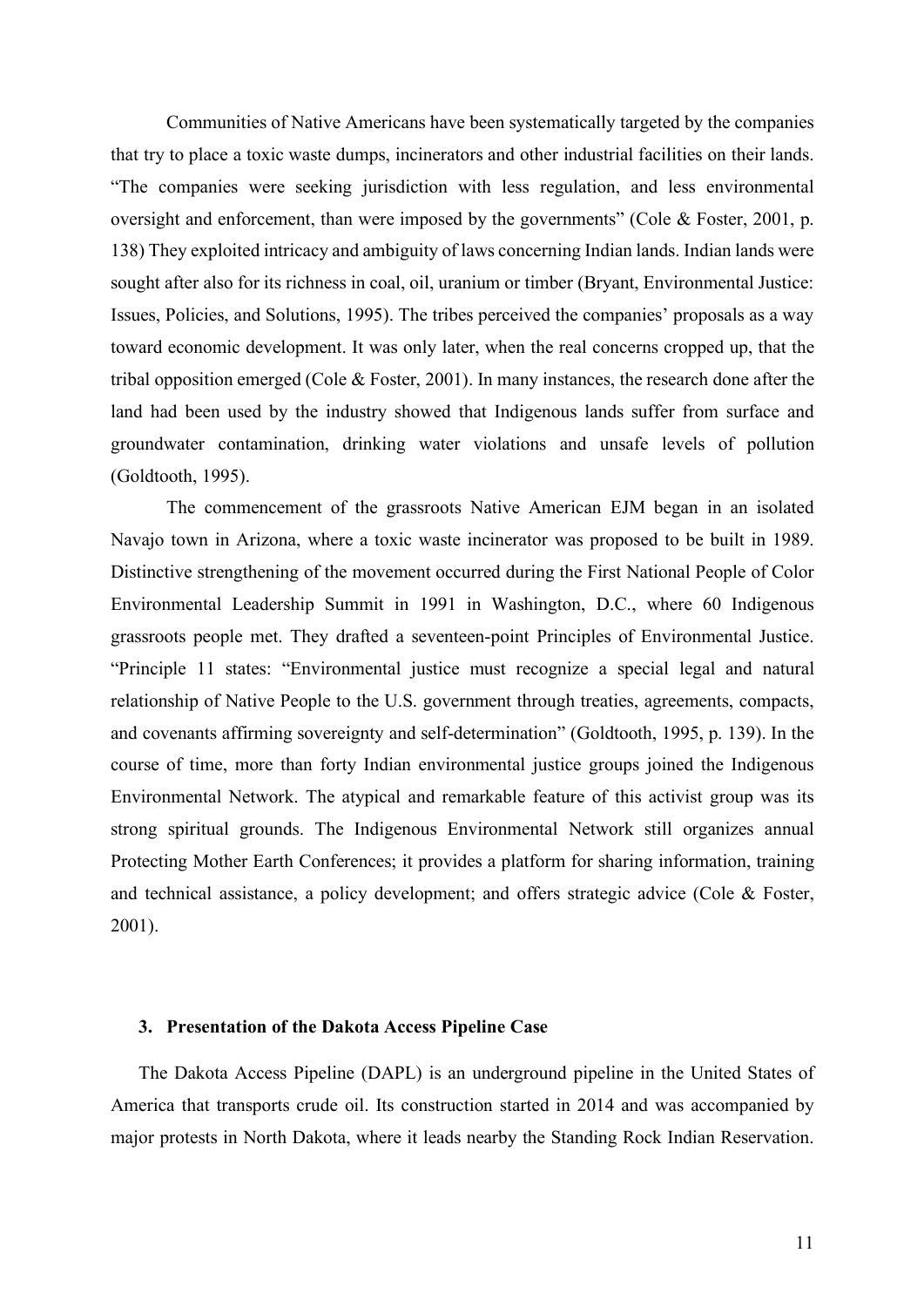The protest gained an international attention. The pipeline was finished last year and has been fully operational since June 2017.

The sources of information regarding the case are primarily media-based, completed by information provided by official sources such as the White House and several governmental departments. The DAPL case is of recent nature, still ongoing, hence there is a lack of available academic literature on the matter. In order to present the case as in detail and topically as possible, I derived the information from credible news sources, such as The New York Times, CNN or BBC. The facts were always consulted with several sources to verify and assure their accuracy.

#### **3.1. Overview of the DAPL**

The DAPL is 1 172 miles long (1886 km) and it leads through four states and crosses fifty counties. It starts in Stanley, North Dakota, continues through South Dakota, Iowa and ends in Patoka, Illinois. The beginning is situated at the Bakken Formation and Three Forks. Bakken is a vast underground deposit of oil spreading on the frontier of North Dakota, Montana and Canada. There is an estimated mean of 7,4 billion barrels of potentially recoverable oil (Demas, 2013).

The route in North Dakota is 346 miles (557 km) long and it consists of oil gathering pipelines and a larger transmission pipeline. From the starting point, the pipeline leads west around Williston, crosses the Missouri River, continues southeast through the Watford City area and south of Bismarck, where it crosses the Missouri River again north of Cannon Ball (Heim & Berman, 2016). At the end of the pipeline, the crude oil is further transported via connected pipelines or other means of transport to refineries in Midwest, East Coast and Gulf Coast. The pipeline is supposed to shuttle 470 000 barrels of crude oil a day, which makes around 374 million gallons of gasoline per day (Yan, 2016). The shuttle might increase to one hundred thousand barrels more.

The project was first announced to the public in April 2014. The informational hearings and meetings of the developing company Energy Transfer Partners (ETP) with landowners through whose land the pipeline would lead had started in August of the same year. The ETP began the construction in June 2016. The DAPL was completed in April 2017 and started operating on June 1. A strong opposition against building the DAPL has been present on many fronts since the very beginning. In Iowa, most of the landowners had signed easements<sup>1</sup> that

<sup>&</sup>lt;sup>1</sup> Easement is a nonpossessory right to use and/or enter onto a property of another without possessing it.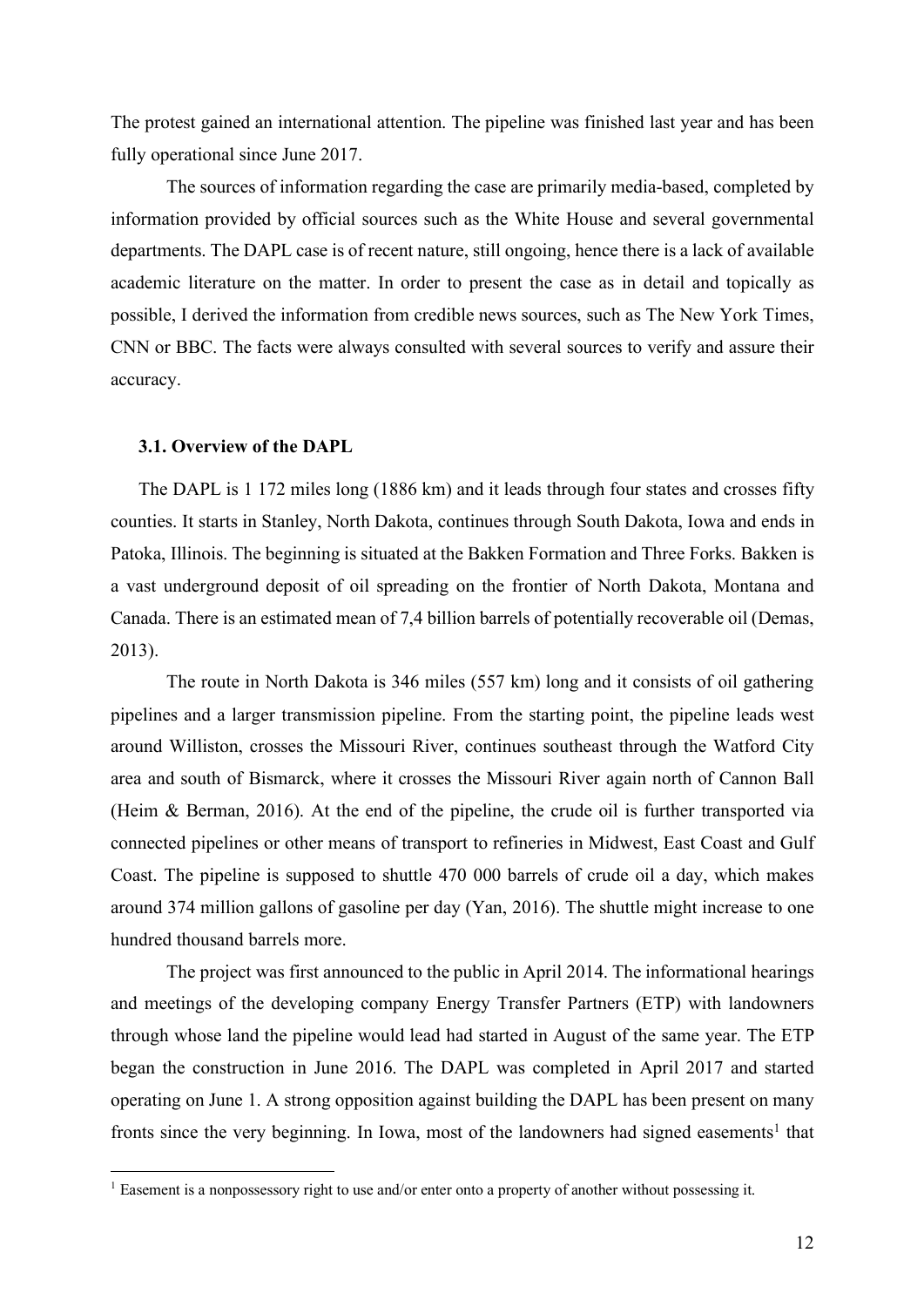allowed the company to build on their lands, for which they gained money. On the other hand, some farmers had taken the case to court, arguing that the country's decision-makers were wrong to grant the company the permissions for their lands<sup>2</sup> (Healy, 2016). The most important opposition that gained international attention came from the Standing Rock Sioux Tribe in North Dakota. The protesters established camps in the area around Cannon Ball, demonstrated, used direct action and fought against the pipeline in court.

A developing Texas-based company Energy Transfer Partners, L.P. (ETP) was responsible for the construction, through its subsidiary company Dakota Access, LCC. The minor partners are companies of Phillips 66. Enbridge and Marathon Oil became minor partners in the project later. Building of the DAPL costed around \$3,8 billion<sup>3</sup> (MacMillan, 2016). There are seventeen banks from all around the world providing loans to fund the construction. The DAPL brought around twelve thousand jobs, mostly in construction. Once the project was completed, only as few as tens of permanent jobs stayed available to maintain and monitor the pipeline (Kelsey, 2017).

The company estimates a gain of \$156 million in sales and taxes for the governments (Yan, 2016). American President Donald Trump had owned between \$500 000 to \$1 million in stock in Energy Transfer Partners in 2015 as well as in Phillips 66. By the spring of the following year, Trump's amount of stocks in ETP decreased to less than \$50 000 and he claimed divestment of all the stocks. The money flow works two-ways as Kelcy Warren, chief executive of ETP donated over \$100 000 to Trump's presidential campaign (Milman, 2016).

### **3.2. The North Dakota Route**

The North Dakota route has raised the most controversy. The original route proposed by the ETP was going to cross the Missouri River further north, around ten miles (16km) from Bismarck, the state capital. This route had been rejected by the United States Army Corps of Engineers (USACE) in an environmental assessment (EA) for various reasons. They claimed that the route would be a few kilometers longer, thus more expensive and it would cross more roads and wetlands (McKenna, 2016). Another big concern was the potential threat the DAPL could pose on the Bismarck's drinking water supply in case of a leak.

<sup>&</sup>lt;sup>2</sup> So-called eminent domain is the state's or national government's right to give out private properties for public use (usually road or other public facilities).

<sup>3</sup> 76,747,845,526 Czech crowns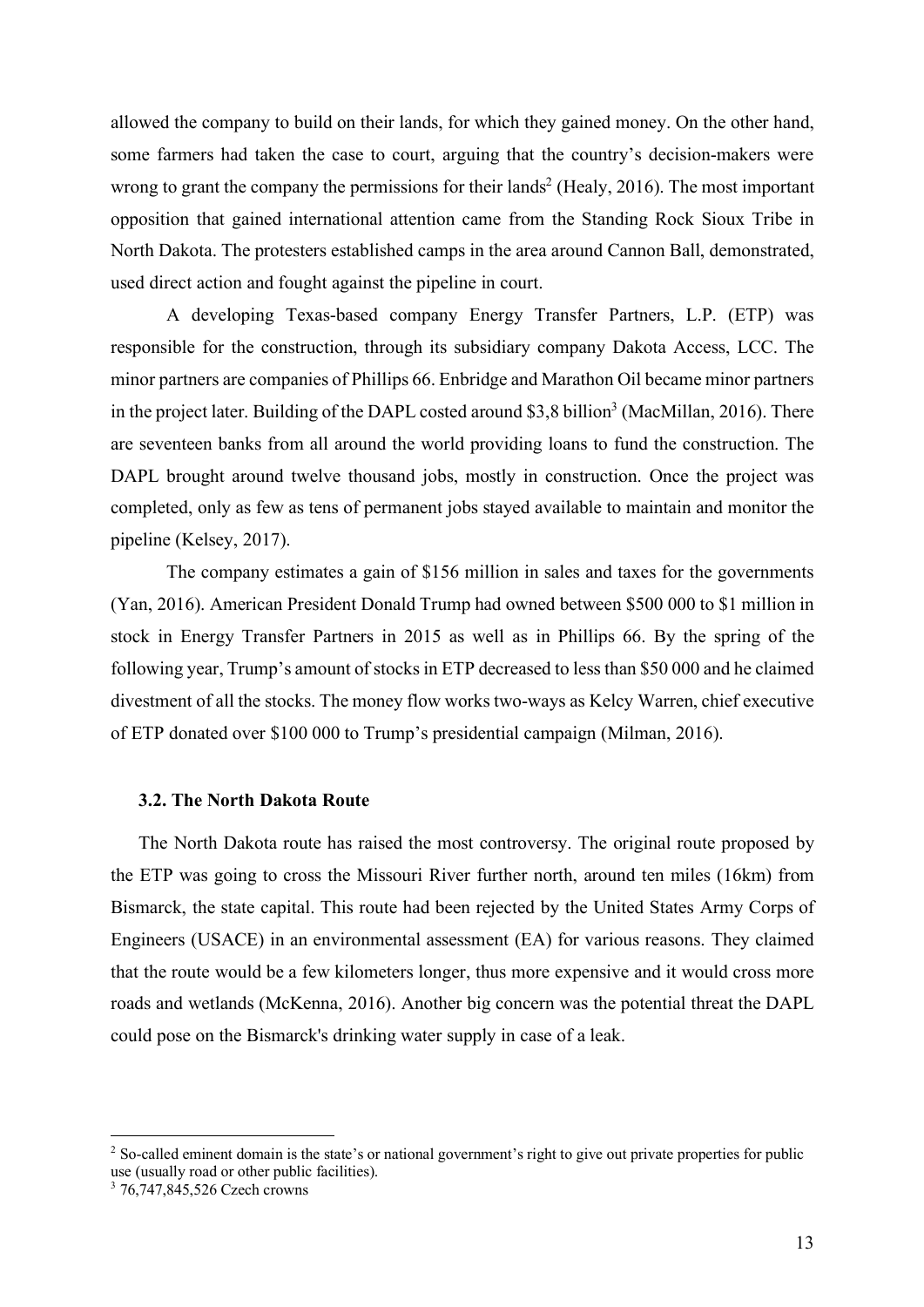The preferred alternative now leads south of Bismarck and crosses the Missouri River close to Cannon Ball, less than a kilometer north of the Sioux tribe's<sup>4</sup> land, the Standing Rock Indian Reservation (Figure 1). Similarly, as in the rejected route, there is a risk of water contamination in case of a leak. Even though this area is more remote, there are around 8 500 people living at Standing Rock (Statistics: Standing Rock Sioux Tribe, n.d.). Such incident could affect not only the indigenous Sioux tribe, but also around 17 million people living downstream of Missouri River (Meyer, 2017). Equally important for the indigenous tribes is the land itself. They consider it sacred. It is a burial ground of their ancestors. This situation has been labelled by many as a case of environmental injustice. They referred to the fact that 92% of Bismarck's population is white (Population Demographics for Bismarck, North Dakota in 2017, 2018, n.d.). Reverend Jesse Jackson, who is an U.S. political and civil rights activist, called the reroute as *"the ripest case of environmental racism"* he witnessed in a long time (Thorbecke, 2016).

### **3.3. Arguments on DAPL**

On average, the US daily consumption of petroleum products is around 20 million barrels<sup>5</sup> per day. Almost all of the crude oil that comes from or is imported to the country is refined into gasoline, diesel fuel, heating oil or jet fuel (Energy Information Adminisatration, 2018). There is more than 2,5 million miles (4 million km) of pipeline that serve to transport energetic materials (Pipeline Basics, n.d.).

The DAPL goes 90 feet (27,4m) deep below the Missouri River, so they are not in a direct contact (Evans, 2016). There are already eight other pipelines crossing the Missouri River, all of them closer to the surface than DAPL (Yan, 2016).

Other ways of transport include shipping crude oil by rail or trucks. The ETP claims that pipelines are the '*safest and environmentally cleanest'*, because they eliminate the risk of crashes and fires. At the same time, if more oil is moved by pipelines, more trucks and railways would be available to transport other commodities, such as crops. It is also the cheapest way of transportation which would greatly increase the profit margins for oil companies (Levin, 2016).

 <sup>4</sup> The Sioux are many different ethnic groups of Native American tribes and First Nations people in the U.S.

When I use the name Sioux tribe in the text, if not stated differently, it refers to the Standing Rock Sioux Tribe. <sup>5</sup> One barrel of oil is approximately 159 liters.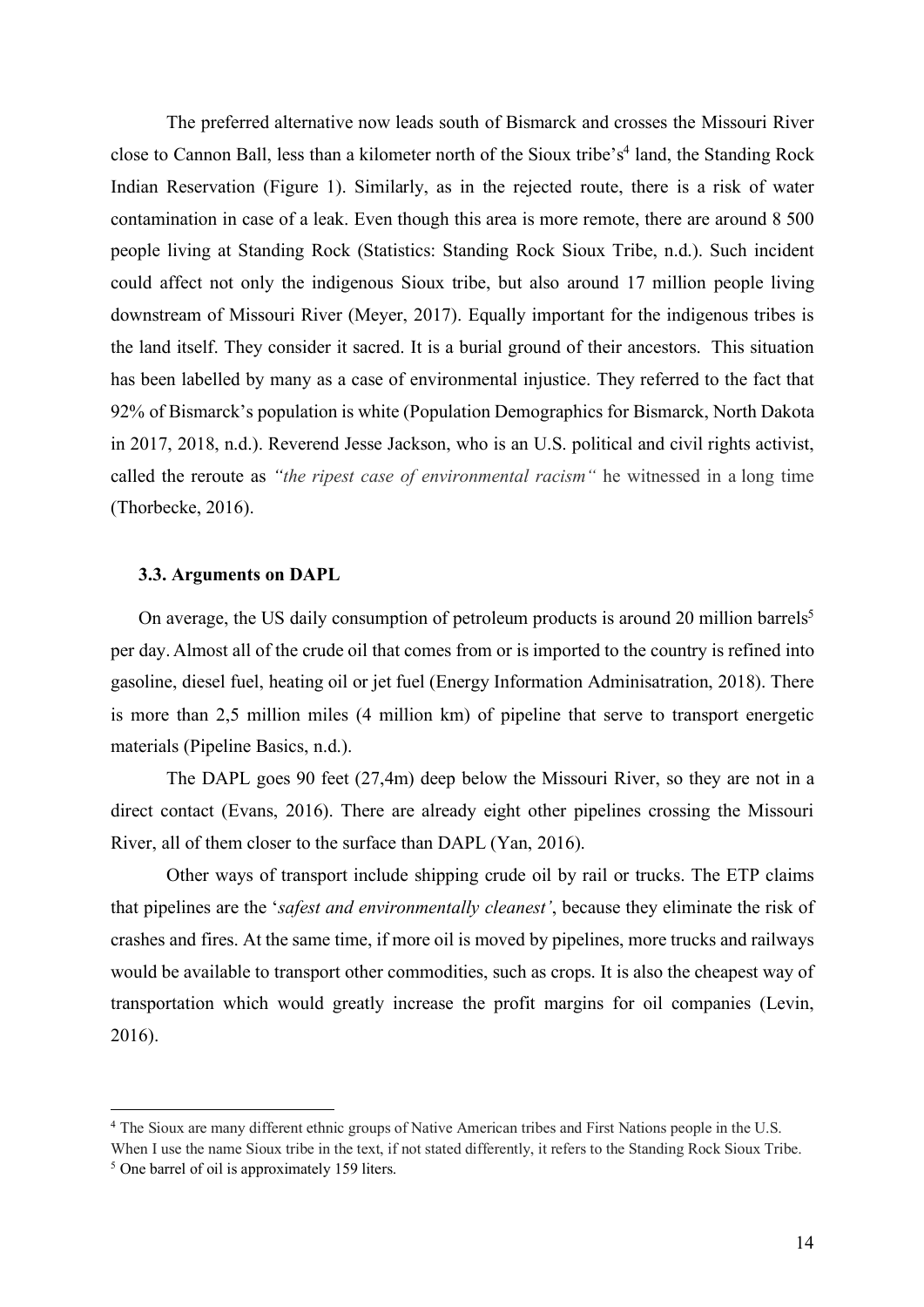The risk of oil spills is reported to be rather high; each year there are thousands of spills in the US. Most of them are small (meaning less than one barrel of oil spilled), but even these can have damaging effects on the environment and the economy (Largest Oil Spills Affecting U.S. Waters Since 1969, n.d.). If one takes into consideration the fact that more than half of the pipelines in the US are at least 50 years old, the risk gets even higher. (Groeger, 2012).

The concerns of the Sioux originate from the notion of dangers such pipeline could pose. A potential spill into the Missouri River could jeopardize the primary drinking water source of the Sioux. It would have a negative environmental and health impact, affecting wildlife, irrigation, agriculture, hunting and fishing (Worland, 2016). Spills from the DAPL had occurred even before it started to fully operate. In March 2017, 84 gallons (320 liters) were spilled at a pipeline terminal station in Watford City due to a leaky flange<sup>6</sup>. The leak of 20 gallons  $(75$ liters) happened two days after in Mercer Country, because of a failed above-ground valve. None of the spills caused harm to people or wildlife and the contamination was contained (Associated Press, 2017).

The DAPL also crosses land a few kilometers north of the reservation boundary. The developer argues that the DAPL does not lead directly through the Standing Rock Indian Reservation, nevertheless. However, this land falls within a treaty land in order for the Sioux tribe to properly exercise their fishing, hunting and gathering rights. This land also has a great spiritual value for the tribal members. It is the Sioux' cultural site and a sacred burial ground of their ancestor. The tribe claims, that this land has been a part of the reservation before and it was taken by the government illegally, despite various treaties in effect. Native Americans dispute that the approval given by the United States Army Corps of Engineers (USACE) for building of the pipeline had been granted without consulting the tribal governments, which is a requirement under U.S. law (Dakota Pipeline: What's behind the controversy?, 2017).

#### **3.4. Protests against the DAPL**

The Standing Rock Sioux Tribe was against the construction of the DAPL since the building proposal was presented in the spring of 2014. The members of several Native American nations established a spiritual camp called Sacred Stone at Cannon Ball. Subsequently, other large camps emerged in the area. The camps gathered all the opponents of the pipeline, various tribes and non-native supporters alike, consisting of ordinary citizens, farmers, human and indigenous rights activists, environmental and anti-fossil fuels activists, creating the #NODAPL

 <sup>6</sup> Flange is the edge where to parts of the pipeline meet.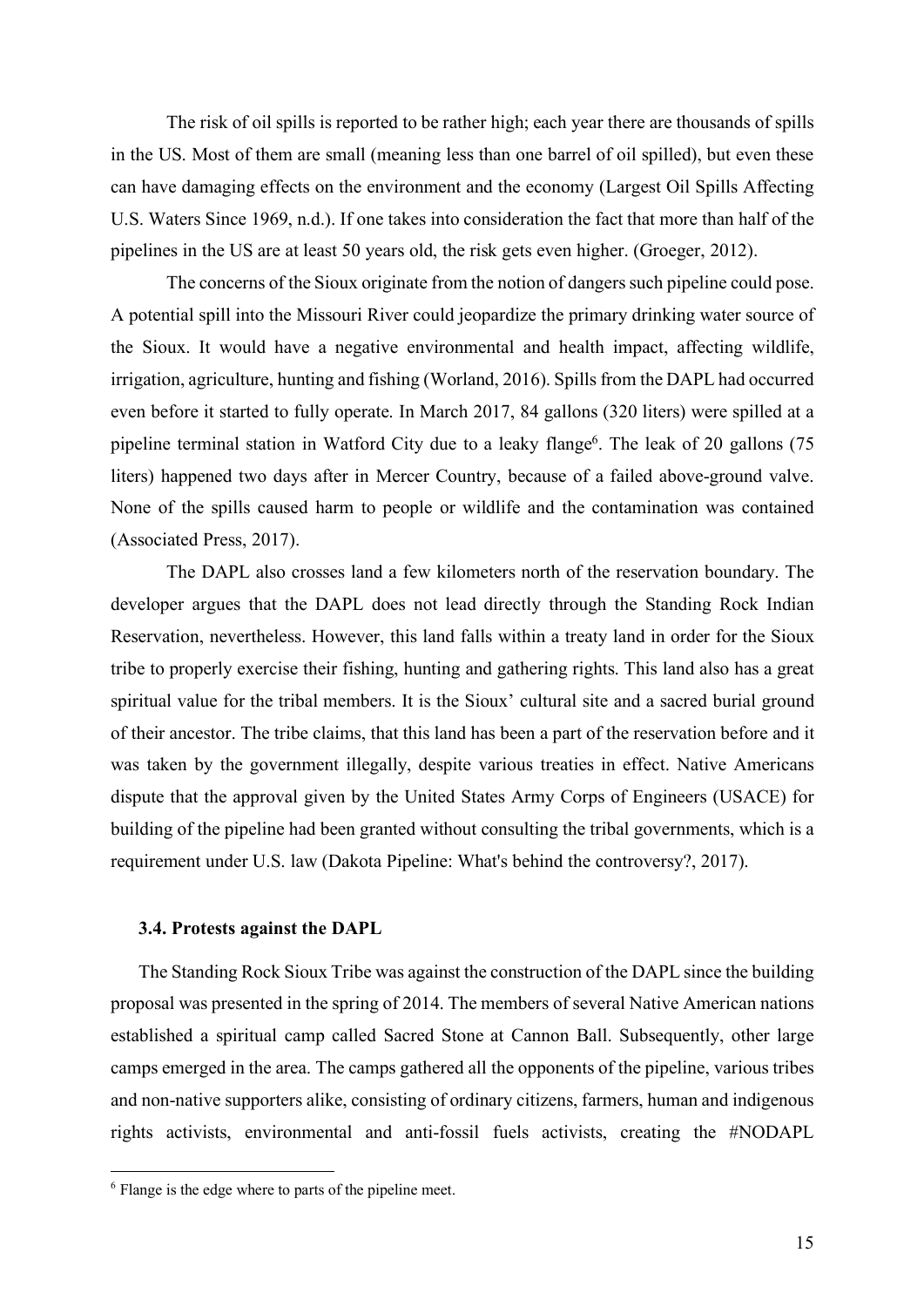movement. They were positioned on a private land owned by a Dakota Sioux member or on the land controlled by the USACE with the intention to slow down and eventually stop the construction (Levin, 2016). The camps served as a base for the protesters, to organize demonstrations and direct actions. The national attention, briefly followed by the international response, was drawn to the case in the summer of 2016 after the USACE approved the project and granted the developer the final permits. It is estimated that ten thousand people joined the camps in order to participate in the demonstrations; among them the presidential candidates Jill Stein and Bernie Sanders, several prominent actors and hundreds of US military veterans. More than two hundred Native American tribes promised their support. The activists referred to themselves as 'water protectors' (Wong & Levin, 2016).

The protesters agreed on being unarmed and peaceful, nevertheless, accusation rose that the protesters started fires and threw petrol bombs at the police. A conflict between the protesters and the police and private security service escalated in the autumn of 2016, when the ETP continued with the construction and destroyed many parts of the tribes' sacred burial site. The police were armed with large tanks and riot gear and used pepper spray, teargas and rubber bullets (Levin, 2016). The employees of private security service attacked the protesters with dogs (Worland, 2016). Over the course of time, up until the final eviction of the protesters, the police made more than 750 arrests on charges of rioting and trespassing (Meyer, 2017). The United Nations declared that the military forces on the site, together with the police and private security firm used inappropriate methods and unjustified force. Moreover, it also came to the conclusion that the people held in detention faced inhuman and degrading conditions (United Nations, 2016).

### **3.5. Legal Processes of the DAPL**

Not only did the Standing Rock Sioux protest on site, they also fought the DAPL in court. After the USACE granted final permits for the pipeline in July 2016, the Standing Rock Sioux Tribe took the case to court. Tribe stated that the USACE violated the National Historic Preservation Act, which requires the Army Corps to take into account the importance of federally-permitted sites and the National Environmental Policy Act that requires the Army Corps to take into account the impact for the waterways. They argued that the approvals of the project were issued without a proper consultation with the tribes, posing a threat to their water source and to their sacred lands. They found the EA did not take into consideration the largescale impact of the project and it was not thorough enough (Levin, 2016). In September 2016,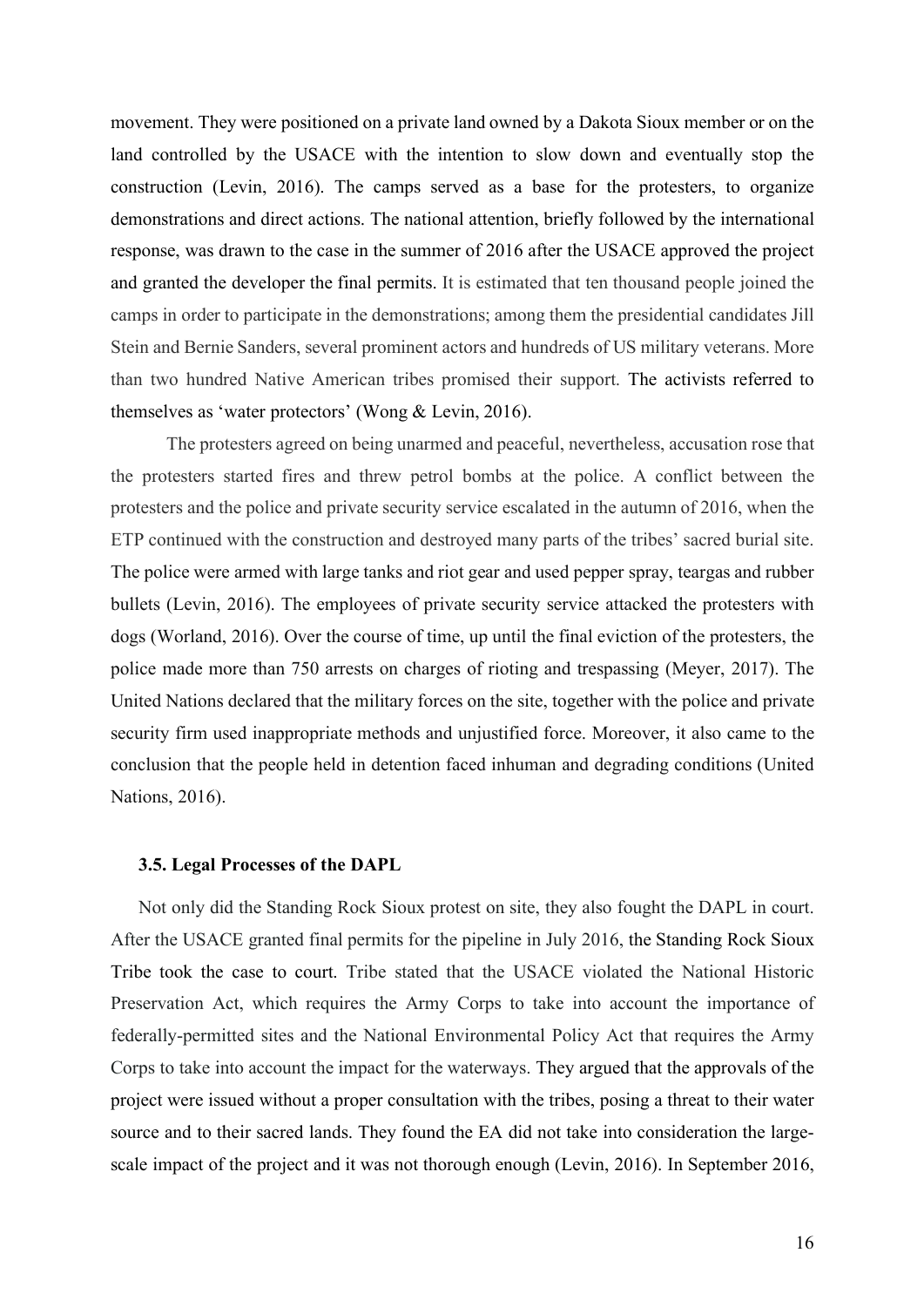the U.S. District Court Judge James Boasberg denied the Standing Rock Sioux tribe a preliminary injunction<sup>7</sup>, allowing the construction to move forward (Worland, 2016). He justified his decision by saying that the USACE offered to consult the construction sites with the Sioux, but they refused. He also claimed that no sacred lands had been violated. Shortly after, the Environmental Protection Agency sent a letter to the USACE asking them to revise the EA draft. It was followed by the USACE, the Department of Justice and the Department of Interior temporarily halting the permits and stopping the construction of the DAPL.

The outgoing President Obama decided to stop the project in December 2016 until the ETP completes full EA of the DAPL. Following this order, the USACE announced to look for a substitute route. Regardless, within his first days in the office, a newly elected President Donald Trump cancelled Obama's order by signing a presidential memorandum supporting the DAPL. It was not in his competences to approve to the project, nevertheless it was perceived as a symbol of strong encouragement. In February 2017, the USACE approved the remaining part of the project under the Missouri River that was on hold for several months (Wong & Levin, Final phase of Dakota Access pipeline to be approved, a major blow to Standing Rock Sioux, 2017)

Two weeks after the DAPL started to operate, on June 15 2017, U.S. District Judge James Boasberg ordered the USACE to carry out certain parts of the environmental assessment of the DAPL. According to his decision, it did not *"adequately consider the impacts of an oil spill on fishing rights, hunting rights, or environmental justice"* (Volcovici, 2017)*.* Moreover, he also concluded, that the USACE *"substantially complied with the National Environmental Policy Act"* (Volcovici, 2017)*.* The Sioux asked for a complete shout down of the pipeline, but the judge ruled for the DAPL to keep operating until the documents he requested would be submitted. Judge Boasberg rejected tribes' charge that Trump's memorandum on the DAPL was illegal (Hellmann, 2018). There is an ongoing four-tribe lawsuit against the ETP and the USACE for not properly including the Sioux tribe in the decision-making processes. In April 2017, the ETP submitted a spill response plan requested by the court. A new review issued by the Army Corps regarding the impact the DAPL might have on the tribes is not completed yet (Associated Press, 2018). The oil production in North Dakota reached record numbers in 2018,

 $<sup>7</sup>$  Injunction issued by court prior to final determination in order to restrain a party from going ahead with</sup> a course of conduct.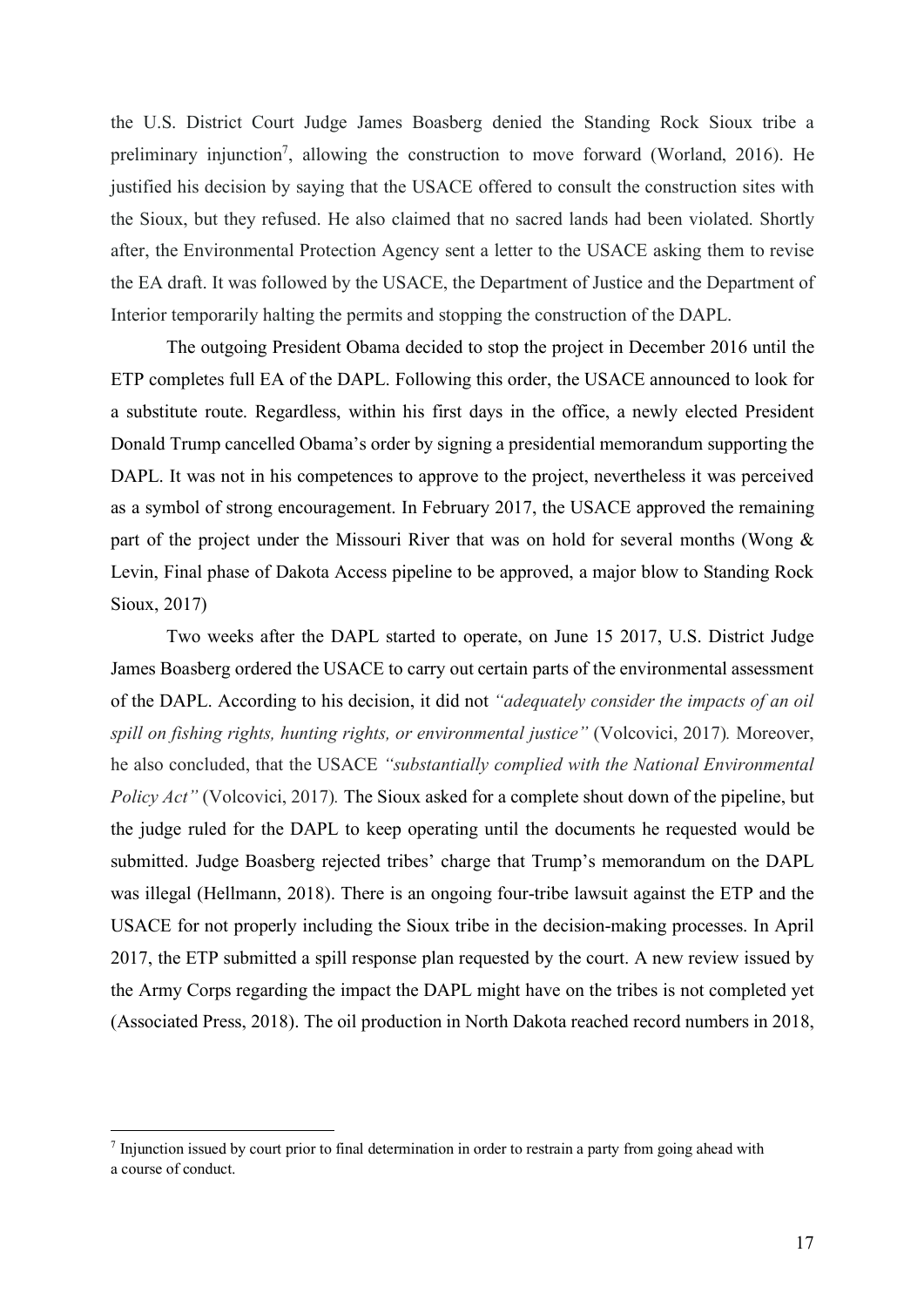mostly because the DAPL makes the market with oil transportation more competitive (Dalrymple, 2018).

### **4. Methodology**

One of the primary objectives of this thesis is to analyze the discourse of the various actors in the case of building the DAPL. A method of Critical Discourse Analysis (CDA) will be used to analyze direct statements of the actors in the context of social and power arrangements.

#### **4.1. Critical Discourse Analysis**

There is a variety of approaches towards discourse analysis. They can be divided into two groups. Depending on the nature of their social orientation to a discourse, there is a non-critical and a critical approach. The critical approach does not only provide a description of discursive practices, "but [it is] also showing how discourse is shaped by relations of power and ideologies, and the constructive effects discourse has upon social identities, social relations and systems of knowledge and belief, neither of which is normally apparent to discourse participants" (Fairclough, Discourse and social change, 1992, p. 12).

CDA originates from a textual and linguistic analysis. It started to develop in the 1970s and 1980s as a teaching and a research method (Fairclough & Fairclough, Political Discourse Analysis: A Method for Advanced Students, 2012, p. 78). The CDA introduced a critical perspective on language, which mostly came from the critical theory in social sciences. The method wanted to focus more on the discourse within the critical social analysis, as it had been lacking in the non-critical discourse analysis before. "This includes a better understanding of the relations between discourse and other elements of social life, including social relations (and relations of power), ideologies, social institutions and organizations, and social identities, and better ways of analyzing and researching these relations" (Fairclough & Fairclough, 2012).

For my work, I have decided to use the Critical Discourse Analysis as described in Norman Fairclough's model. The DAPL case displays a problem of a social status and social roles in the society. It shows a dominance of one social group over another. Hence, I came to the conclusion that the CDA is the most relevant method for my work, as it connects a linguistic analysis with the analysis of discourse within the roles of power and ideology in the society.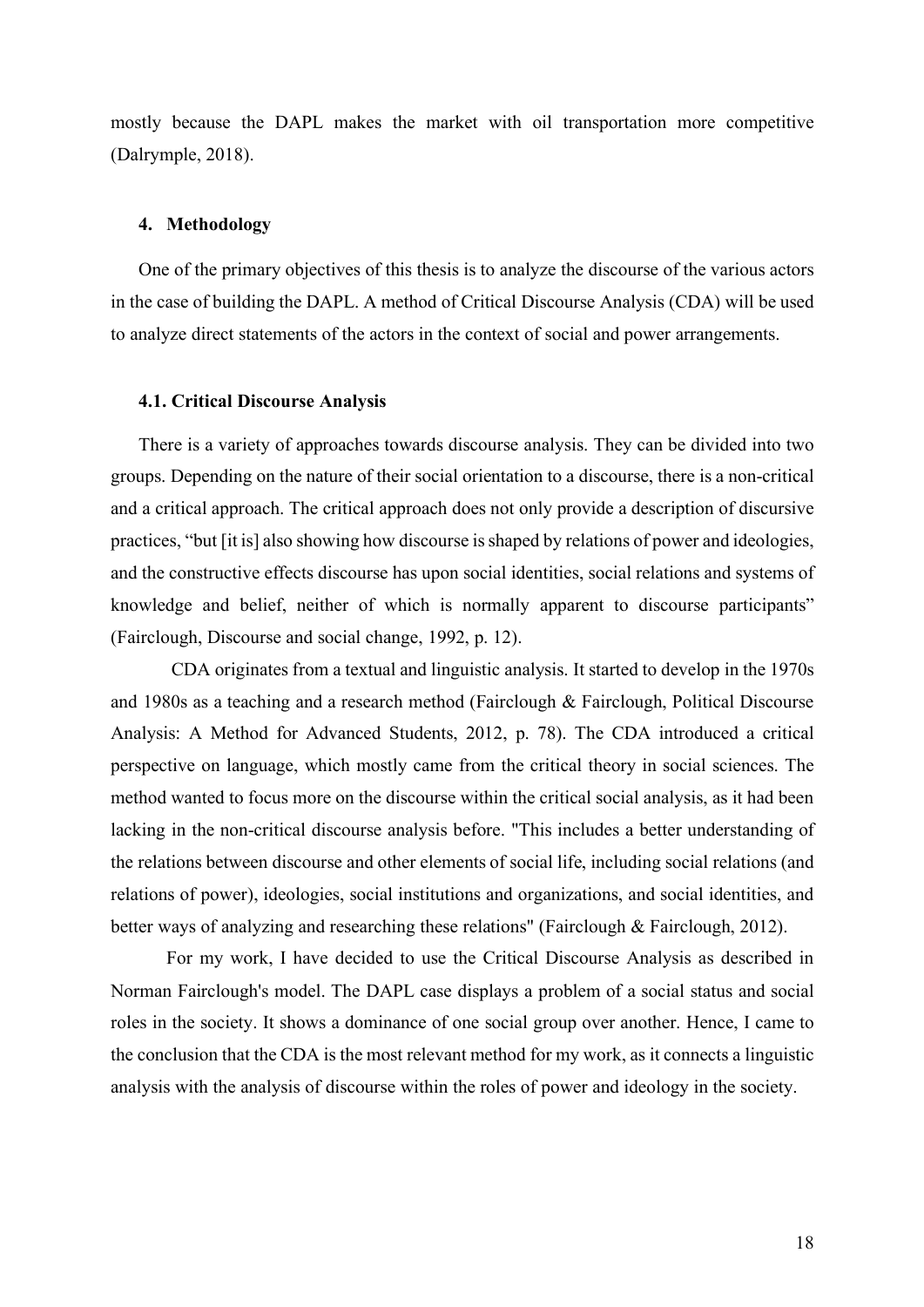A particular concern of the CDA for Fairclough lies in the changes that are happening in the contemporary social life and in how does semiosis<sup>8</sup> figures within the processes of change (Wodak & Meyer, 2001, p. 123). Different social actors see and represent social life in different ways and different discourses. Social practices bounded together in a specific way create a social order. "Some ways of making meaning are dominant or mainstream in a particular order of discourse, other are marginal or positional or alternative" (Wodak & Meyer, 2001, p. 124). The scholars using the CDA put emphasis on identifying dominance of one social group over another in the discourse. They are trying to reveal the motivation of authors and actors of the discourse. The term discourse has numerous distinctions according to time, traditions and authors who used it. Fairclough is using the term discourse in order to look at language use as a form of social practice rather than just an individual activity. "Discourses are diverse representations of social life which are inherently positioned - differently positioned social actors 'see' and represent social life in different ways, different discourses" (Wodak & Meyer, 2001, p. 124). It is important as it means that a discourse is a "mode of action, one from which people may act upon the world and especially upon each other, as well as a mode of representation" (Fairclough, Discourse and social change, 1992, p. 63). It also implies a dialectical relationship between a discourse and a social structure.

Discourse is shaped by social structures and is at the same time also socially constitutive. "Discourse is a practice not just representing the world but of signifying the world, constituting and constructing the world in meaning" (Fairclough, Discourse and social change, 1992, p. 64). When using the term discourse, Fairclough refers to a written or spoken form of language. Within a discourse analysis, the term text implies not only written but also spoken discourse - for example words used in a conversation or their written transcription (Fairclough, Critical discourse analysis: the critical study of language, 1995). In the textual analysis, the emphasis is put not only on the content of the texts but also on their texture, form and organization. A textual analysis for Fairclough consists of two types of analysis. The first one is a linguistic analysis, focusing on grammar, vocabulary, semantics and phonology. The second one is an intertextual analysis that focuses on textual organization above the sentence and the structure of the text (Fairclough, Critical discourse analysis: the critical study of language, 1995, s. 188) Fairclough considers the textual analysis as such not to be adequate enough for the CDA as one should try to identify how texts work within sociocultural practices.

<sup>&</sup>lt;sup>8</sup> Semiosis as defined by the Oxford Dictionary is the study of signs and symbols and their use or interpretation.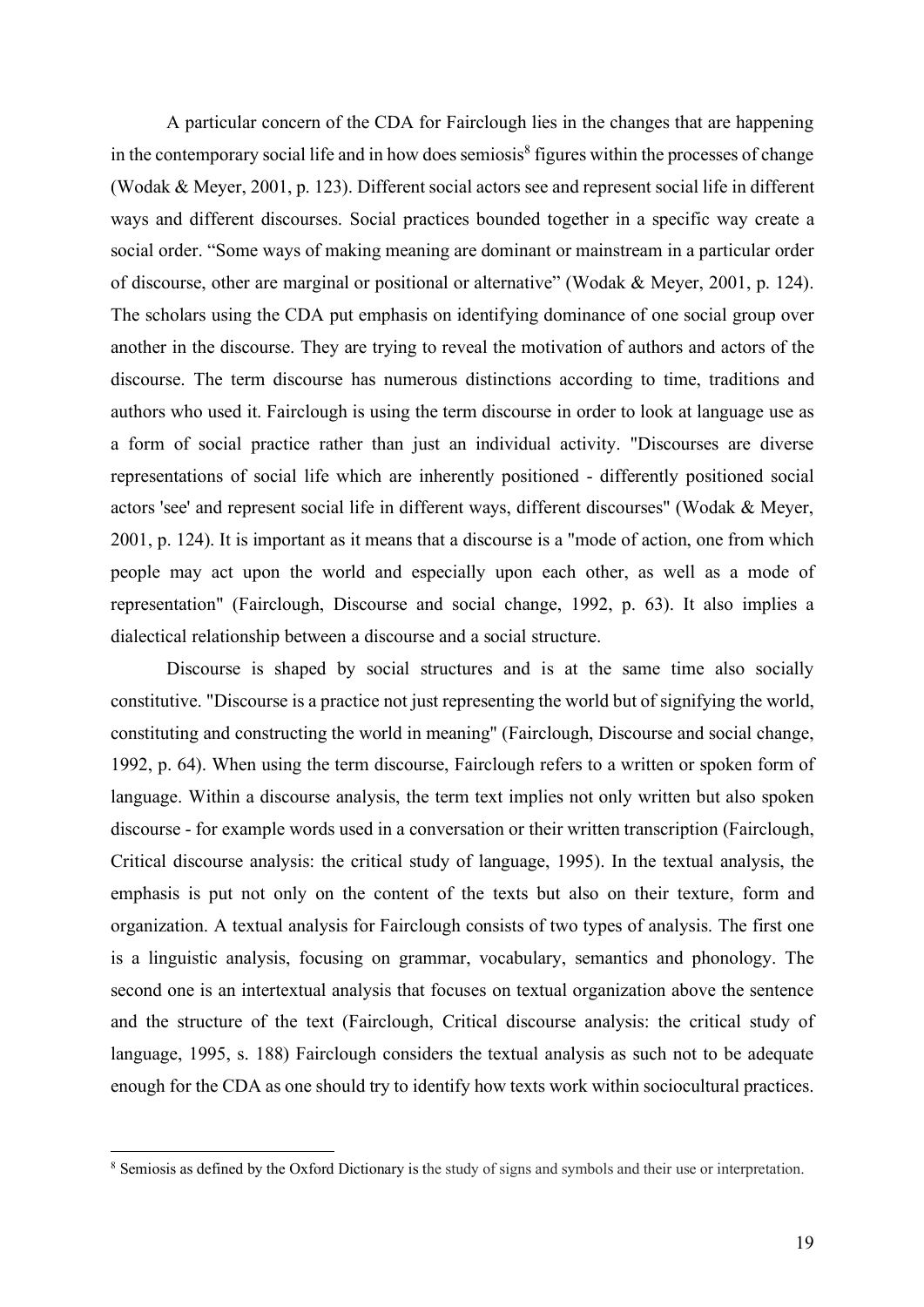In order to achieve the goal of the CDA, to uncover the ideological background behind the usage of particular discourse, Fairclough has introduced a three-dimensional conception of discourse (Figure 2), which is trying to bring together three analytical traditions (Fairclough, Discourse and social change, 1992, p. 72). There the first tradition is the textual analysis within linguistics which the author calls a description. In this part, the author focuses on three thematic parts: vocabulary, grammar and textual structures. Within the first two, he distinguishes between the experiential, relational and expressive value of words and grammatical features (Fairclough, Language and Power, 2001, s. 110, 111, 112). Second tradition is the linguistic analysis which Fairclough further introduces as an interpretation. Here the focus lies in the discursive practice. Fairclough looks at the relationship between the text and the interaction. He sees the text as both the result of a production and the resource for interpretation (Fairclough, Language and Power, 2001, s. 141). An explanation is the third tradition of the CDA analysis. "The objective of the stage of explanation is to portray a discourse as part of a social process, as a social practice, showing how it is determined by social structures, and what reproductive effects discourses can cumulatively have on those structures, sustaining them or changing them" (Fairclough, 2001, s. 163).

It is therefore necessary to look at the discourse within the relations of power and ongoing social struggles. With regard to the relation of power, Fairclough uses the conceptions of the common sense and ideology. He claims that the common sense is essentially ideological (Fairclough, 1989) . He argued "that discoursal practices are ideologically invested in so far as they contribute to sustaining or undermining power relations" (Fairclough, Critical discourse analysis: the critical study of language, 1995) Fairclough works with the framework of hegemony outlined by an Italian Marxist Antonio Gramsci, as it integrates economy, politics and ideology (Fairclough, Critical discourse analysis: the critical study of language, 1995). The concept of hegemony proposes that a leadership and the social control are not based on the oppression but rather on the consent with the led. It is "[...] a consent which is secured by the diffusion and popularization of the world view of the ruling class" (Bates, 1975). Gramsci's focus lied in the liberal societies of Western capitalism. He claimed that they have stronger civil societies, which are strengthening the hegemony of the dominant group at the expense of other states. The group fighting for power therefore needs to win over the civil society to seize the state power (Strinati, 2004).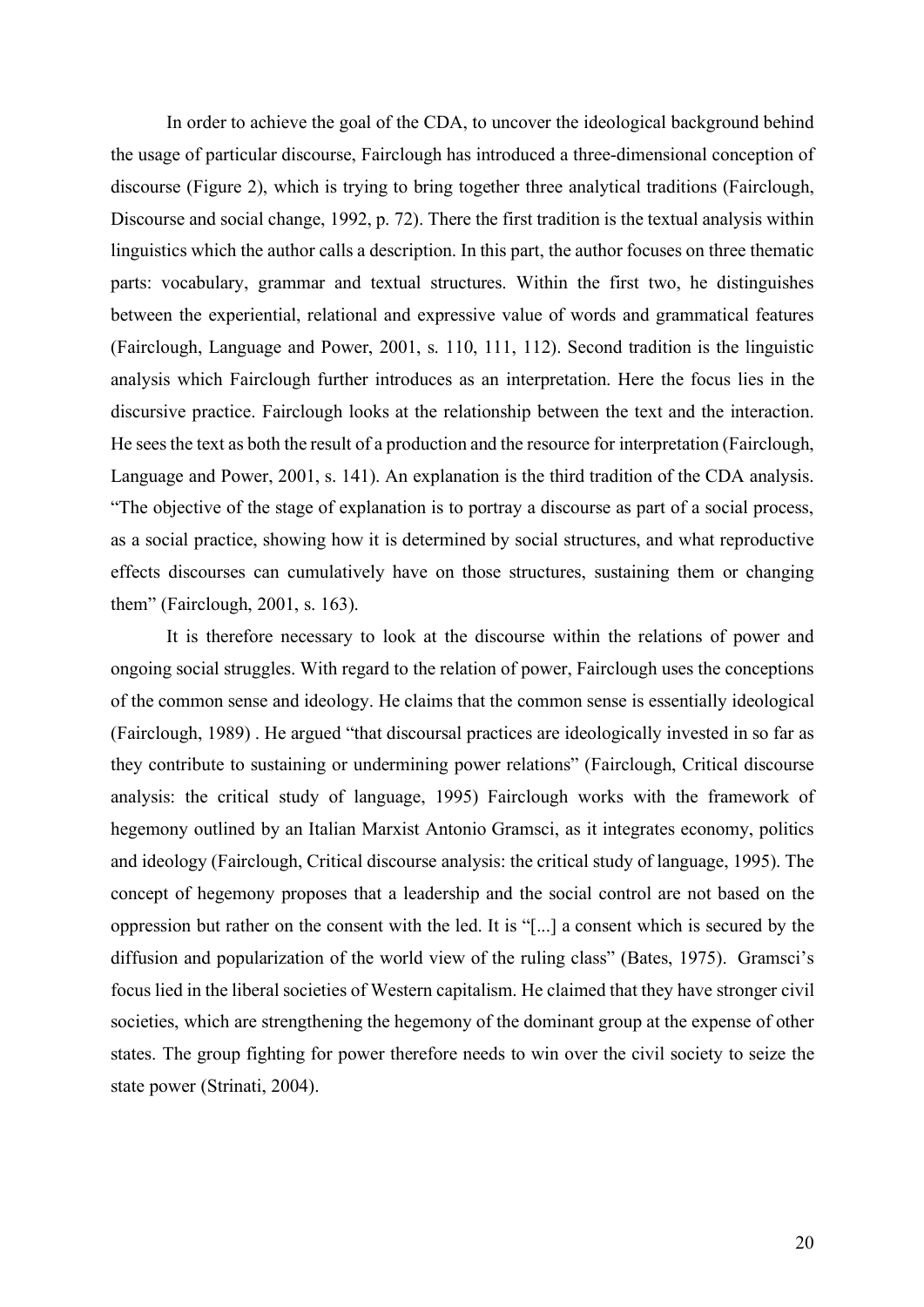### **5. Analytical Part**

The primary focus of this thesis is the discourse about the possible consequences of the DAPL formed by various significant actors. A close attention will be paid to statements of the actors themselves, rather than to an analysis of the media discourse, which is a common practice within the CDA. This decision stems from the focus of the research, which is the possible consequences of DAPL as the actors talk about them, not as media present them. Many different people, individuals and groups have commented on the DAPL case. The pipeline crosses four states and the number of actors is great. The thesis focuses on the most critical part of the pipeline route in North Dakota, next to the Standing Rock reservation, even though there have been major conflicts also in Iowa, especially with regard to land ownership, eminent domains and threats to the environment and human health. I have decided to focus on this part in order to analyze the particular aspect of environmental injustice that is present the DAPL case.

The analysis is divided according to the different types of opinion that were identified in the selected statements. Each part begins with a description and focuses on the linguistic signs of the discourse. Subsequently, the discourses are interpreted with the emphasis on their interdiscursivity. Interdiscursivity researches how different discourses are articulated together within a specific event. They can either form an established discursive type or they create a new hybrid organization. The prevailing discourse is identified and analyzed along with the less widely accepted discourses in a broader socio-cultural context (Fairclough, 1995). As to the consequences, the selected statements can be divided into three categories: the possible consequences of the DAPL; the consequences that already took effect during the construction of the DAPL; and the inevitable consequences the DAPL poses.

### **5.1. Time Frame**

The time frame according to which the statements were chose reflects the duration of building of the DAPL. Even though the announcement of the construction proposal can be traced back to 2014, the media coverage of the case began in 2015 when the opposition has risen. The coverage reached its peak between the years 2016 – 201, when the camp Sacred Stone was built, and the opposition of the Standing Rock Sioux Tribes and other activists strengthened. During the time, the case gained international attention. The beginning of the time frame is therefore marked by the public oppositions of DAPL in January 2015 up till March 2018.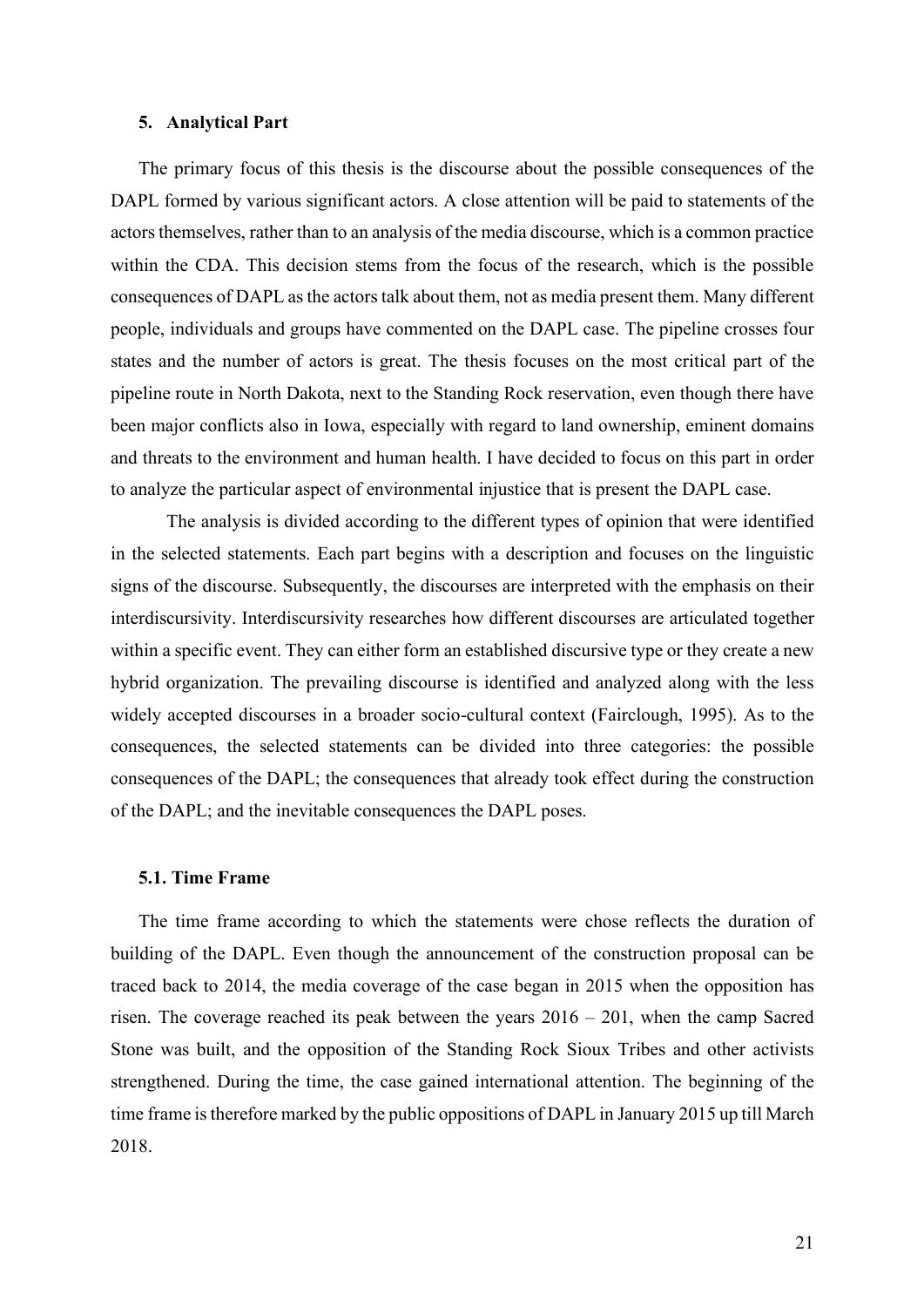### **5.2. Selection of Actors**

The thesis will look at the actors who have been affected by the DAPL case, played a role in the case in the specific area of Standing Rock or had an impact on the decision-making process. The statements of all the actors presented in the following part of the thesis are part of my analysis. The selected actors can be divided into five categories:

### **5.2.1. Native American Actors**

The first category includes Native Americans, specifically the Standing Rock Sioux Tribe. They have already suffered a negative consequence of the DAPL (sacred tribal land destruction), and can therefore be considered one of the most significant actors.

Second, they are on the front line of baring more of the possible negative consequences in the future. The pipeline leads close to the Standing Rock Indian Reservation in North Dakota and it crosses lands sacred to the tribe. The Sioux Tribe has put up the strongest opposition against building of the DAPL which attracted the attention of the media and the world. One of the most vocal persons in the protest has been the previous chairman of the Sioux, Dave Archambault II. He often spoke on behalf of the Standing Rock Sioux about Indian rights issues and he helped to establish the resistance camps. He was elected in September 2013, however when the pipeline began operating in the summer 2017, he was voted out of the office and replaced by the tribal councilman Mike Faith, who was appointed a chairman (Rickert, 2017). The Sioux have fought the DAPL not only at the construction sites, but also on legal terms. Therefore, the attorneys representing the tribes are also among the selected actors. During the protests against the pipeline, more than 200 Native American Tribes have pledged their support to the Sioux. The relevant ones for the analysis are other Sioux Tribes, the Cherokee Nation and the Meskwaki Tribe.

### **5.2.2. Industrial Actors**

The second category of industrial actors might be regarded as an opposition to the civil actors. They have been in favor of the development the whole time and have served as an encouraging voice for the DAPL construction. The category includes the developer of the DAPL - a Texas-based company named Energy Transfer Partners L.P. that operated the construction through its subsidiary company Dakota Access LLC. The ETP is engaged in most of the areas of the energy sector in the U.S., from natural gas and crude oil, coal and timber. It owns miles of transportation pipelines and many storage facilities. The ETP has commented on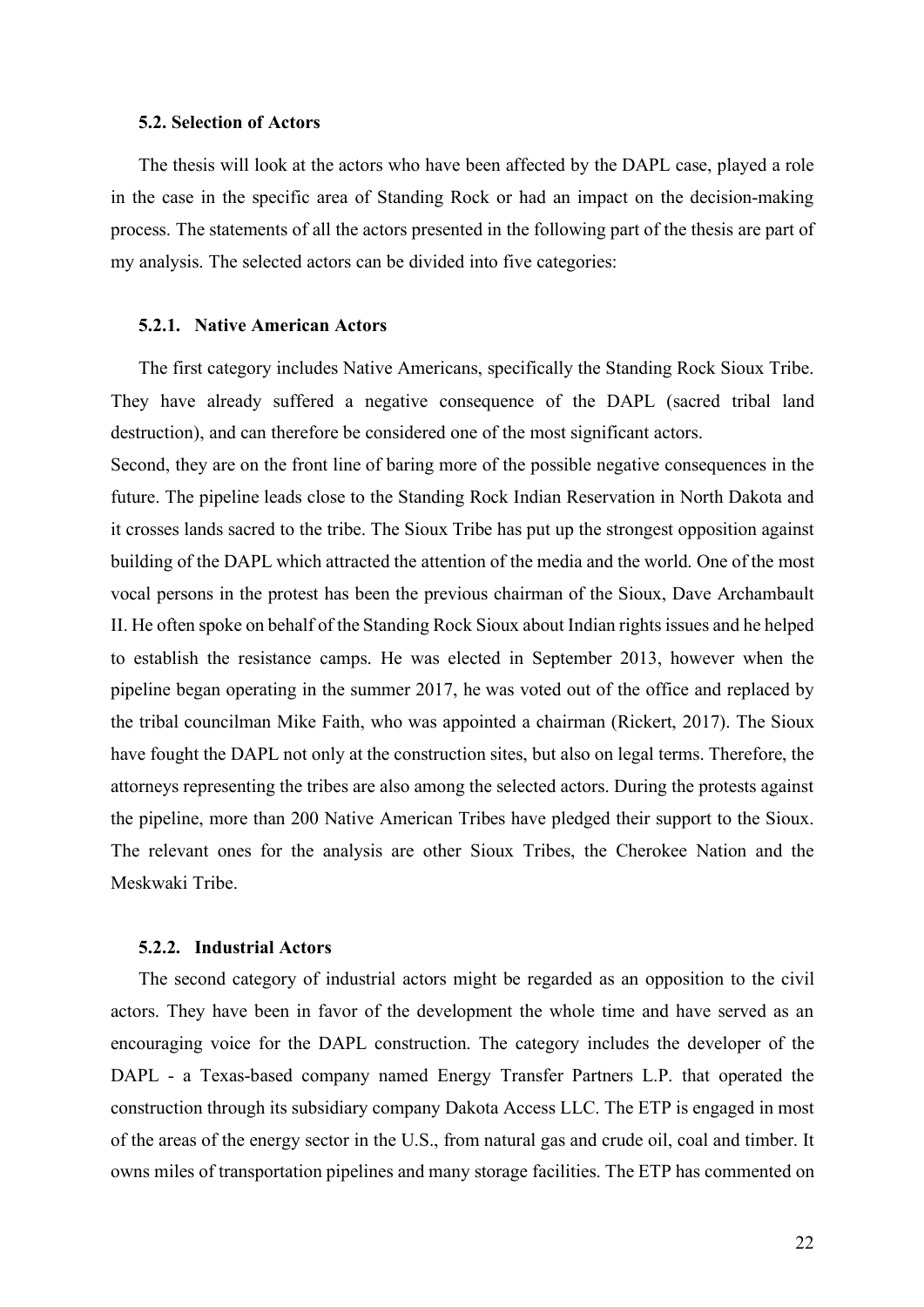the possible consequences of the DAPL through both its spokespersons and its founder and CEO Kelcy Warren who is an American business billionaire and has ties to the current administration. He donated to Donald Trump's presidential campaign.

Other industrial actors are The Association of Oil Pipe Lines, which represents the interests of owners and operators of pipelines transporting crude oil around America, The American Petroleum Institute that works as a national trade organization which gathers hundreds of U.S. corporates working in the oil and natural gas industry and The Consumer Energy Alliance that helps the customers in energy related questions while advocating for fossil fuels usage.

### **5.2.3. Political Actors**

The individual political actors often have a limited authority when it comes to approvals of big development projects, because of wide distribution of competences. However, they represent powerful institutions that are trusted and respected by the people. Their power reflects in the influence and impact their statements can have.

The White House underwent a presidential change during the DAPL construction which caused a reversal in the case. The Obama administration blocked the DAPL at the end of 2016. In January 2017, Donald Trump entered the office and replaced Obama after two electoral terms. Trump has always openly supported the heavy industry and within the first in the office signed an executive order advancing the DAPL.

Political representatives and senators took an active part in commenting the case or to some extent participated in it. Senators represent people from their home state in the U.S. Senate and they are responsible for the legislative activities of the government, such as drafting and voting on new bills.

Many U.S. governmental bodies and institutions have been or still are actors in the case. The United States Army Corps of Engineers, which is a U.S. federal agency operating under the Department of Defense, is a crucial one. Its focus lies in civil engineering projects, mostly focused on dams, canals and flood control measures, but also in environmental regulation and ecosystem restoration. The USACE has played a major role in the case as the ETP – a constructor of the DAPL – needed their permit to build on the federal land. They also issued an Environmental Impact Statement, which was later found to be insufficient in court by the Judge James E. Boasberg.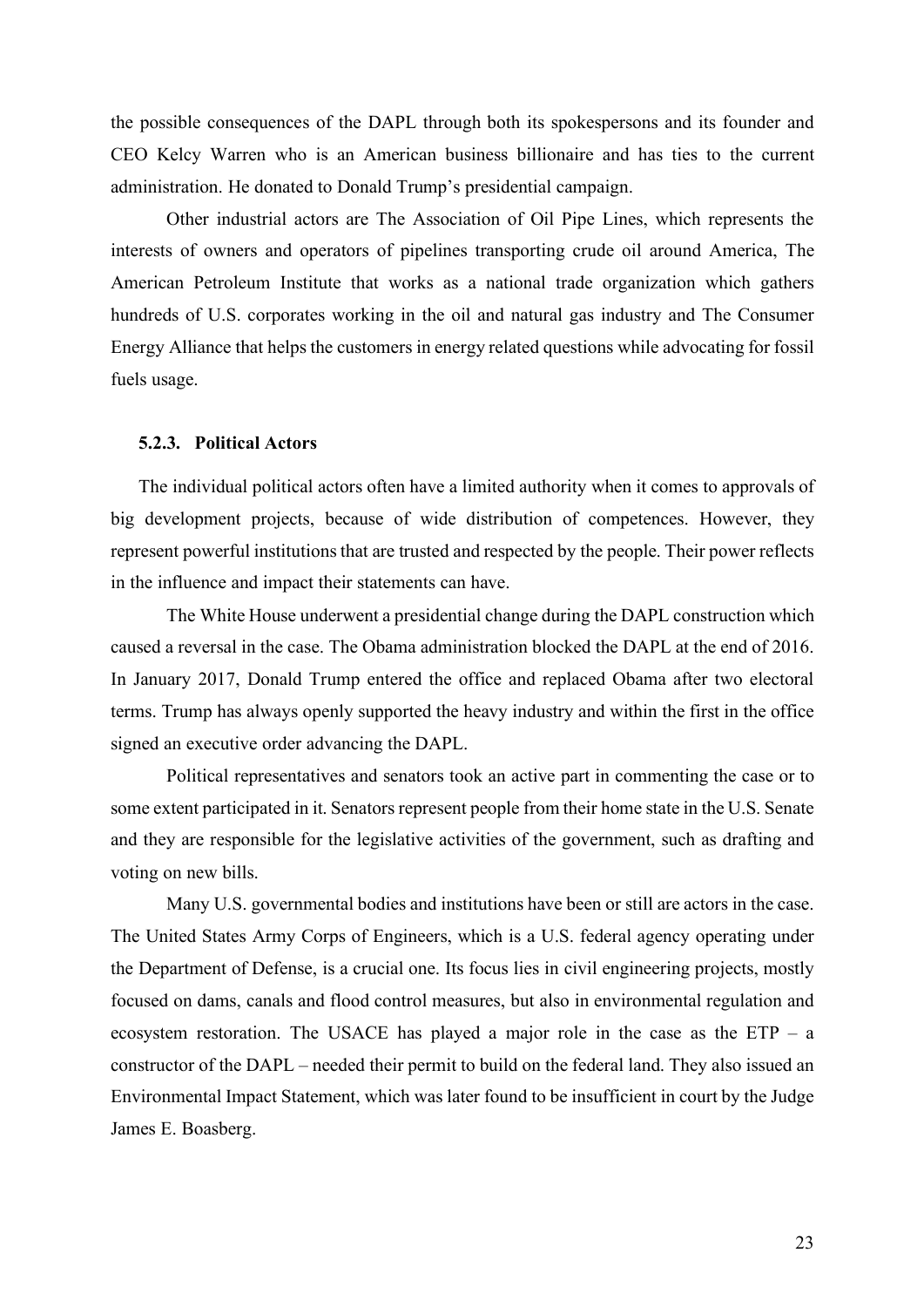The Department of the Interior is responsible for protection and management of the nation's natural resources and looks after the responsibilities and commitments to American Indians. The Bureau for Indian Affairs operates within the department to provide administration and management over land to federally recognized American Indian tribes and Alaska Natives in the U.S. The Department of Transportation covers all means of transportations from aviation and railways to pipelines. It is responsible for new regulations; it provides research and statistical analysis.

#### **5.2.4. Judicial Actors**

The important part of the fights over the DAPL took place in court. The Standing Rock Sioux Tribe, together with three other tribes, asked for the pipeline to be shut down. They argued they were not adequately involved in the development conversation regarding the development of the DAPL and that the provided environmental assessment was insufficient. All the rulings had been made by Judge James E. Boasberg from the U.S. District Court for the District of Columbia who had a major impact on the case development.

### **5.2.5. Environmental and Indigenous Interest groups**

As the protest against the DAPL gained attention, many interest groups had expressed their opinions and concerns regarding the pipeline's development and its possible consequences. Amongst the actors, there is the international environmental organization Greenpeace that focuses on the protection of the environment, the National Congress of American Indians that is an indigenous rights organization that represents the tribal interests and the Indigenous Environmental Network. The Indigenous Environmental Network is formed by grassroots Indigenous people and aims to address environmental and economic justice issues. It has supported the protests against the DAPL and the argument of Tribes for better involvement in decision-making process that might affect them. Its executive director Tom Goldtooth spoke most about the topic.

### **5.3. Selection of the Statements**

In terms of the analysis, it was crucial to select relevant statements of the abovementioned actors. I have decided to focus on the written discourse which consists of quotations published in the online or printed media; and official documents such as statements, press releases,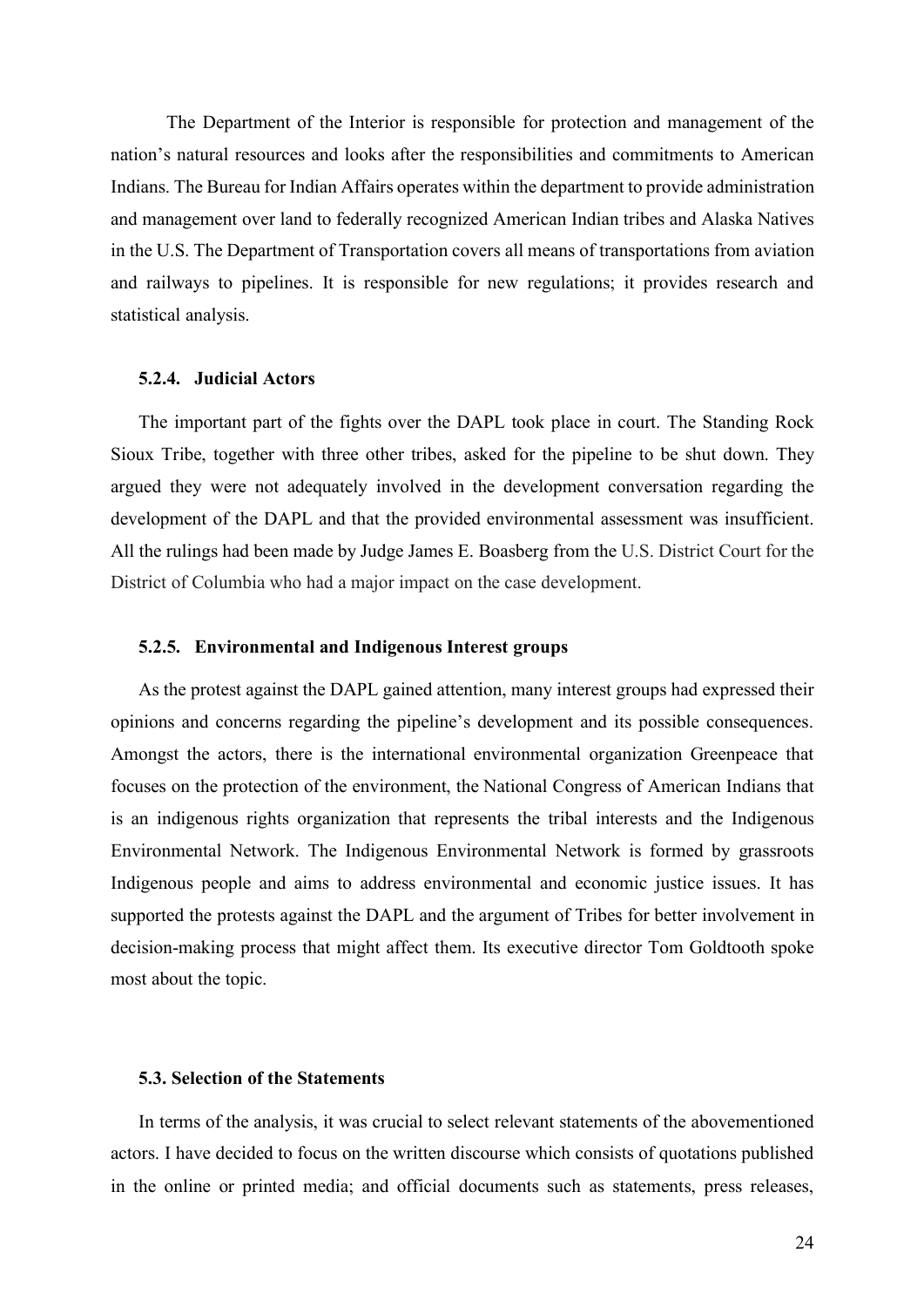judgments and assessments or transcriptions of speeches. The data sources can be divided into two categories: the first is media monitoring. I used the ProQuest research tool, specifically its News & Newspapers database. The ProQuest platform allows to search directly through the US Newsstream, that gathers national and regional newspapers since the 1980s and offers the fulltext display. Most of the statements come from the regional newspapers such as the Bismarck Tribune from North Dakota and Des Moines Register from Iowa, and from more national newspapers such as The New York Times, The Washington Post and The Wall Street Journal. The second source of statements were official internet websites of the selected actors through which legal documents, statements and assessments could be found.<sup>9</sup>

The key words used for searching through the newspaper database, as well as through the official websites, were 'Dakota Access Pipeline.' The amount of found data was extensive and it was important to narrow it down. Many comments about the DAPL case from the selected actors were not related to the possible consequences of the case, so the first part of reduction was made in this regard. Repeating statements were the second target of the research adjustment process. The further selection of the research was done under the following criteria: a selected text sample must be a direct statement of the selected actor or actors, not a journalist paraphrase, and it is related to the DAPL case and its possible consequences.

### **6. Analysis**

The analysis is divided into five parts, according to different consequences I identified in the selected statements by the actors of the DAPL case.

### **6.1. Environmental Injustice**

The Sioux Tribe and their supporters have articulated a discourse of injustice. They argue that the current route of the pipeline was only proposed after the alternative route north of Bismarck was rejected by the USACE. The major reasons were a bad connection with the already existing infrastructure and possible adverse impacts on the water resources in the area.

<sup>&</sup>lt;sup>9</sup> The websites include the Standing Rock Sioux's website (http://standwithstandingrock.net), previous and current White House administrations (https://obamawhitehouse.archives.gov and https://www.whitehouse.gov), the USACE (http://www.usace.army.mil), the ETP (https://www.energytransfer.com and https://daplpipelinefacts.com), the Indigenous Environmental Network (http://www.ienearth.org) and governmental departments (https://www.justice.gov, https://www.bia.gov).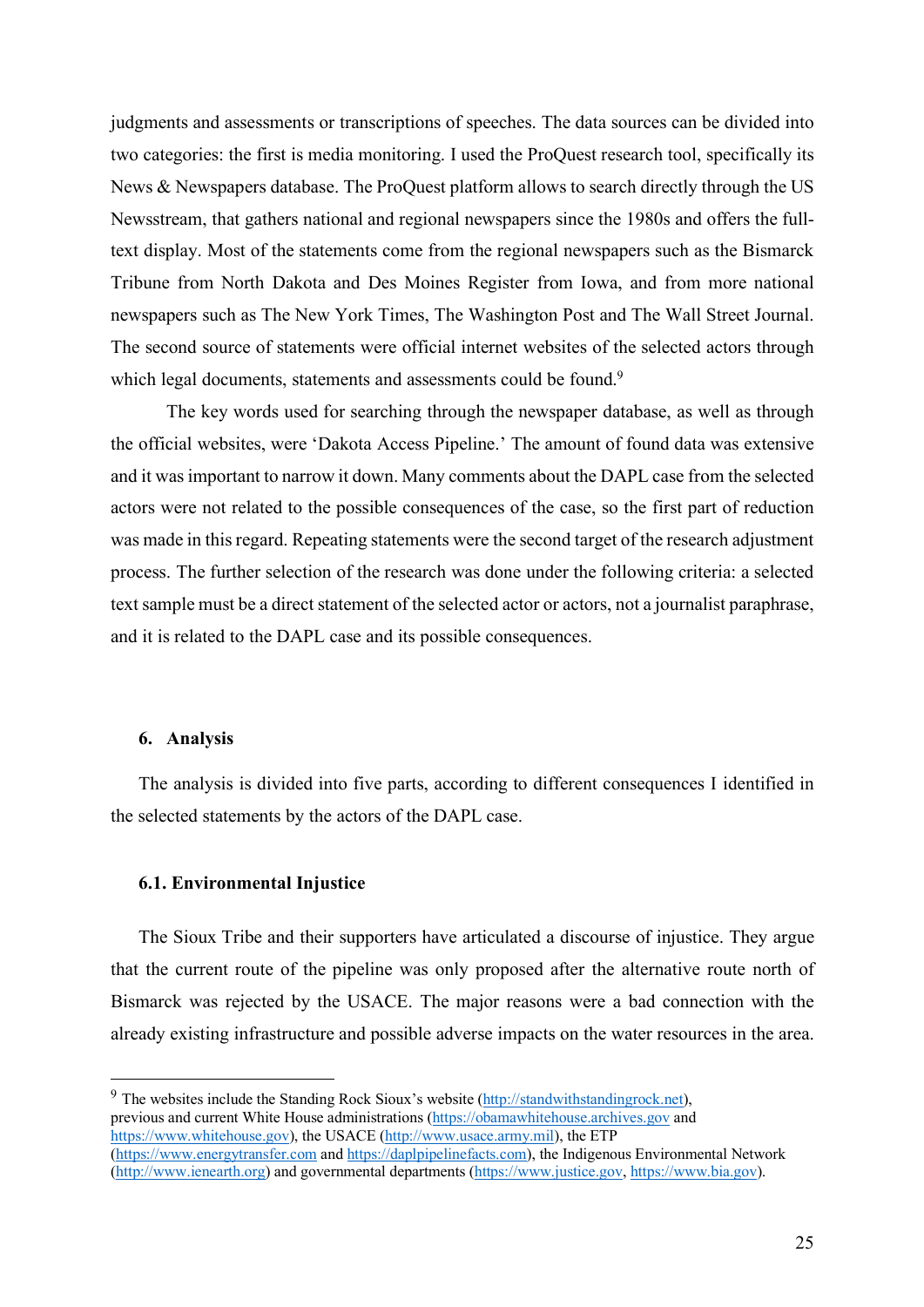The possible water contamination is the same reason why the Sioux opposed the pipeline, but it was pursued anyway.

*"From the very beginning, those seeking to build an empire described our ancestors as "limited owners" or mere occupants of the land. They were free to do as they willed. Centuries later, we still see this happening. We see the alleged minority community interests of Bismarck, North Dakota outweighing the interests of our entire tribe. We see corporations being allowed to take shortcuts with the federal government that bypass regulations put in place to protect basic human health."*

Dave Archambault II., former chairman of The Standing Rock Sioux Tribe, March 2017

*"The pipeline was originally set to go through Bismarck, ND but the community rejected that plan because they were afraid it would jeopardize the Bismarck water supply. Thereafter the pipeline was routed to pass thru treaty lands of the Oceti Sakowin, also known as the Great Sioux Nation, and within miles of the Standing Rock Sioux Tribe's primary intake for drinking water, without proper consultation or free, prior and informed consent. Since day one, we have been standing up against this blatant act of environmental racism and social injustice towards Indigenous Peoples."*

Indigenous Environmental Network, June 2017

*"Americans have come together in support of the Tribe asking for a fair, balanced and lawful pipeline process. The environmental impact statement was wrongfully terminated. This pipeline was unfairly rerouted across our treaty lands."* Dave Archambault II., former chairman of The Standing Rock Sioux Tribe, 2017

Archambault emphasizes the historical context of American colonization in the first statement. Since its very beginning Native Americans have been put in a disadvantaged and oppressed position. There is a clear distinction between the Indigenous tribes and 'those seeking to build an empire.' It is the same distinction that is visible today. The empire is already built, but there are still many people, in this case developers and business men, who seek its expansion. In Bismarck, the interests of a 90% non-Indian population outweighed the interests of the whole Sioux tribe. He alludes to the fact that the big corporate companies are able to ease the regulatory processes because the government lets them. The social power is often institutionalized, which helps it to reproduce and maintain itself more effectively. He directly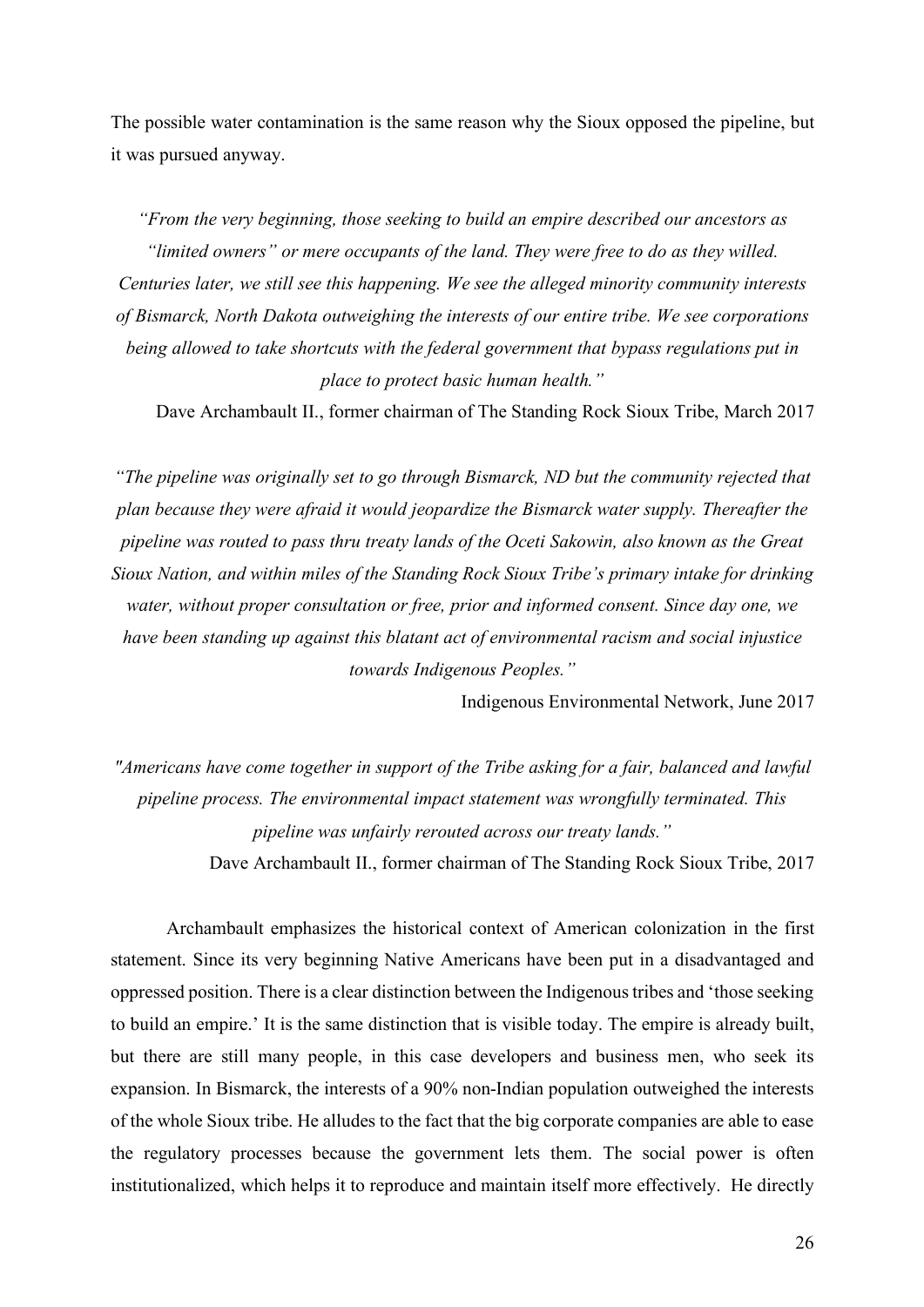associates the corporations with the government as they deliberately circumvent the rules meant to protect people's health. A lack of consultations and agreement is accentuated in the Indigenous Environmental Network's (IEN) statement. The Sioux Tribe was not treated equally and fairly as they did not get the chance to participate in a decision that could have had a major impact on their day-to-day functioning. There was no 'consent' - the development company built the pipeline despite the protests of the Tribe, expressed on various occasions in court, through demonstrations, protests and the acts of civil disobedience. For them, there is no other way to perceive the reroute but as an act of environmental racism and social injustice. By calling it 'blatant,' they assume it should be obvious to everyone. The majority of the Native American population is economically disadvantaged and marginalized by American society. The statement points out to the double standard in the approach. The inhabitants of Bismarck got a chance to decide against the pipeline, but the Sioux tribe did not. The lack of respect to basic human rights of Indigenous people is evident - having drinking water around Bismarck is more important than having it around Standing Rock.

The statement from the IEN was released In June 2017. It is the same month the pipeline began fully operating and the judge ruled that the environmental assessment issued by the USACE needs to be reviewed. The assessment concluded that the Standing Rock would not bear more risk of a spill than others. However, no evidence was provided to support this statement. Judge Boasberg ruled that they need to revise the assessment, especially when it comes to the topic of environmental justice. The tribal populations are intertwined with the natural systems; thus, a more holistic approach is required when making environmental impact statements and conducting an environmental justice analysis (Harris & Harper, 2011).The four tribes that filed the lawsuit requested that the pipeline would be shut down until the assessment is finished. Notwithstanding, the judge supported the ETP and kept the DAPL operational.

*"While Tribal governments fully understand the bureaucratic hurdles to economic development and share the same desire to improve the federal permitting process, that process must not be shortchanged at the expense of Indian Country. We cannot afford to go back to the days when Tribal Nations' voices were ignored and left with only the burdens and harms of development without our consent.* 

Brian Cladoosby, president of The National Congress of American Indians, January 2017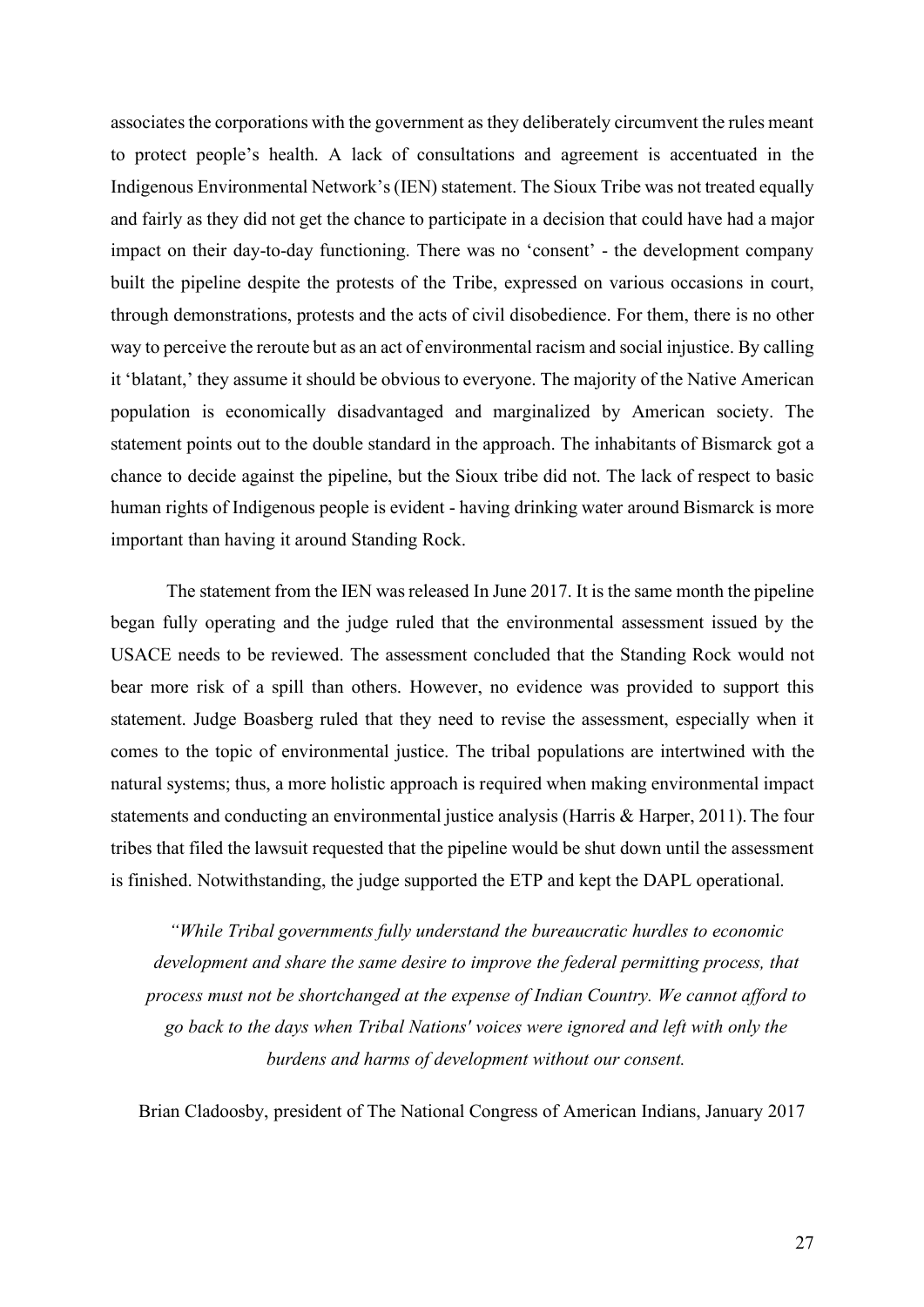*"Today's decision is a disappointing continuation of a historic pattern: other people get all the profits, and the Tribes get all the risk and harm. The court already found that the Corps violated the law when it issued the permits without thoroughly considering the impact on the people of Standing Rock. The company should not be allowed to continue operating while the Corps studies that threat."*

Jan Hasselman, an attorney of Earthjustice, representing the Standing Rock Sioux Tribe, 2017

Similar to previous statements, Hasselman and Cladoosby refer to the historical events and the oppression of Native Americans throughout American history. They emphasize a disproportionate distribution of environmental hazards and the potential health risks that the Native American population has to face. Hasselman contrasts their situation with the situation of the rest of the people who enjoy the benefits. Moreover, Cladoosby draws a line between 'the burdens and harms' and the development. The term development suggests a positive change, a progress toward something better. Unfortunately, it is too often accompanied by negative changes that affect the excluded social groups.

The reviewing process of the DAPL shows signs of interdiscursivity. While the tribe argued that they were not properly approached about the possibility of the construction, Kelcy Warren, the CEO of Energy Transfer Partners, stated the very opposite.

*"I really wish for the Standing Rock Sioux that they had engaged in discussions way before they did. I don't think we would have been having this discussion if they did. We could have changed the route. It could have been done, but it's too late."*

Kelcy Warren, CEO of Energy Transfer Partners, November 2016

In the first sentence Warren is suggesting that the Sioux did not stated their objections from the beginning. It is not true, as they had been opposing this pipeline since they learned about the proposal in spring of 2014. Warren's statement came a few days after Donald Trump was elected president. By stating that the change would have been possible, but it was too late now, he showed his confidence that the new administration will grant the final approval of the DAPL. He directly stated he is "pretty confident that worst case, Jan. 20, we get our easement and proceed" (Maher, 2016). His rhetoric is part of the dominant discourse in American society which favors the economic development - the key element emphasized by President Trump himself.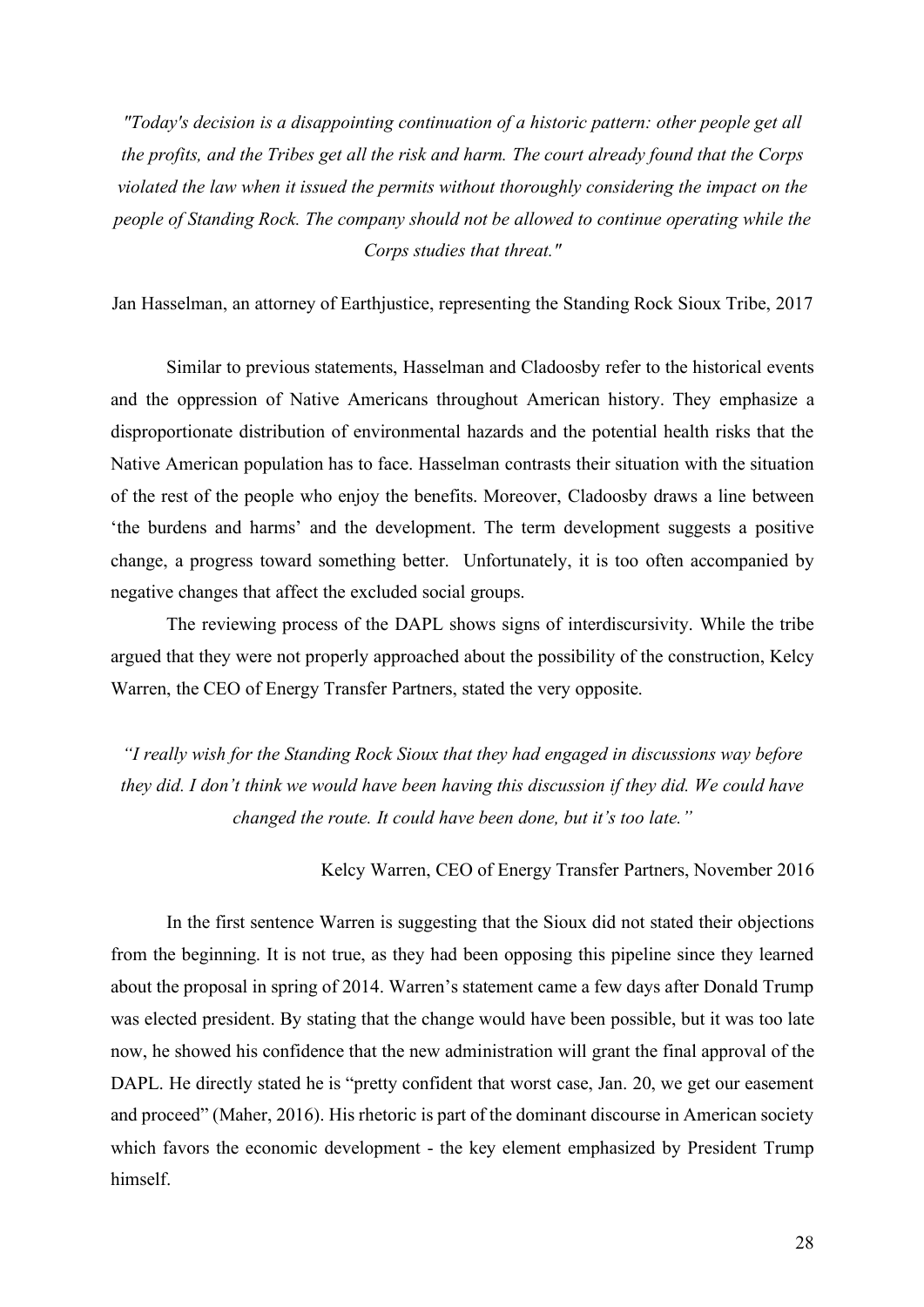### **6.2. Economic Benefits**

Most of the statements that concerned benefits the DAPL would bring to U.S. economy and the inhabitants started to appear after Donald Trump issued an executive order on the DAPL and the Keystone XL pipeline<sup>10</sup>. This was four days after his inauguration on 24 January 2017. As a result, not only were the pipelines advanced, all oil pipelines in the country were to be constructed from domestic materials. Moreover, he shortened the environmental review process and the regulatory process for the pipeline construction (Holland  $&$  Volcovici, 2017). In February 2017 the USACE granted the final easement necessary to complete the construction of the DAPL, which provided further encouragement for formulation of similarly posed statements.

Majority of the actors arguing for the advantages of the DAPL either represent the fossil fuel industry or President Trump and his administration. Their statements accentuate the importance of the DAPL and Keystone XL for country's development. Most of them were issued as a response to Trump's executive order that advanced both projects.

*"Critical energy infrastructure projects like the Keystone XL and the Dakota Access Pipeline will help deliver energy to American consumers and businesses safely and efficiently."*

Jack Gerard, CEO of the American Petroleum Institute, January 2017

*"Critical infrastructure projects like Keystone XL and Dakota Access will bring much-needed crude oil to markets, which will help create the fuel, power, and products that Americans use every day*."

David Holt, president of Consumer Energy Alliance, January 2017

Gerard uses the words 'safely and efficiently' as they are equally important. In other words, it is suggested that the pipelines do not pose environmental and health risks and on top of that also bring profits. The actors perceive the DAPL and the Keystone XL as 'critical' projects. According to them, the pipelines play key role in the development of the U.S. energy. Consequently, Americans will be able to enjoy the benefits of energy, power and fuel. The word

<sup>&</sup>lt;sup>10</sup> The Keystone XL pipeline should be over thousand miles long and it should transport oil from oil sands in Canada to Nebraska. There already is a Keystone pipeline, but this one would take a more direct route and it would increase the transported amount of oil. It was approved by The Canadian National Energy Board in 2010, but the then president Barack Obama denied the presidential permit required, as the EPA advised him not to.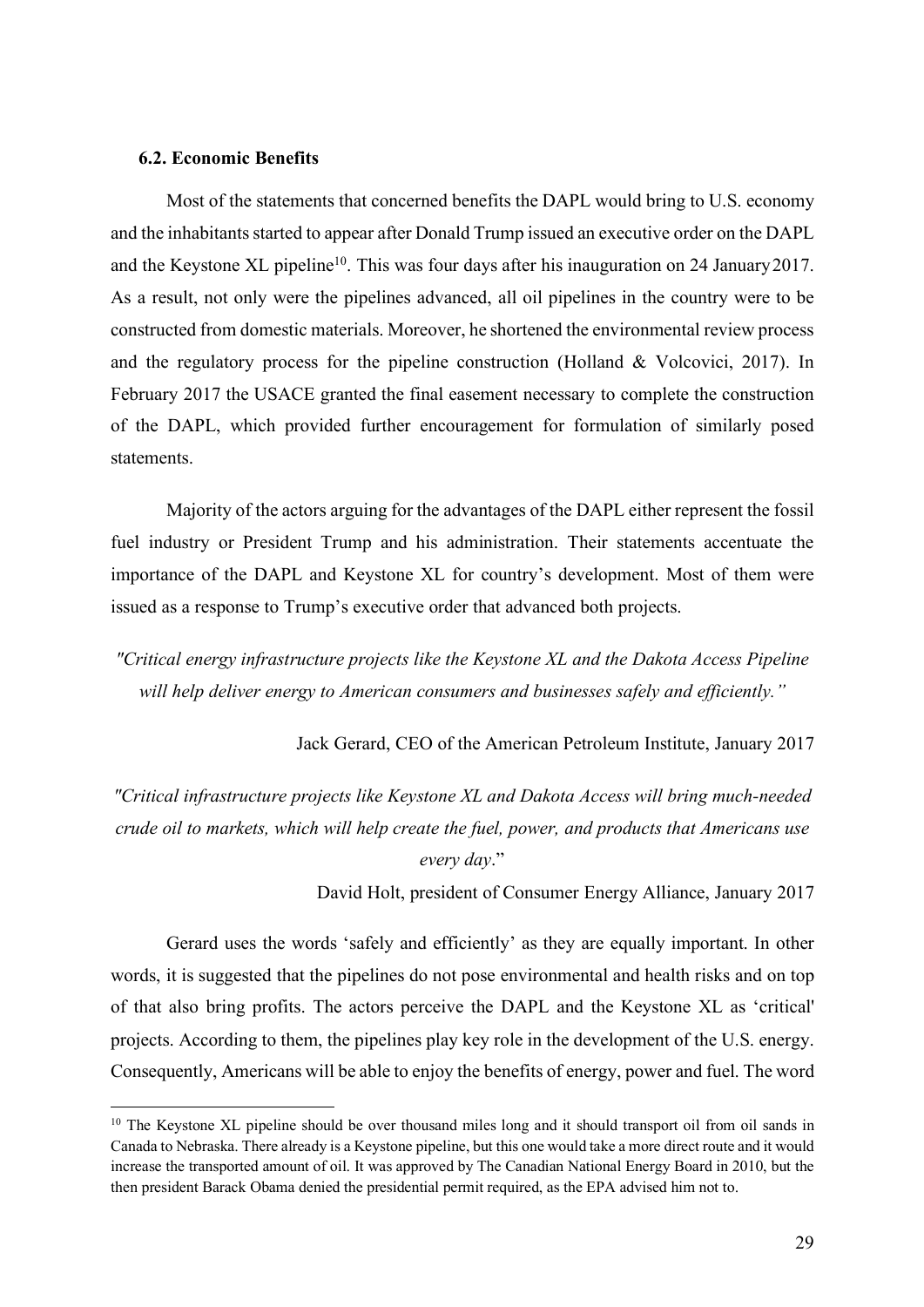'fuel' has a strong connotation with the dominant system - it is often referred to in terms of fueling the economic growth. Both the use of energy and the importance of the products for an everyday use are stressed. Crude oil is described as something 'much-needed', something necessary for the people. As of recent years, a global shift towards renewable energy can be observed, although the fossil fuels still dominate the energy production. The report *Global Trends in Renewable Energy Investment 2017* published by the UN Environment stated that global investments into renewables rose in 2017 by 2% whereas a drop by 6% was recorded in the case of the US (McCrone, 2017).

# *I believe that construction and operation of lawfully permitted pipeline infrastructure serve the national interest.*

Donald Trump, President of the United States, January 2017

*"The unfortunate reality is that these important infrastructure projects were used by special interests to advance their radical anti-energy agenda and were therefore needlessly halted by the last administration – to the detriment of America's national interest. These pipelines will strengthen our nation's energy supply and help keep energy costs low for American families."* Paul Ryan, White House speaker, January 2017

### *"We finally set up our nation on a path to not only energy independence, but energy dominance."*

Sarah Sanders, Press Secretary of the White House, December 2017

In the summer of 2017 President Trump withdrew the US from the Paris Agreement. He is known for his support of the fossil fuels. He is of an opinion that the pipelines serve 'the national interests.' Trump emphasizes the fact that these pipelines are constructed and operated legally, contrary to what the Sioux tribe is claiming. He helps to legitimize the pipeline and maintains the mainstream discourse. Ryan claims that the opposition of the DAPL is based on a 'radical anti-energy agenda.' He goes as far as to claim that their aim is not the protection of human and tribal rights, water and livelihoods, but a harm to American interests. In other words, he diminishes the attempts of Native Americans and their allies to protect themselves and their homes. The current administration, as presented by Ryan, views the fossil fuel industry as a means to reach American energy independence, or rather an energy dominance. The prevailing discourse is reproduced here; the picture of a powerful America is painted. Independence is not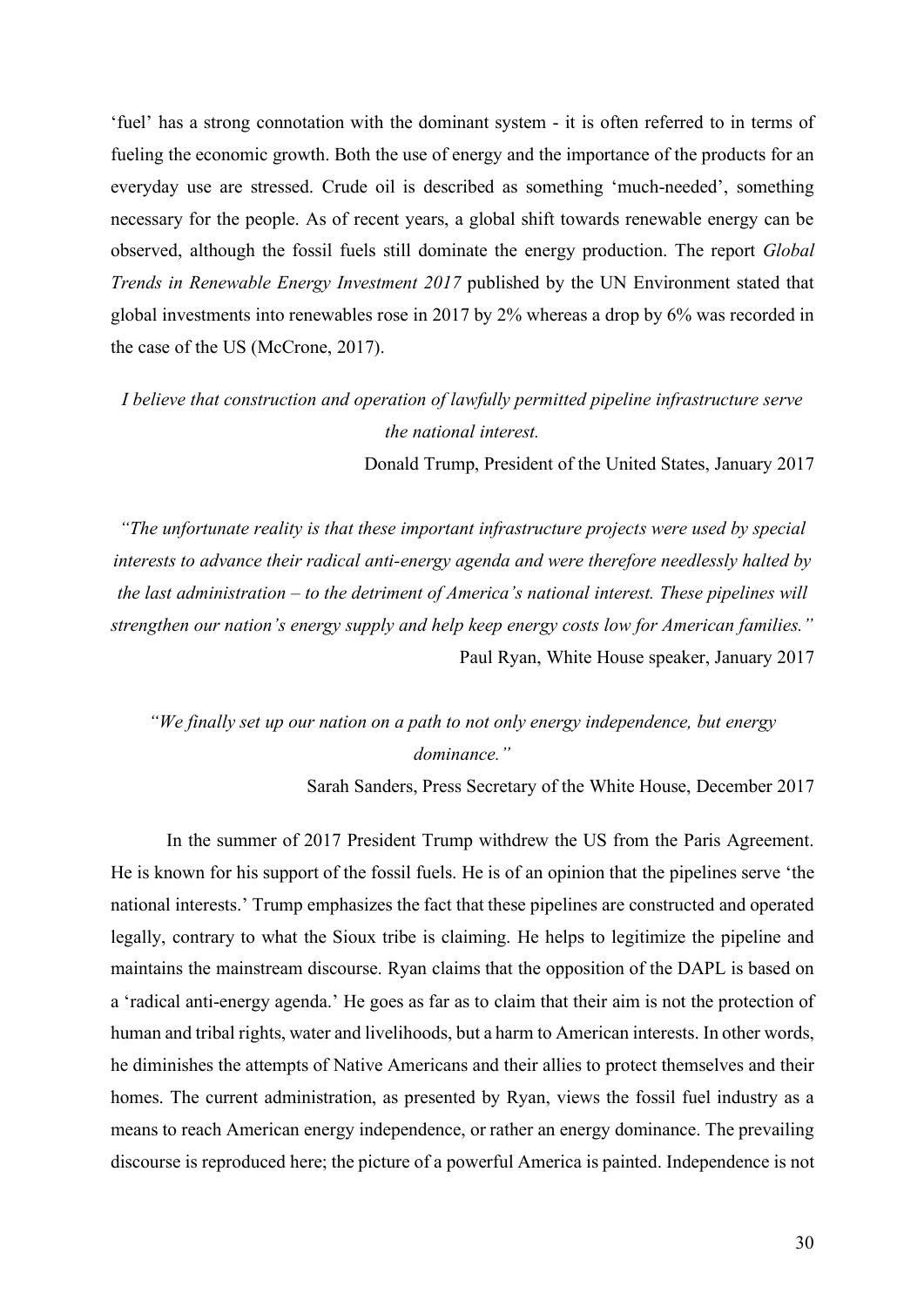enough for them, they also seek control over others. This statement helps to preserve the dominant discourse by supporting the competition which is a dominant feature of the free market and the US society – the survival of the fittest.

Another feature of the economic benefits discourse is selective nationalism that often comes across as racist. It can be found in most of the statements of the industrial and political actors included in this part of the analysis.

*"Everyone - families, farmers, manufacturers, distributors and small businesses - will benefit from the decision to greenlight a pair of pipelines that will help cash-strapped families lower costs, especially the tens of millions living on a fixed income or below the poverty line."*

### David Holt, president of Consumer Energy Alliance, January 2017

Claiming that 'everyone' will benefit from the DAPL and Keystone XL, especially those 'on a fixed income or below the poverty line' is misleading and very far from the reality. There is no possible scenario in which the pipelines could be beneficial for 'everyone,' especially when one takes into account the Sioux and other tribal nations that have already suffered by it. Holt speaks from the position of a wealthy man who will benefit from the pipelines and he deliberately leaves the affected Native Americans out. They find themselves in a special position because they live in reservations and are therefore often isolated from the general public. They have been in a subordinate position to the whites ever since the colonization in North America began. The nationalistic aspect can be seen in many statements, such as Trump claiming the pipelines will 'serve national interest', or others claiming that they bring 'opportunities for Americans,' 'American jobs,' 'U.S. jobs,' 'products that Americans use' and the 'energy for American consumers'.

All of these formulations go in line with Trump's agenda and his campaign slogan 'Make America Great Again.' He is concerned with creating jobs for Americans and putting Americans first. However, his and other actors' mentioned perception of Americans is highly problematic. It does not include 'everyone.' In economic terms, all Americans could benefit from it, for instance, if the oil prices drop. The developers and the already wealthy will nevertheless receive the biggest benefits. We can see interdiscursivity here because the arguments regarding national benefits and benefits for all were questioned by many.

*"President Trump's executive orders put big polluters first, not America first."*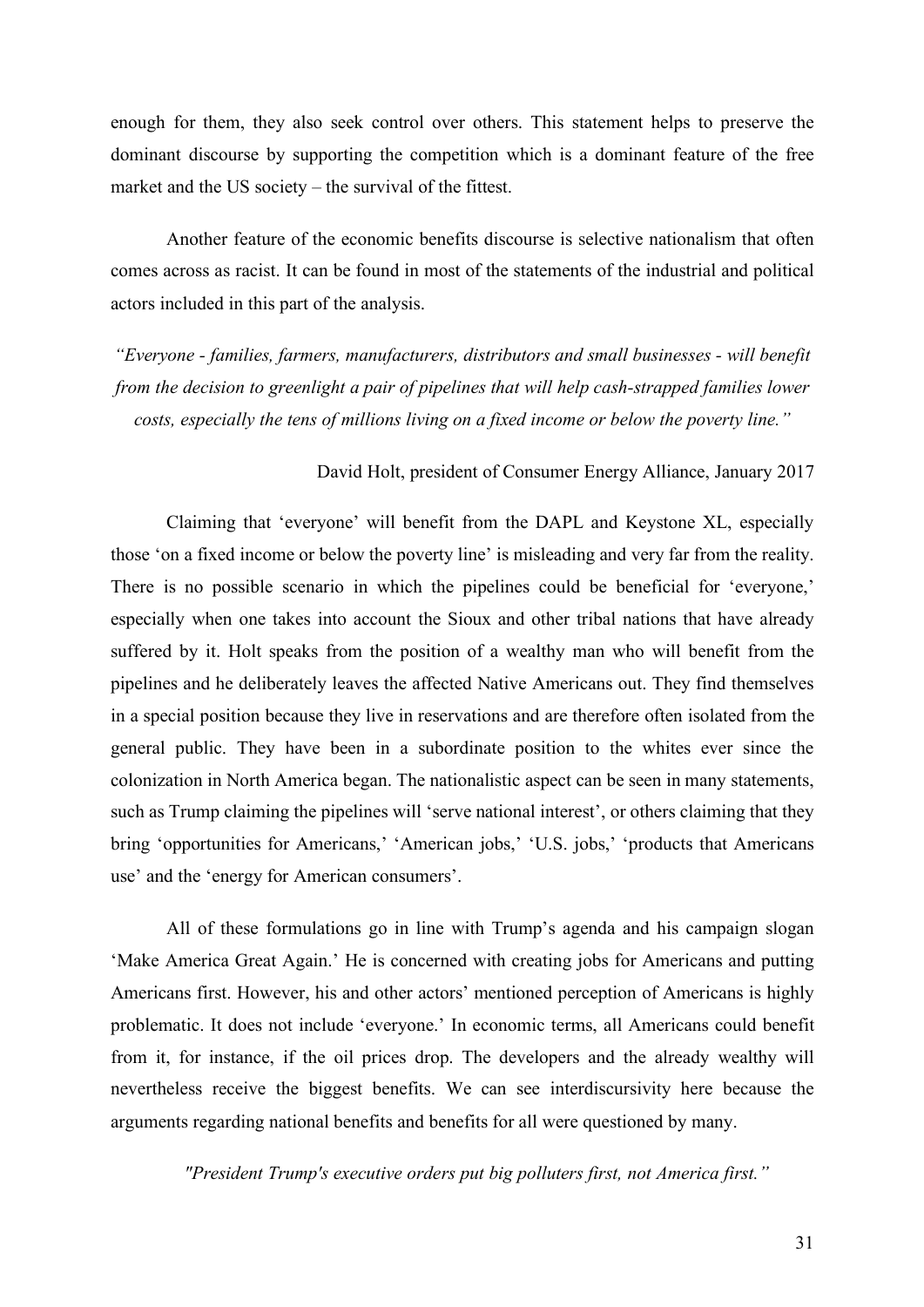*"These projects have no place on the American landscape and are being pushed for one reason, and one reason only: more billions for the billionaires. These projects would override the interests of the communities, Tribes and wildlife who will be forced to deal with their consequences. We need a president who will stand for America's environment and protect it for future generations to enjoy, not sacrifice it for corporate billions."*

### Jamie Rappaport, President and CEO of Defenders of Wildlife, January 2017

With the phrase 'more billions for the billionaires,' Rappaport only re-affirms the suggestion that the gap between the poorest and the richest is gradually widening. America's wealth accumulates in the hands of the few. According to the wealth distribution statistics from 2017, 1 % of the richest Americans possess around 35.5 % of all American wealth. The lowerincome half of the Americans owns only around 1.1 % (Statista, 2018). The fact that the population of Native Americans in reservations is often economically isolated only enhances the severity of the issue. According to the U.S. Census Bureau data from 2016, the estimated poverty rate in the Sioux County that surrounds the Standing Rock Reservation in North Dakota reaches 35.3 %. It places the Sioux County among the places with the highest poverty rate (between 32,4 % and 48,6 %). In comparison, the city of Bismarck – through which the pipeline was originally planned to lead - is situated in Burleigh County whose estimated poverty level is 7,2 % - one of the lowest poverty rates (between 3,6 % and 10,6 %) (U.S. Census Bureau, 2017). North Dakota profits enormously from the oil boom which has lowered the unemployment rate to 3,1%. The unemployment rate in Standing Rock is 79% (Lee, 2015).The prevailing discourse in America is instrumental for those who already have a strong position in the society. The strength of someone's voice in a society is often measured against the value of their material possession, which results in neglecting and overlooking of the poor people's voice.

Rappaport is another to mention environmental injustice. The corporate representatives that causing the pollution get the benefit of money. Unlike them, the communities, tribes and wildlife suffer from the negative effects of the process. The land destruction, a possible water contamination and other hazards posed by the pipeline endanger the environment and the livelihoods of the people. He is trying to advance the discourse of environmental protection into a broader social practice, mostly the media practice and the public practice. He draws a line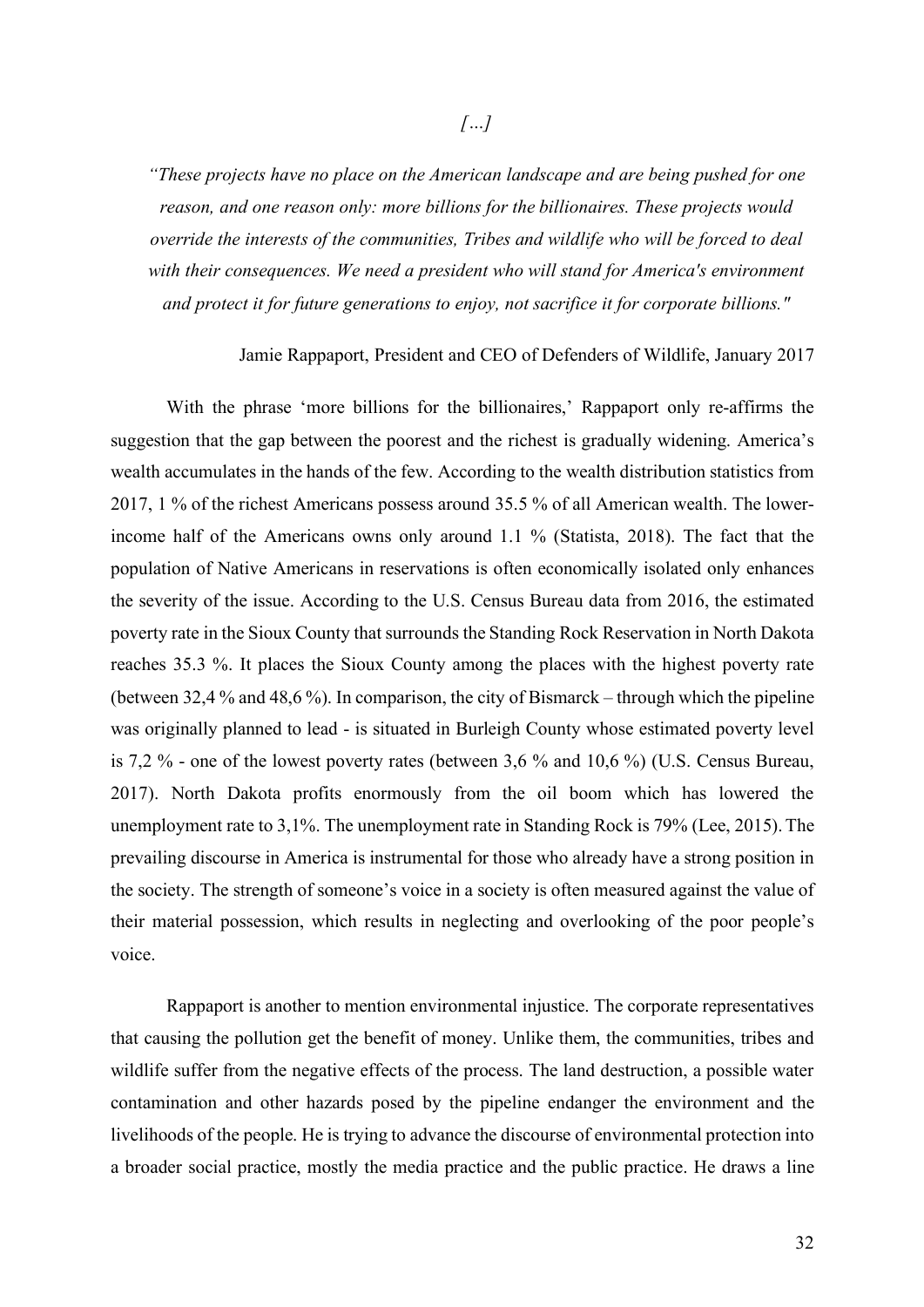between Trump and the 'big polluters'- the industrial firms whose profit often comes from an uncontrolled extraction of natural resources and harming the environment and people's health. Trump used to own assets in the ETP, however, he later sold them. Nevertheless, it is still unclear if he does or does not own shares in a minor DAPL partner Philips 66.

The interdiscursivity can be also identified with regard to Trump and his administration. Many actors of the DAPL case have previously thanked President Trump for having signed the executive orders. They praise the 'new direction' the White House has taken, which is often perceived as a threat for the other actors.

*"These pipelines will create both immediate jobs and long-term economic opportunities for Americans across the nation, helping to fulfill one of President Trump's main campaign promises to create more U.S. jobs."*

David Holt, President of Consumer Energy Alliance, January 2017

*"We thank President Trump for giving the American people the benefits of jobs and plentiful, affordable energy that pipelines will bring."*

Andrew Black, President and CEO of Association of Oil Pipe Lines, January 2017

*After years of delays, for instance, President Trump authorized the construction of the Keystone and Dakota pipelines, creating thousands of American jobs and strengthening our energy infrastructure.* 

Mike Pence, Vice President of the U.S., March 2017

The actors keep emphasizing the number of jobs the DAPL and Keystone XL will create, all despite the fact that those twelve thousand jobs the DAPL did in fact create were predominantly temporary. By referring to Trump and the new administration, the actors strengthen their position in the process of social struggles within relations of power. Referencing the institutions serves as a legitimization of truth. Holt himself refers to Trump's campaign and the promise to create jobs in order to improve his image. He strengthens his image of the savior – the provider of jobs. He seeks dominance as the capitalist system is based on the assumption that it is necessary to have a job and make money in order to be able to sustain a living.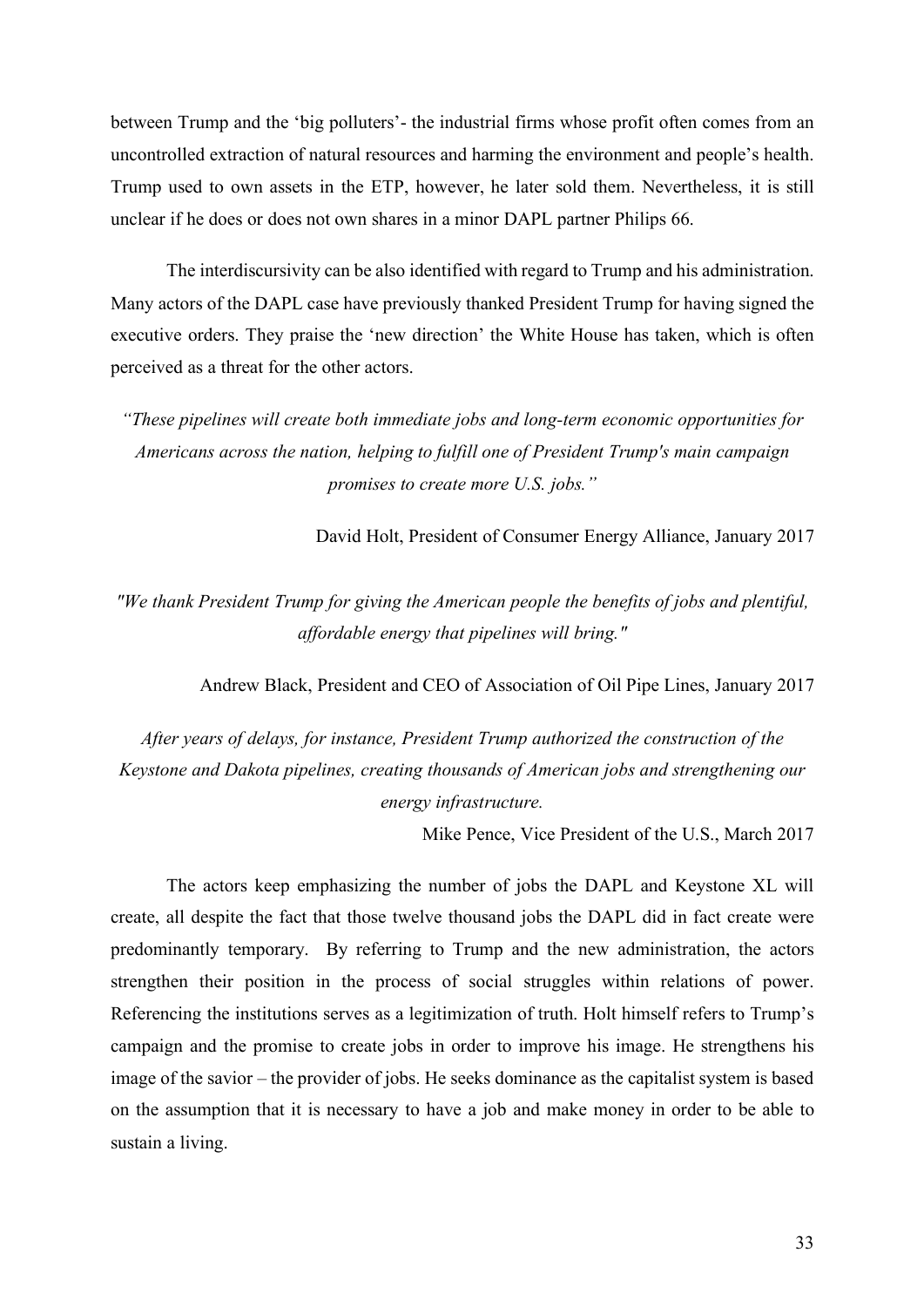Once the actors started pursuing the discourse of economic benefits, the Sioux found themselves in a position of those who are against America. In other words, because they are against the pipeline, they are against development of the country. It puts them on the opposite end of the country's narrative of profit and wealth, and thus the opposite end of the prevailing discourse. They have tried to disprove such claims.

*"We are not opposed to energy independence, economic development, or national security concerns, but we must ensure that these decisions are made with the considerations of our indigenous peoples."*

Dave Archambault II., former chairman of The Standing Rock Sioux Tribe, December 2016

*"By granting the easement, Trump is risking our treaty rights and water supply to benefit his wealthy contributors and friends at DAPL. We are not opposed to energy independence. We are opposed to reckless and politically motivated development projects, like DAPL, that ignore our treaty rights and risk our water."*

Dave Archambault II., former chairman of The Standing Rock Sioux Tribe, January 2017

*"Indian Country has spoken loud and clear that we are not against development, but our legitimate rights as sovereign governments to be heard in the permitting process cannot be ignored. Tribal involvement is necessary to ensure that infrastructure projects benefit our communities without harming our lands, waters, and sacred places."*

Brian Cladoosby, president of The National Congress of American Indians, January 2017

Archambault's first statement was issued after Obama halted the DAPL construction. He thanked him and asked the succeeding administration to respect this decision. His second statement came shortly after the Trump administration granted the permission to continue the construction of the pipeline. They claim that Native American tribes are sovereign nations, which means they are autonomous and have a legal right to decide how their land is used (Taylor, Toxic Communities: Environmental Racism, Industrial Pollution, and Residential Mobility, 2014). Moreover, they need to be made aware and consulted before any decision regarding the development that could possibly impact the tribes' functioning is made. They underline the fact that it is their human and tribal right to be consulted in the process.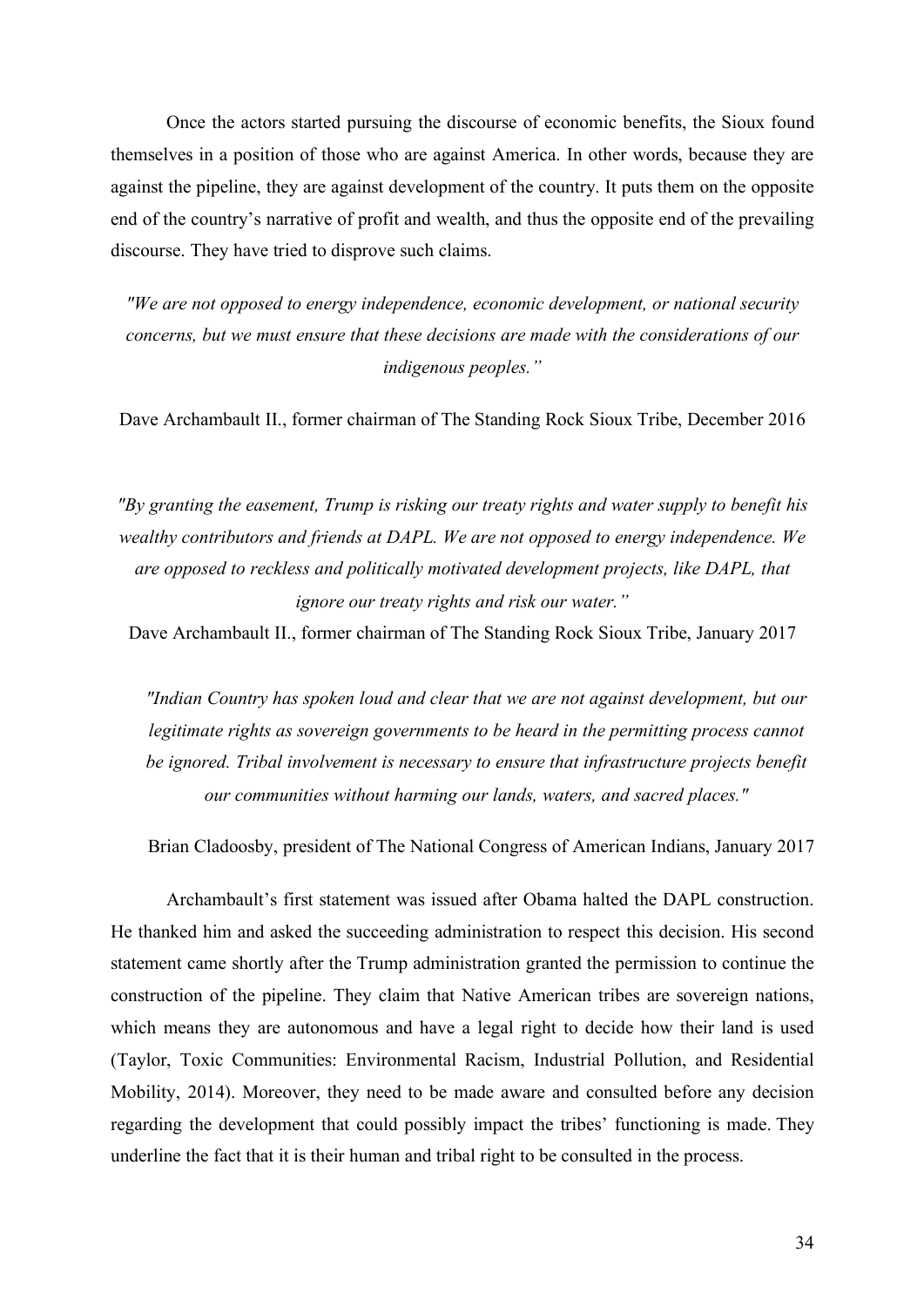A discourse is influenced by the ideological principles of the society within which it is created. Thus, there are references to prosperity and richness that are the foundation of prevailing neoliberal capitalism dominant in the US. Nature and the environment, traditional cultures and marginalized groups trying to stand outside of this dominant system are hindered at the expense of prosperity, profit and economic wealth.

Only the things which accumulate money are considered economic. The environment is of secondary importance. Anything that could possible stand in the way of economic growth is considered shameful and is immediately denied. Those who do not share this assumption are painted as foolish or saboteurs. In economics, absolute gains of an individual determine the interests of those who take part in it rather than relative gains that could potentially profit society as a whole (Schumacher, 1974).

The power elite in the society consists of the elected leaders, who exploit the powers given to them by their office, and those who own the nation's wealth. These people maintain and reinforce the prevailing discourse in which everything is perceived through the lens of economic profit. They consolidate their power by appealing to the people through the matters of economic growth and money against which people's well-being and success are measured. Wealth is often the determinant of power.

The dominant discourse is the one that is naturalized and considered by a majority to be normal in comparison to the alternative discourses. When speaking about dominant discourse, it does not mean the elimination of all the other practices, but it is more the marginalization of submissive practices (Fairclough, 1995).

### **6.3. Destruction of Sacred Lands**

The living space of Native American populations has been prescribed to them. That does not mean they value it any less. One of consequences of the DAPL that can be clearly identified and took places is the destruction of the Sioux tribe's sacred lands. Although the pipeline does not cross the Standing Rock Reservation, it goes under the tribe's treaty land where their ancestors are buried.

*"This pipeline is going through huge swaths of ancestral land. It would be like constructing a pipeline through Arlington Cemetery or under St. Patrick's Cathedral."* Dead DePountis, attorney of the Standing Rock Sioux Tribe, 2016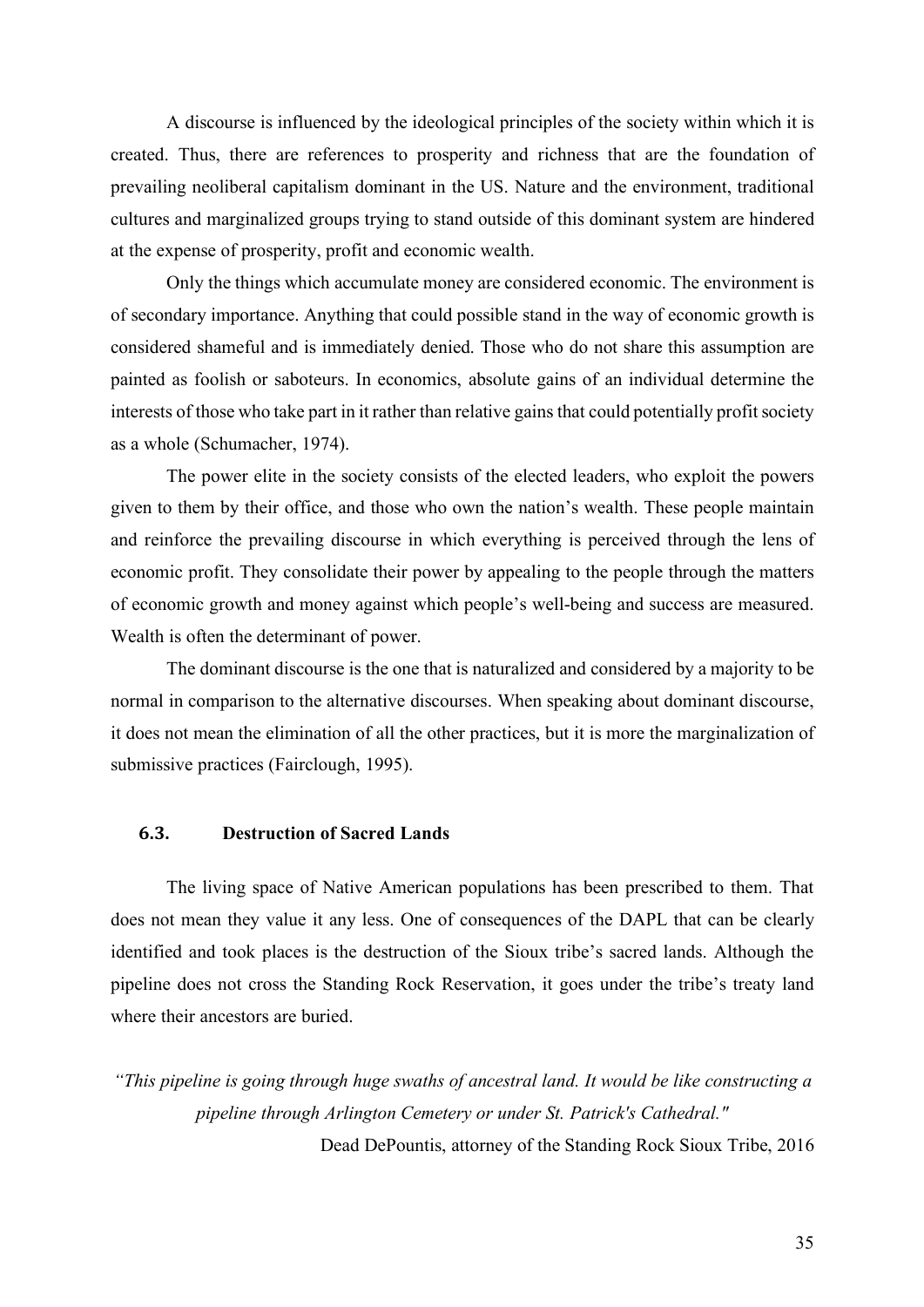DePountis uses a comparison in his statement in order to change the position of the dominant discourse. The North American cities are highly urbanized, with more than 80% of the population living in the cities. The newest generations of Americans do not have as strong a connection to land, nature, animals, trees, water as Native Americans have. Native Americans view them as brothers, sisters, and grandparents (LaDuke, 1999). Water is not just for drinking, it also heals people in traditional ceremonies. Land is something that was given to them by their ancestors and it is up to them to look after it and to protect it. Since this discourse does not dominate, DePountis is trying to enhance it by explaining the importance this land has for the Sioux Tribe. The Arlington Cemetery and the St. Patrick's Cathedral are important places for Americans. Prominent political and religious American figures are buried here. In other words, if what happened to the Sioux would happen to the general American public, the feelings of outrage and desperation would be probably as great as are those that the Sioux nation have been experiencing.

*"Important discoveries have taken place during construction, including human remains, funerary items and rock cairns. Sacred Native American cultural resources have been intentionally destroyed by DAPL workers."* Dave Archambault II., former chairman of The Standing Rock Sioux Tribe, 2016

One of the most important ideological principles in the US is the concept of freedom. However, the execution of the freedom rights is often accompanied by the oppression of the marginalized groups. It entails religious freedom and the right to manifest the religion both in teaching and practice. The statement claims that the site was intentionally devastated by the workers. Building on a sacred land where people are buried is clearly disrespectful. Native Americans also believe that if the burial site is disrupted, the spirits of the dead will not be able to rest in peace. Blaming the DAPL workers is unfair. After all, the route was designed by other ETP employees and the workers only followed the orders to build the pipeline through this particular part of land. Archambault's statement is one of his many attempts to prove that the tribe is being harmed on various levels. The great value the land itself has for the Sioux is not relevant to the dominant neoliberal discourse where profit is the driving interest. Land that is a tribal burial place – not considered in general terms as a cemetery or a thumb - does not hold value for the majority of the society.

During the DAPL construction, Kelcy Warren, CEO of Energy Transfer Partners, neglected all reproaches of the opponents of the DAPL.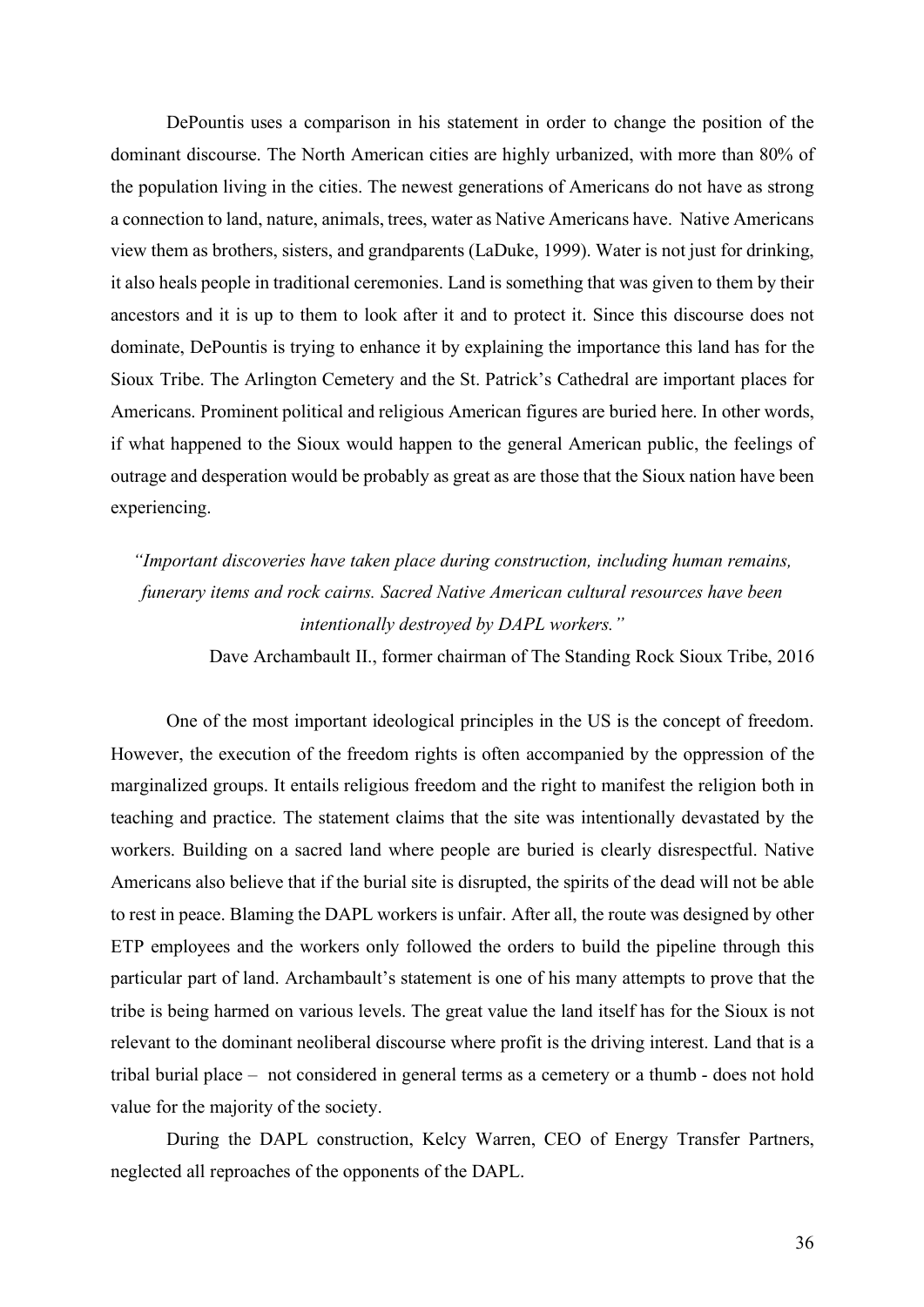*"We--like all Americans--value and respect cultural diversity and the significant role that Native American culture plays in our nation's history and its future and hope to be able to strengthen our relationship with the Native American communities as we move forward with this project."*

Kelcy Warren, CEO of Energy Transfer Partners, 2016

During the DAPL construction, the Sioux tribe pointed out the numerous instances of disrespect. It has become clear that the ETP does not value the tribe, its land, its culture nor its traditions. The claim that they 'value and respect cultural diversity' is intentionally deceiving and untrue. He is saying 'we–like all Americans,' which shows he speaks from a position of power and feels like he can speak for all. In the light of how the ETP has acted during the case, Warren's comes across as a mockery. He connects two things that are mutually exclusive. He wants to 'strengthen our relationship with the Native American communities,' while doing the worst possible thing for them. It is a plain ignorance of the Sioux's request to stop the construction of the pipeline and the flow the oil through it.

#### **6.4. Negative Effects on the Environment and Livelihoods of People**

The most striking, but not the most dominant discourse that has followed the DAPL case, relates to the possible environmental and health threats that the pipeline could pose in case of a spill. These arguments relate to the construction under the Lake Oahe which is a reservoir on the Missouri River. A leak could result in the contamination of sources of drinking water for the Standing Rock Indian Reservation, but also for the people living downstream of the Missouri River. The tribal members and other pipeline opponents tried to attract attention to the fact that possible spill would affect more people than just communities of Native Americans. The water contamination would cause a major problem for other people who live along the river.

*"Our lawsuit challenging this dangerous project is ongoing, and it's more important than ever for the court to step in and halt additional accidents before they happen – not just for the Standing Rock Sioux Tribe and our resources but for the 17 million people whose drinking water is at risk."* 

Dave Archambault II., former chairman of The Standing Rock Sioux Tribe, 2017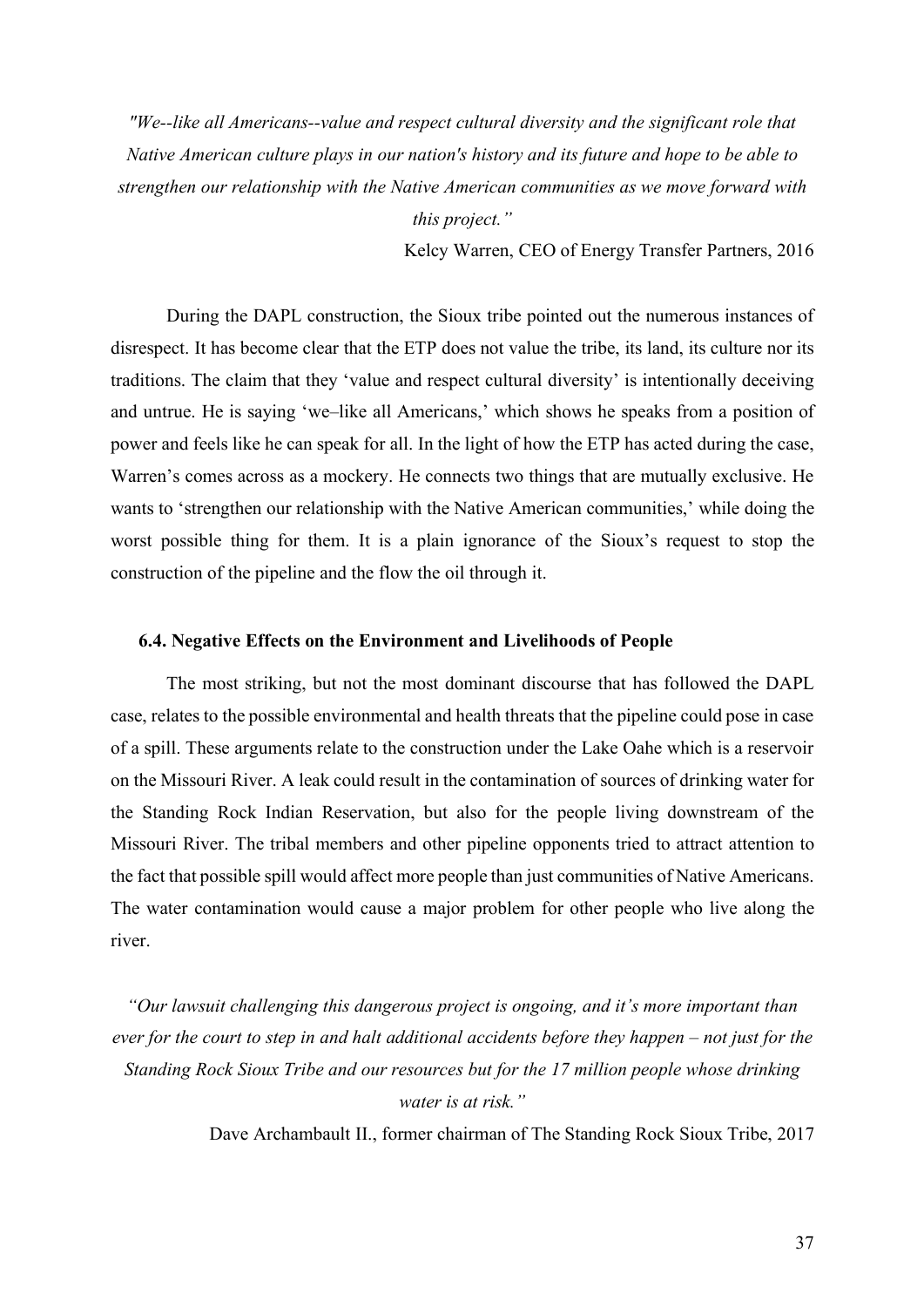*"Crossings of the Missouri River have the potential to affect the primary source of drinking water for much of North Dakota, South Dakota, and Tribal nations."* 

Philip Strobel, National Environmental Policy Act director for the EPA, 2016

*"We know there are 17 million people downstream from us. The problem is bad for whatever community is near this pipeline,"*

Nick Tilson, member of the Oglala Sioux Tribe, 2016

Tilson's statement was issued at the time when the DAPL protests turned into a national movement. The first sentence is a declarative statement; the author is using the inclusive personal pronoun 'we', which in this case addresses the group of people who are in opposition. At the same time, it delimits from those who do not take this fact into account. There is a distinction between 'us' and 'them' - between those who know that the effect would cause problems not only for Tribal nations and those who ignore possibility of this outcome. He mentions the conflicted area around the Standing Rock and goes as far as to relate the danger to the land along the whole pipeline. As a result, more people are made aware that this threat corners them. The message is aimed at a greater audience and evokes personal attachment with the cause, which could eventually lead to a greater support for the opponents of the construction. The expression 'whatever community' serves as a way to reach out to the people who do not properly acknowledge Native Americans or think of them as a second-category people. The remaining statements aim to emphasize the fact that the possible negative consequences would affect a larger number of people than is suspected.

*"Don't you drink water, too?"' […] Don't your children drink water? We're here to protect the water,"*

Mekasi Horinek, environmental activist, 2016

There was an obvious attempt for discourse alteration during the protests against the pipeline when the opponents started to refer to themselves as 'protectors' instead of protesters. They tried to encourage a discourse alteration through the media practice. They provided assurance they are not against the progress, and are instead trying to protect water, lands and livelihoods. The activists asked the local policemen questions while sitting in a prayer circle a daily activity in the protest camps. The direct questions serve as a way to make the law enforcement workers sympathize with the opponents; to show them that they all share the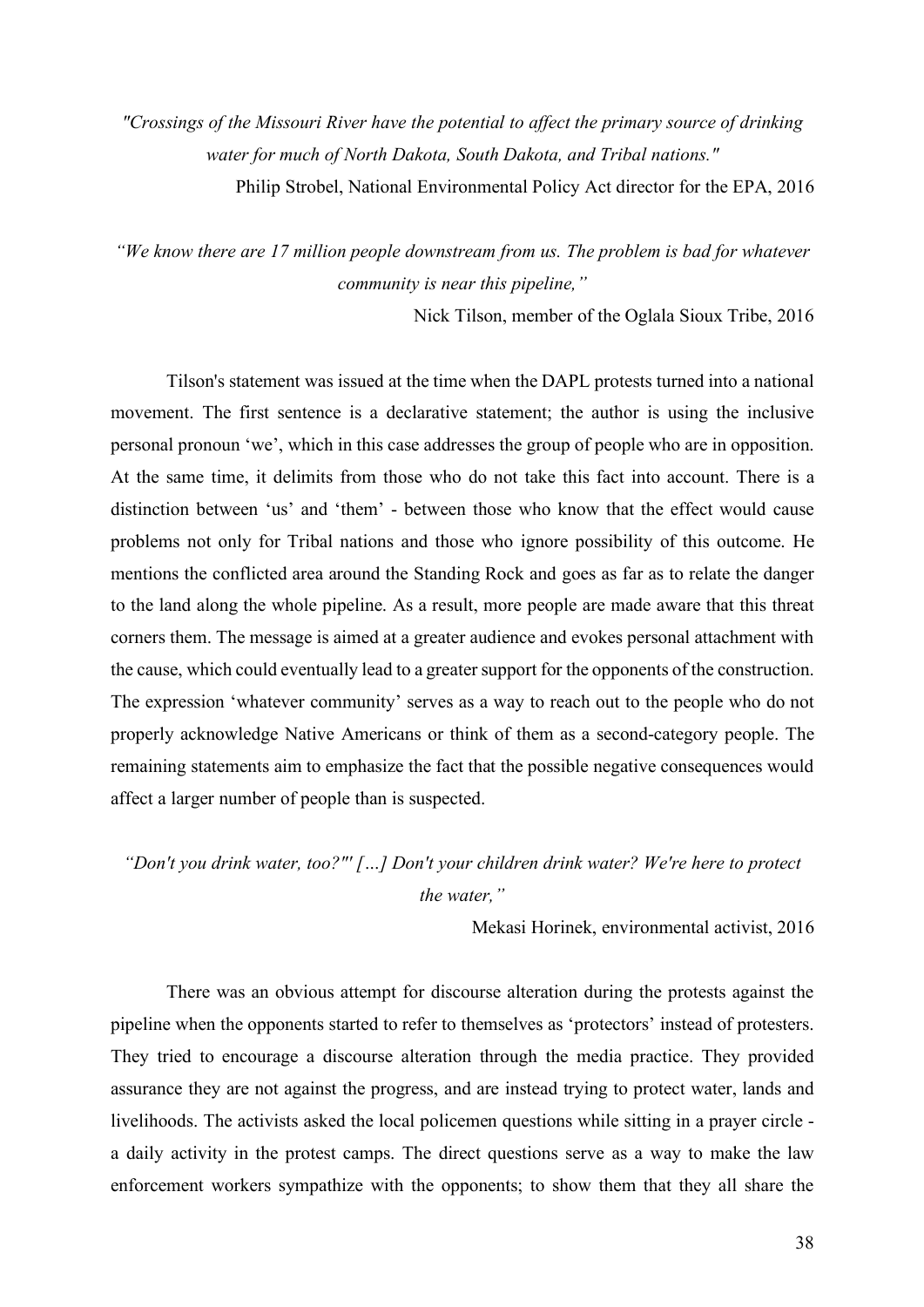common ground and the same goal. The use of words with an expressive value is crucial for the parties advocating the secondary discourse in order to strengthen their position (Fairclough, 1989, p. 119). Furthermore, pursuing a discourse of protectors played an important role in the construction of reality through media appearance and framing. It was key to raise awareness about the fact that the possible contamination of drinking water supplies was one of the main reasons why the previously proposed route of the pipeline had been rejected.

The actors further talk about the pipeline leak as an event that is not just possible but will inevitably occur.

*"If there were to be a spill – which history has taught us is not a question of "if" but "when […]"*

Tom Goldtooth, Executive Director of the Indigenous Environmental Network, 2016

*It's not going to be if it breaks -- it's going to be when it breaks."* Nick Tilson, member of the Oglala Sioux Tribe, 2016

This reappearing statement underlines the need to consider the long-term consequences and not think about the future only in the terms of the next few years. All human products go through a cycle of life. Eventually they stop functioning or they break, no matter how well they are built. All these statements advert on past events of pipeline spills and leaks that had more or less devastating effects on the environment and on human lives.

The pipeline opponents are bringing this aspect to the discussion to rationalize it and to support their argument. The damaging effects of a spill might be hard to imagine; and the tremendous value land has for Native Nations might be hard to grasp for non-Natives. That is why they give their cause a greater value and importance by referring to previous pipeline leaks and spills. More than 11,000 pipeline incidents took place in the United States since 2000, with more than a thousand of injuries. These concerns gained more significance when two leaks had occurred before the DAPL had become fully operational.

*"They keep telling everybody that it is state of the art that leaks won't happen, that nothing can go wrong. It's always been false. They haven't even turned the thing on and it's shown to be false."*

Jan Hasselman, lawyer for the Standing Rock Sioux Tribe, 2017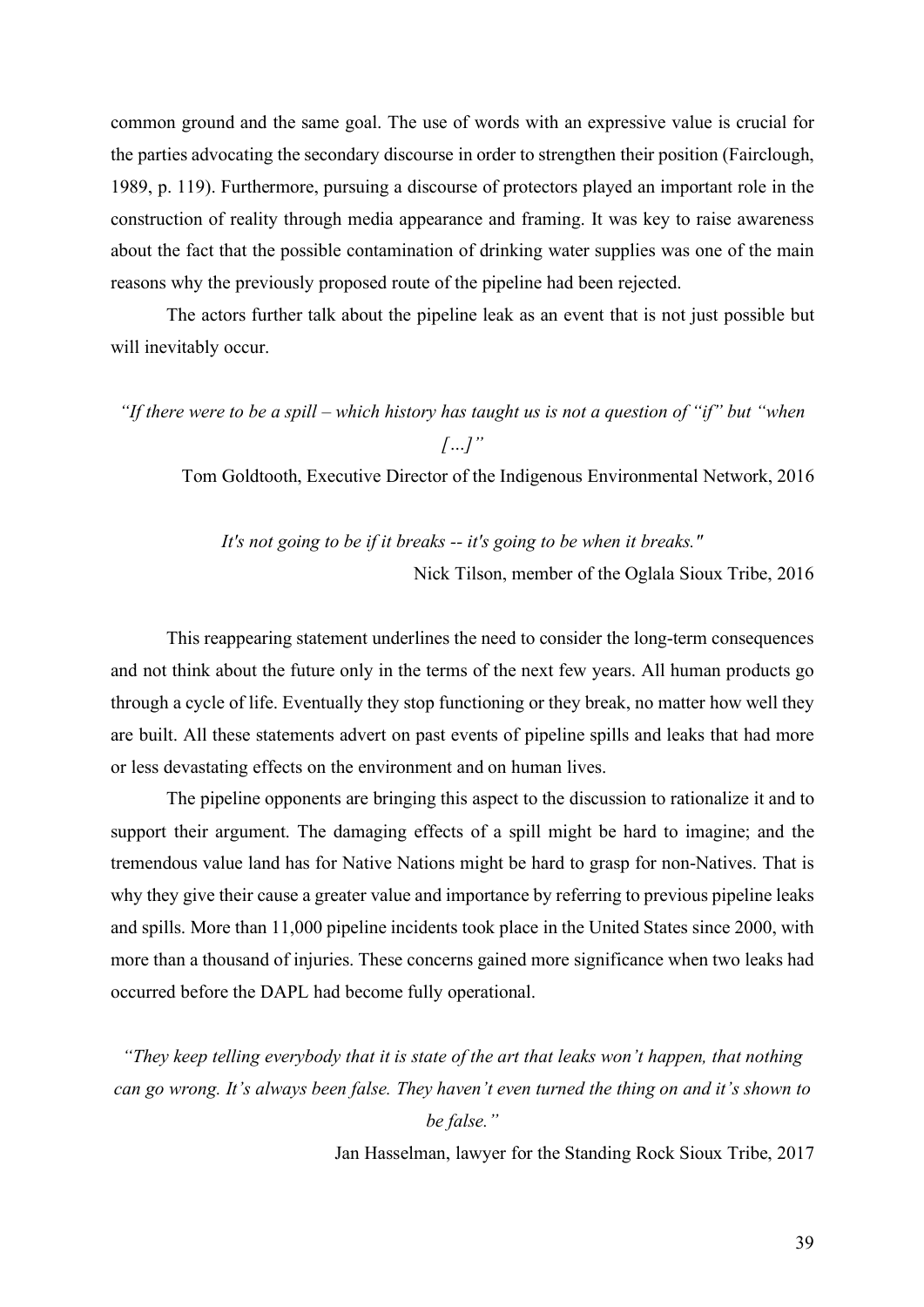Even though these leaks were quite small and did not present a major risk, they supported the opponents' cause.

Degradation of water supplies caused by a spill would lead to shortage of drinking water resources and would negatively affect the Tribe's day to day functioning.

*"Not only would the Dakota Access Pipeline threaten sacred sites and culturally important landscapes, it would also cross under the Missouri River just upstream of the Tribe's drinking water supply. If there were to be a spill – which history has taught us is not a question of "if" but "when" – it would constitute an existential threat to the Tribe's culture and way of life. The pipeline poses significant threats to the environment, public health, and tribal and human rights."11*

Tom Goldtooth, executive director of the Indigenous Environmental Network, 2016

*"The Standing Rock Sioux Tribe relies on the waters of the life-giving Missouri River for our continued existence, and the Dakota Access Pipeline poses a serious risk to Mni Sose and to the very survival of our Tribe."* 

The Standing Rock Sioux Tribe, 2016

*"The Dakota Access pipeline would cut through our historic Treaty lands where our ancestors are buried, and would cross Lake Oahe – which is the water source that provides life to the Tribe and its members – a few hundred feet upstream from our Reservation. An oil spill from the pipeline into Lake Oahe would have a devastating impact on the Tribe and our economic, social and spiritual life."*

The Standing Rock Sioux Tribe, 2016

*"The EA is silent, for instance, on the distinct cultural practices of the tribe and the social and economic factors that might amplify its experience of the environmental effects of an oil spill. Standing Rock provides one such example in its briefing: many of its members fish, hunt and gather for subsistence. Losing the ability to do so could seriously and disproportionately harm those individuals relative to those in nearby nontribal communities."*

 $11$  Part of the statement was used before to present the risk of the spill as an inevitable event.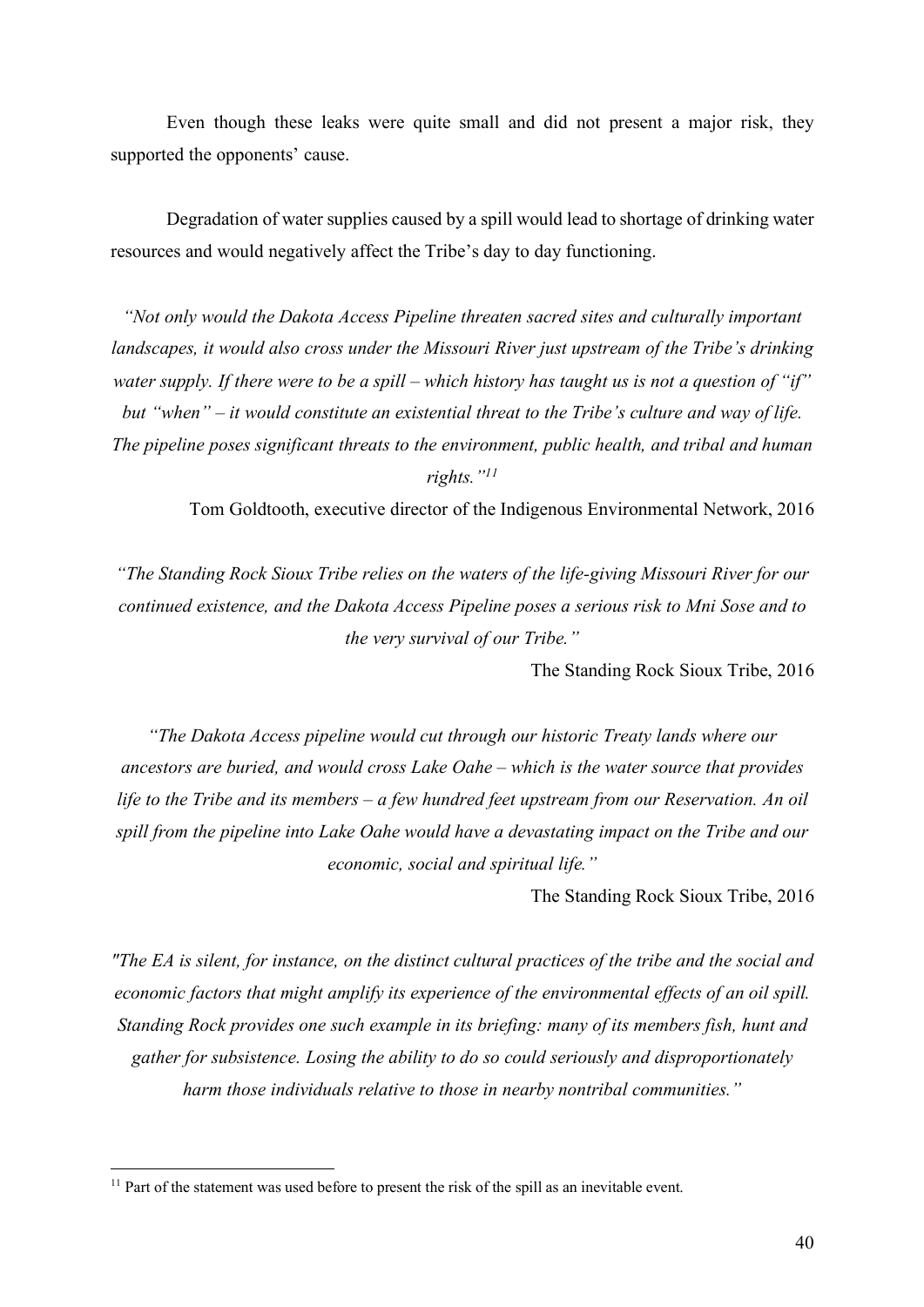### James E. Boasberg, U.S. District Court Judge, 2017

The Sioux Nation gives the Missouri River great importance and power, suggesting that if they could not use the river as before, it would mean an end of the Tribe as we know it. In the statement the Sioux used the term 'Mni Sose,' which in the native language means the Missouri River. They rely on the river stream for fishing and agriculture. It is their source of livelihood, with a deep connected to the history and the culture of the nation. The customs and traditions tied closely to the land play a major role in lives of Native American Tribes. The ties are not only spiritual and historical, but also legal, all of which hinders the mobility of Native Americans (Cole & Foster, 2001). In case of a major event, they would need to adapt, move and/or shift their deep-rooted ways of living. The risk is health-based, and it concerns the welfare of both the current generation and the generations to come. These arguments have been supported by the court's decision that the tribe's way of life implies the effects of the spill could have a greater impact on them than on other communities.

Ever since the pipeline opponents started to challenge its safety, the developing company Energy Transfer Partners and others have emphasized its reliability. In line with their business, the ETP issued a strong and confident response in favor of the safety of the pipelines. They stressed the benefits of pipelines compared to other means of transportation of crude oil, specifically railroads and trucks. Kelcy Warren, the CEO of ETP, gained confidence about the pipeline development once Donald Trump was elected president. Warren tried to play down the whole situation, saying 'This is just a pipeline,' mocking everyone who did not support it. He expressed his surprise with respect to the heavy opposition against the DAPL, especially if put into the context of the fact that the ETP alone owns and operates more than seventy thousand miles of pipelines.

### *"This is just a pipeline. This is a pipeline that's going to transport crude safely and economically."*

*"[…] this pipeline will be safe, efficient and well constructed,"*

### Kelcy Warren, CEO of Energy Transfer Partners, 2016

Warren mentions the safety aspect of the pipeline but does not forget to include the economic benefits and contributions. The fact that the pipeline will be efficient and will bring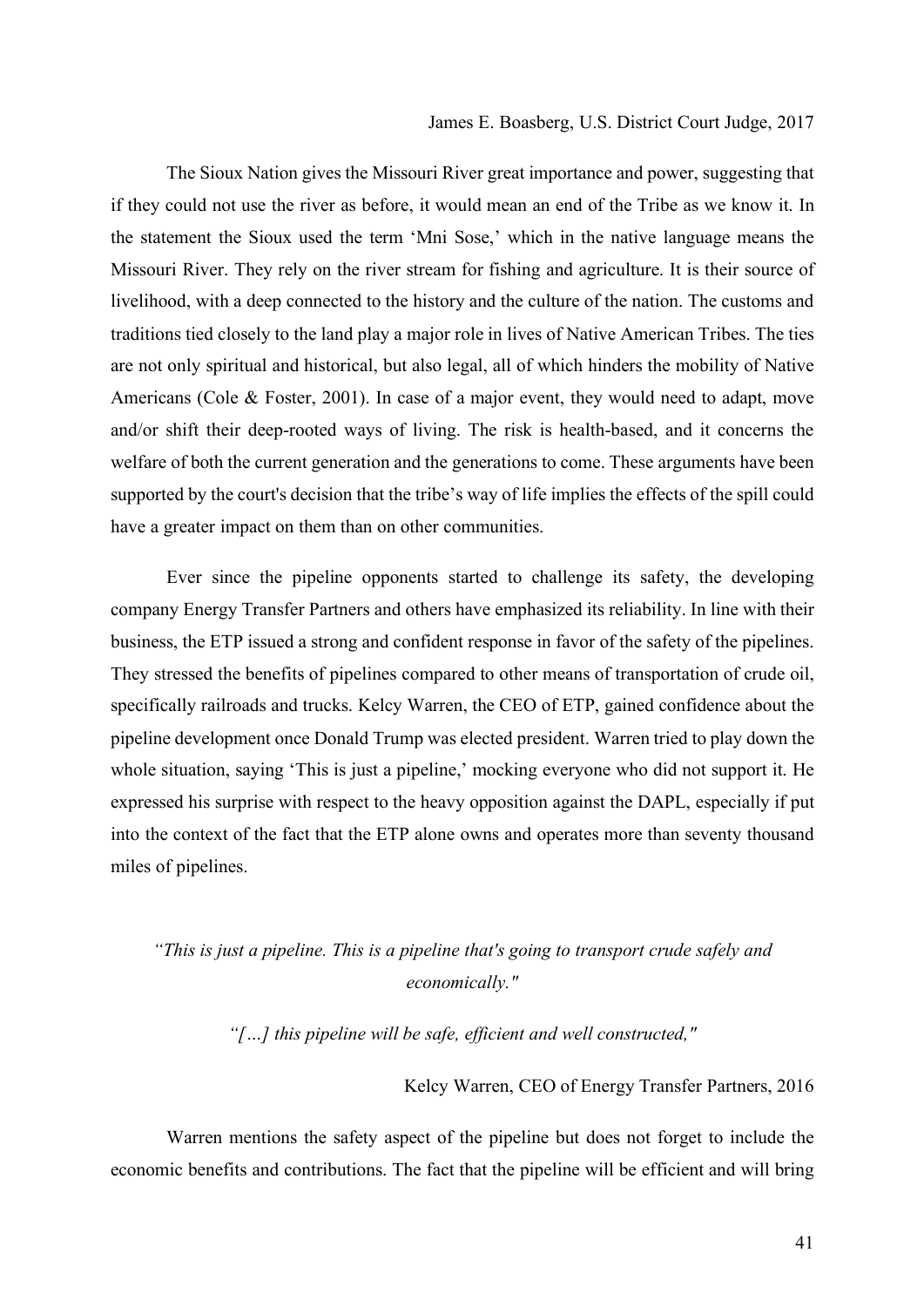profits is as equally important as the fact that it will not threaten lives of people and the environment. At the same time, the discourse is influenced by the ideological principles that construct the society. When it comes to the American society, the dominant discourse is the ruling capitalism in which economic profit is the main imperative. In Warren's statements one can identify several references to the prevailing discourse: the pipeline will be transporting oil economically and efficiently. In terms of economic development, this is the most valuable advantage.

*"Most importantly, safety is the company's top priority -- safety of our people and our assets, the safety of all those who live and work in the communities through which we pass, and the safety of the environment,"*

Lisa Dillinger, spokeswoman of Energy Transfer Partners, 2017

This statement shows that when it comes to security, the company's people and their assets are the priority, followed by the communities living near the pipeline. The environment is the last to be considered.

*"We are going above and beyond regulation in protecting the environment.*

Monica Howard, director of environmental services for Energy Transfer Partners, 2015

*"We built the Dakota Access Pipeline using the latest technology and exceeded minimum federal safety requirements throughout the process."*

Lisa Dillinger, spokeswoman of Energy Transfer Partners, 2017

These statements are meant to assure people that they care about the environment and are in fact concerned with the possible leak. No matter what the reality is, it shows them in better light, suggesting they are doing more than they need to in order to protect the environment and the people. Using words such as 'requirements' and 'regulations' as well as mentioning the governmental standards gives the statement more weight - it evokes the feeling of responsibility and power that the governmental bodies have. The expression 'above and beyond' is redundant and implies their actions go beyond the requirements.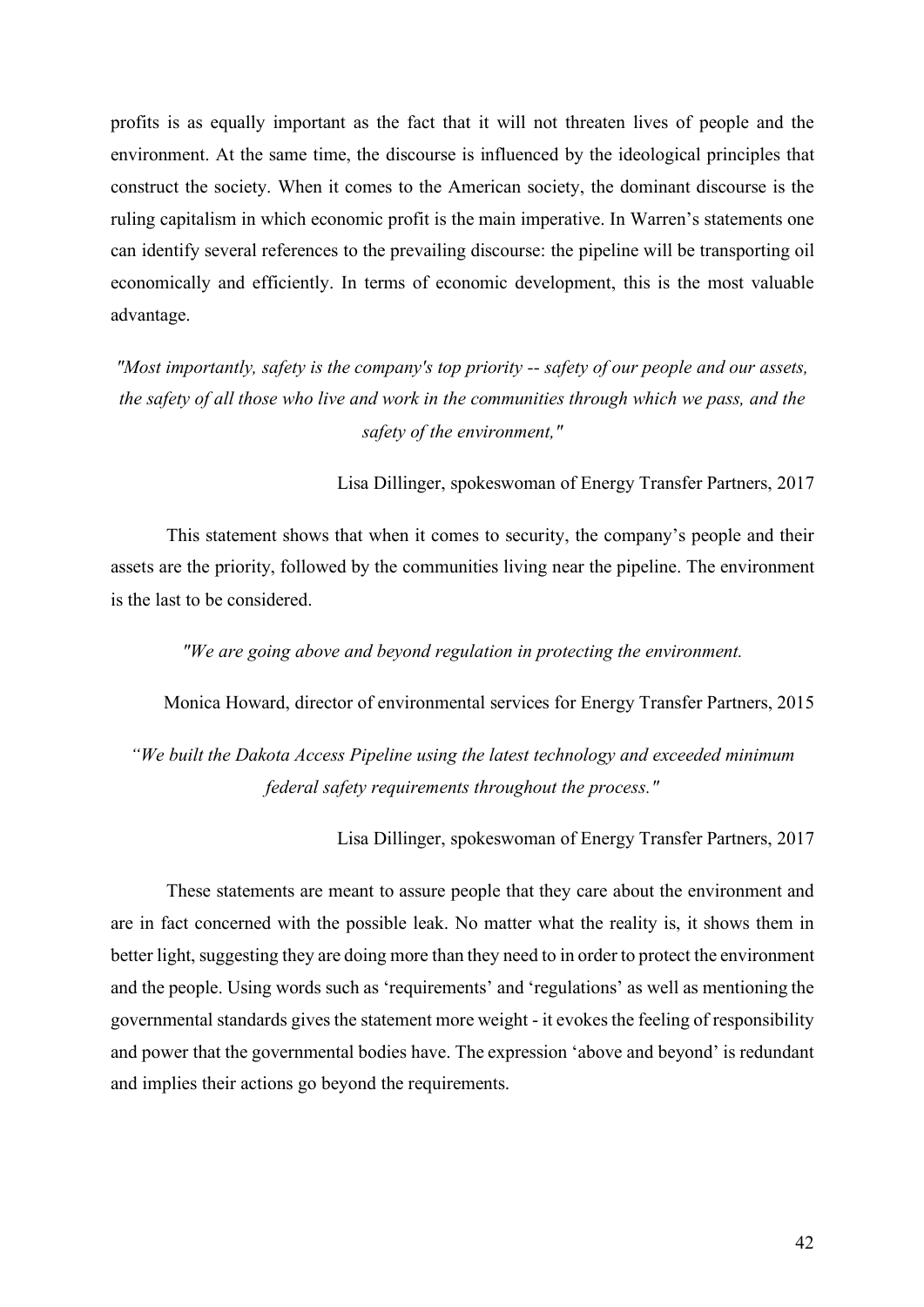In order to push through with the development of the DAPL, its constructors often contrasted the safety of pipelines and other means of shipping oil - rails and trucks. When it comes to environmental impact, fewer barrels have been spilled by railroads than by pipelines.

It is important to mention that Trump and his administration did not address the abovementioned environmental issues. Trump is known to support the heavy industry and the fossil fuel industry, even though he claimed to be 'to a large extent an environmentalist'. Not talking about these possible environmental risks implies they are not relevant and not worth discussing.

### **6.5. Climate Change**

The actors emphasized the possible water contamination and the destruction of the environment along the DAPL. They looked at the issue also from a global perspective and suggested that the negative consequences may go well beyond the US border. The extraction, processing and the usage of fossil fuels directly and profoundly contribute to the climate change.

*"The Keystone XLpipeline and Dakota Access Pipeline threaten to destroy wildlife habitat, contaminate water supplies and risk catastrophic oil spills, and the oil they would carry only digs America deeper into climate change."*

Jamie Rappaport, President and CEO of Defenders of Wildlife, January 2017

Rappaport uses informal and literary language. He uses personification when he says the 'oil digs America deeper.' Moreover, he works with a metonymy as oil itself does not worsen the climate change. Emissions are released into the atmosphere during fracking and drilling of the oil, during its transportation, processing and use – all of them human activities. 'Digs America deeper into climate change' is a metaphor, suggesting that the country has been already negatively affected by the climate change. What is even more alarming is the fact that the worse it gets, the harder it will be to reverse the entire situation or bare its consequences such as average temperatures risings, unpredictable extreme weather events, flood and droughts. Climate change is a global issue, nevertheless, he paints how America in particular will be affected, trying to appeal to the public opinion of Americans. The negative effects of climate change are not distributed equally, but the poor and marginalized groups are at greater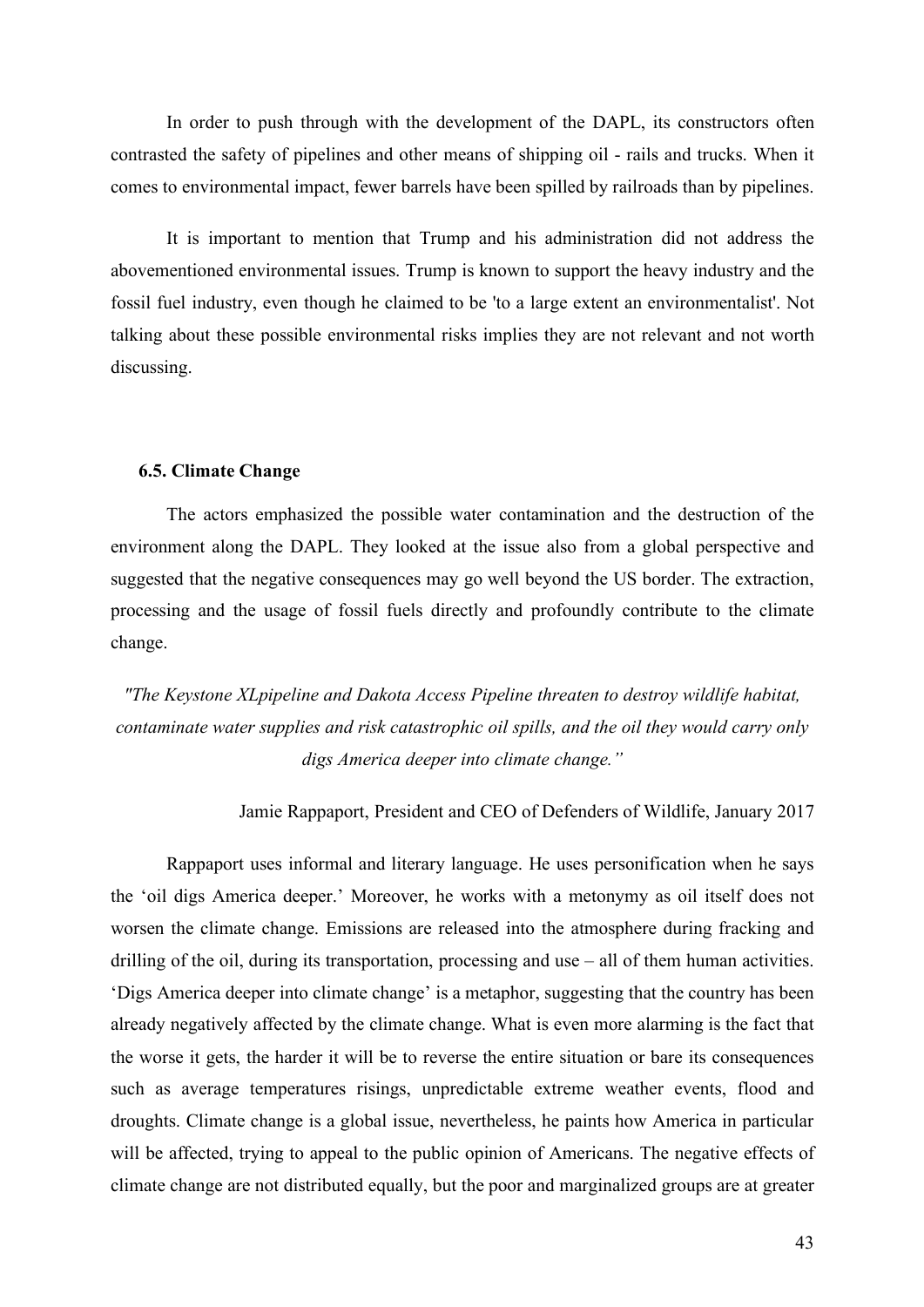risk. Majority of scholars from all around the world agree on the existence and the anthropogenic causes of climate change. Amongst the U.S. population, 69 % believe that global warming is happening and 52% think it is to a great extent caused by humans (Leiserowitz, Maibach, Roser-Renouf, Feinberg, & Rosenthal, 2015) President Trump himself is a climate change denier. Despite the fact that majority of Americans believe in climate change, many of them still perceive it as something that does not directly concern them and is rather an issue of the Third World countries.

*"Finally, restarting the Keystone XL and Dakota Access Pipelines will serve only to line the pockets of Big Oil and deepen our country's addiction to fossil fuel. We should be leading the world forward in developing renewable and alternative sources of energy, not falling back on energy sources that contribute to climate change."*

David N. Cicilline, U.S. Representative for Rhode Island, 2017

# *"This pipeline represents something deeper. We have to start worrying about the rights of our future generations. We have to start looking at making a just transition as a society away from a fossil fuel economy."*

Tom Goldtooth, Executive Director of the Indigenous Environmental Network, 2016

Cicilline refers to the 'country's addiction to fossil fuels' as the US energy demand is mostly covered by them. At the same time, fossil fuels are the primary source of carbon dioxide emissions. Fossil fuel pollution accounts for many diseases and deaths. He also reflects on the fact that only those already wealthy or those in charge of fossil fuel industries will get richer. The phrase 'line the pockets' suggests that there will be little or no benefits for ordinary people. He further suggests that America should be a global leader in transitioning towards renewable sources of energy. He draws a picture of progressive America - America that could become a leader - calling upon American patriotism and pride. Cicilline's statement is an effort to depart from the widely preferred discourse. The focus still lies in progress and development, but there is an alteration in how to reach it. He suggests using less dangerous sources than fossil fuels. The phrase 'falling back' relates to the dominant discourse in a negative way. Falling back contrasts with the progress sought by today's society.

Both statements go beyond understanding of the pipelines as simply objects. They draw a bigger picture of fossil fuel dependency and risks of climate change. In the context of the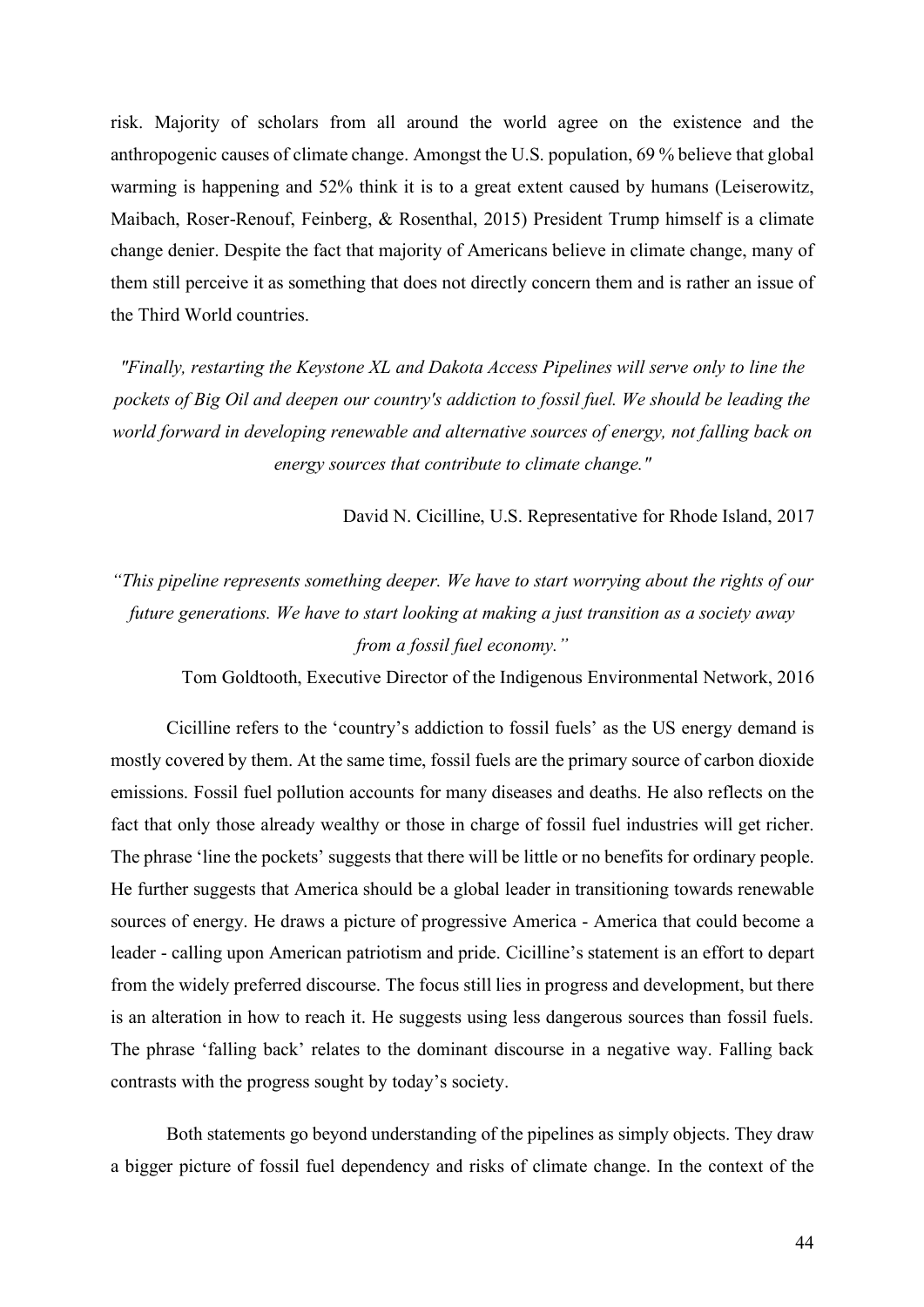climate change-related dangers, Goldtooth opts for an inclusive 'we'. Everyone needs to be concerned with the state we will leave the world in for the future generations. He tries to stir the dominant discourse by including the human factor. He turns the attention to people's individual feelings of empathy and responsibility. By saying 'just transition as a society,' he stresses the importance of a shift that will be all-inclusive and will not neglect marginalized groups.

*"The Obama Administration rejected the Keystone XL Pipeline in part because it would 'undermine our ability to continue leading the world in combatting climate change.' And just last week, the U.S. Army Corps of Engineers took steps to prepare a new Environmental Impact Statement for the Dakota Pipeline with 'full public input and analysis.' The impact of these pipelines on our environment, and on the communities they cut through, did not change when President Obama left office. President Trump's announcement today moves us in the wrong direction for our environment and our economy."*

Elizabeth Warren, U.S. Democratic Senator, 2017

This statement was issued after Trump's advancement of the DAPL. Warren represents one of the very few political voices suggesting that the new administration is going in the wrong direction. Relying on fossil fuels will negatively affect the environment as well as the country's economy. She adverts to Obama administration, reminding people that the reasons behind the decision to refuse the construction of the pipelines have not changed and are still valid. She also emphasizes the fact that this time the Environmental Impact Statement should be done with proper involvement of the impacted communities and that the specific cultural and historic traditions of the Sioux need to be taken into consideration.

### **6.6. Summary of the Analysis**

In the analysis the Critical Discursive Analysis was used in order to identify various discourses presented by actors of the Dakota Access Pipeline case. The analysis contains of five main parts.

The first part focuses on statements that point out that the development of the DAPL was not a fair process. The route was supposed to lead around Bismarck whose inhabitants did not give an approval for the development. The actors made clear that the affected tribal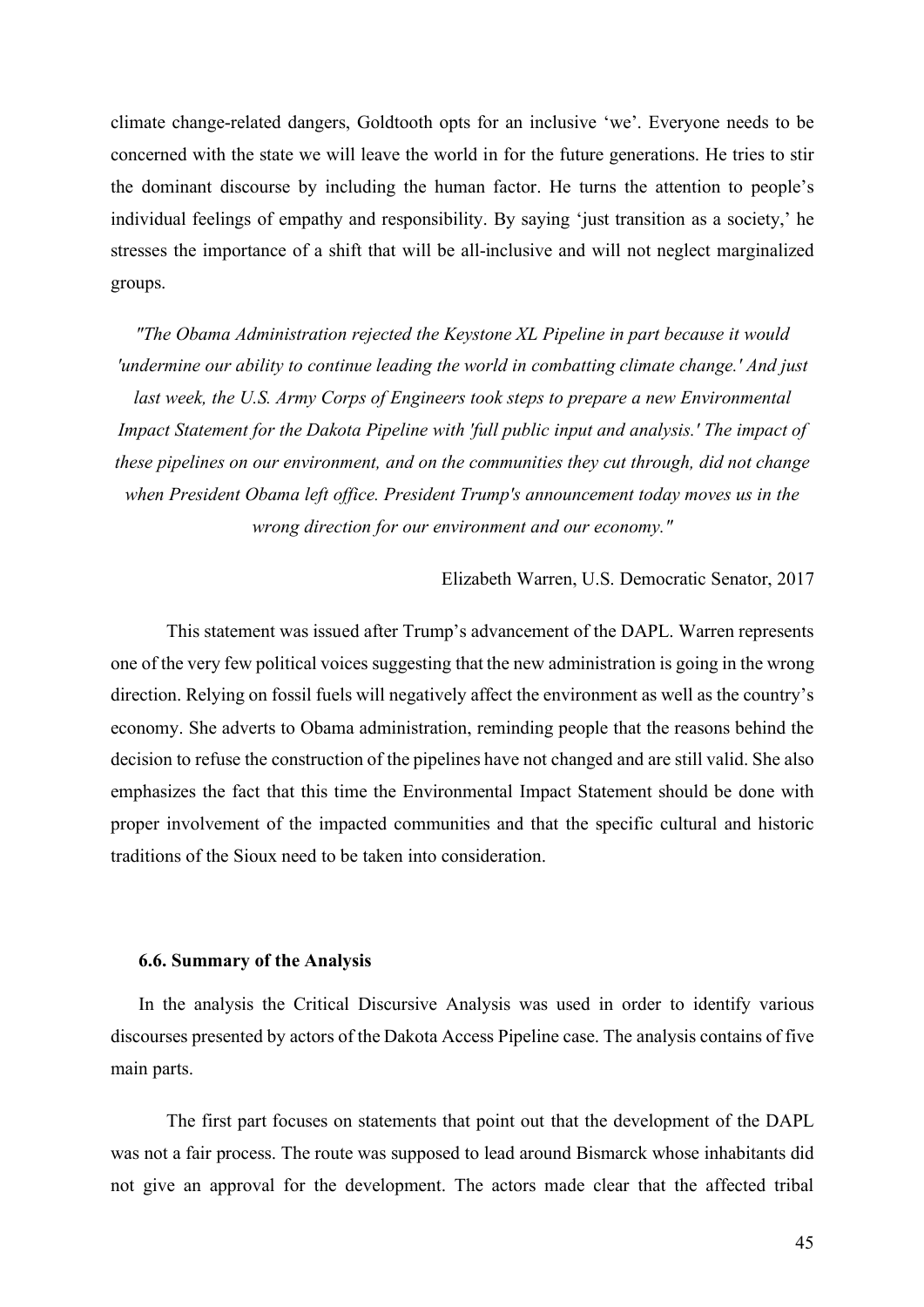community was not consulted after the company had decided to change the route. They stated it was an act of an environmental injustice. This situation reflects the historical processes of consistent oppression of the Native American population.

The second part presents the arguments of those who have supported the construction and used the rhetoric of positive impacts on the American economy as the main means to further their cause. These statements correspond with the dominant discourse prevailing in the capitalist society which favors the wealthy. It is visible as most of the actors either hold high political position or represent the rich oil industry companies. The vision of profit and prosperity is put before interests of marginalized communities and the environment. The arguments of job creation and national benefits for Americans are confronted with the reality of threats the pipeline poses.

Conversely, the less accepted discourse gives value to nature and respects different cultural traditions. The third part of my analysis reflects on the destruction of lands that the Sioux tribe deems sacred. I explain the special ties Native Americans have to the natural world and how this was not taken into consideration when the pipeline's route was designed.

The last part looks at the possible negative consequences the pipeline could have on the livelihood of people and the environment. The actors argue that the threat of a pipeline leak is inevitable. Drinking water contamination emerges as the most significant threat that would not only affect the people at Standing Rock Reservation, but also many others living downstream the Missouri River. It could affect the traditional daily activities of the Sioux tribe, such as fishing. This part concludes with a broader frame of consequences that fossil fuel usage has on the world's climate and how this development does not fit into global shift towards cleaner energy sources.

The analysis has showed how the perception of the possible consequences of the DAPL differs. I suggest that the focus is connected with the racial, political and socio-economic background of the individuals.

I selected the actors to my best knowledge and personal judgment of their importance and relevance for the case. If someone else would have performed the selection, it might be reflected in the selection of statement. Many of the selected statements refer to more than one possible consequences which affected the final form of my analysis.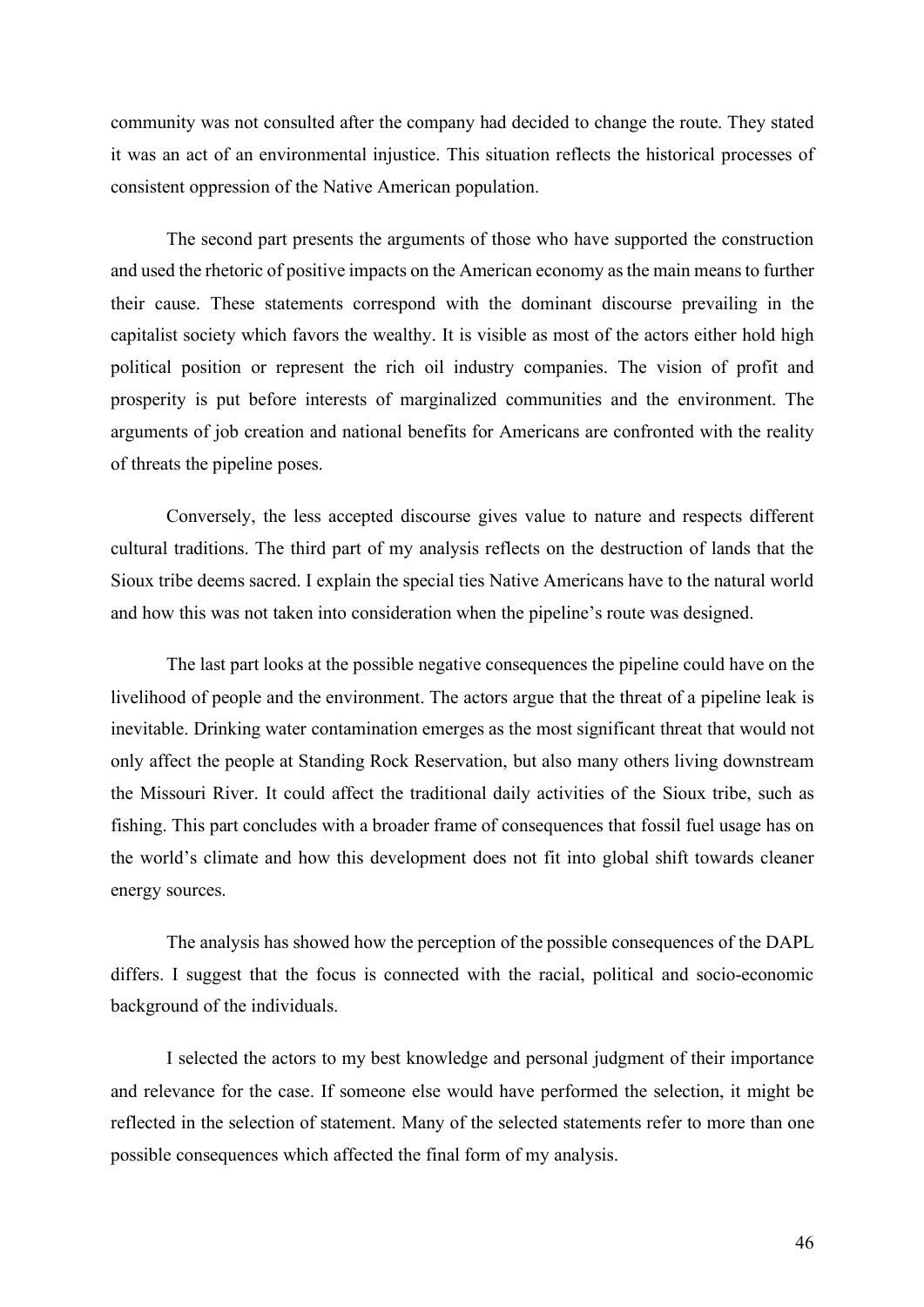Another limit of my work might be an insufficient knowledge of the American context. The usage of English language might be considered a barrier, but I would rather take it as an opportunity. As a non-native speaker, I tend to pay closer attention to the word choice and the sentence structure.

### **7. Conclusion**

The thesis presents the concept of environmental justice and the formation of the Environmental Justice Movement that helped to shape it. Further it focuses on the concept of environmental racism, specifically in relation to Native American populations.

A summarization of the Dakota Access Pipeline case is presented in the thesis. It provides an overview of the events that occurred with focus on the critical part of the route in North Dakota, where the Dakota Access Pipeline passes nearby the Standing Rock Indian **Reservation** 

The goal of the thesis was to analyze statements of the various actors of the Dakota Access Pipeline case, using the method of critical discourse analysis. My focus lied in identifying the different perspectives of selected actors on the possible consequences the pipeline could cause within a broader ideological context. Main arguments of the supporters and the opponents of the pipelines were different, sometimes even contradictory. The discourses which the actors tried to emphasis the most where connected to their race and economic status. The Sioux and their supporters emphasized the environmental and social injustice the case represents. They also stressed the risk of possible water contamination and resulting negative effects on the environment and human lives. On the other hand, the political and the industrial actors focused mostly on the economic benefits of the Dakota Access Pipeline.

### **8. Bibliography**

Archambault II, D. (2016, November 22). *Comments of Chairman Dave Archambault, II, Standing Rock Sioux Tribe On Federal Consultation with Tribes on Infrastructure Decision Making.* Retrieved from The U.S. Department of the Interior Indian Affairs : https://www.bia.gov/sites/bia.gov/files/assets/as-ia/raca/pdf/idc2-055454.pdf

Archambault II, D. (2017, March 10). *Dave Archambault II remarks Native Nations march on Washington, D.C.* Retrieved from Stand with Standing Rock: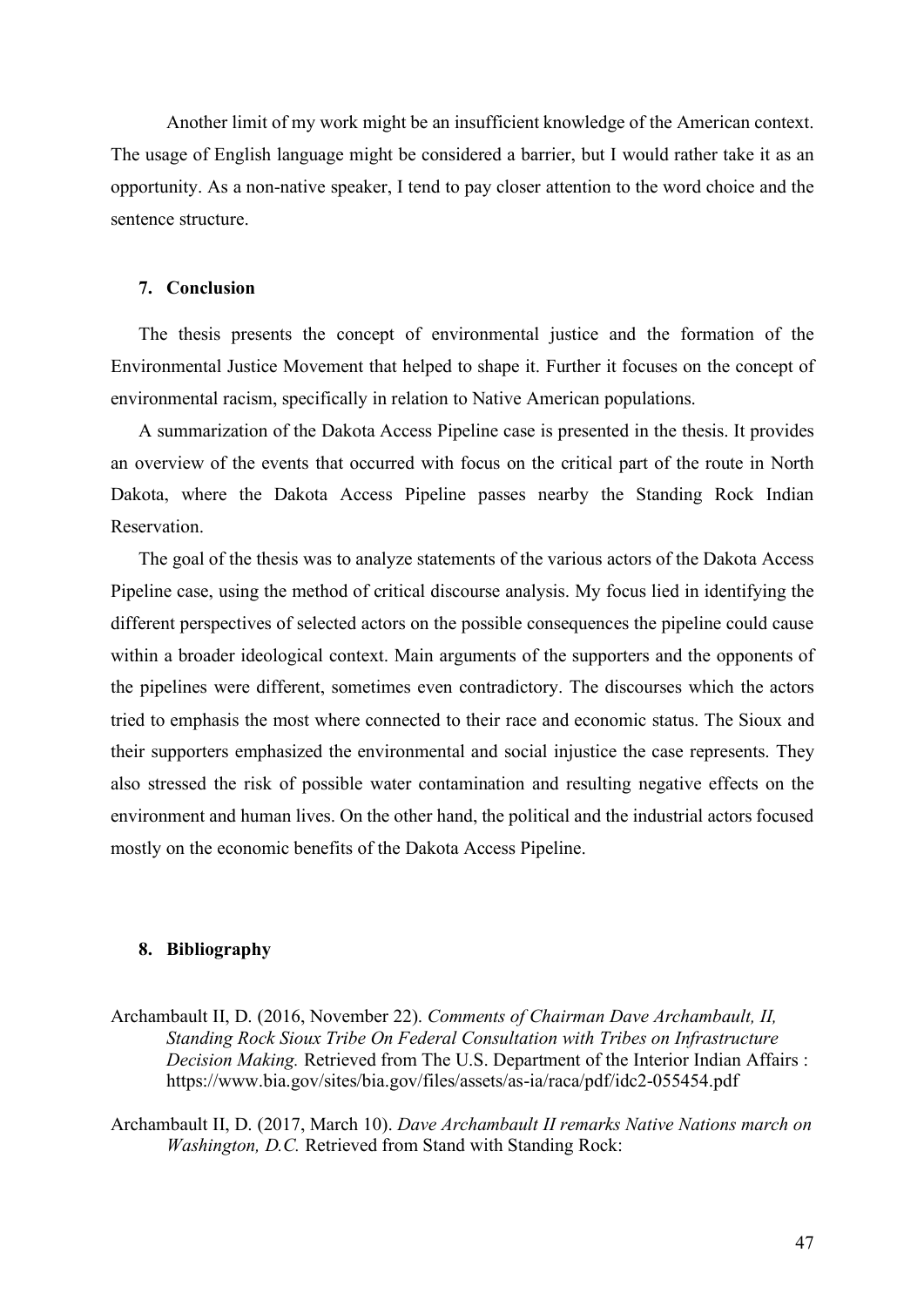http://standwithstandingrock.net/dave-archambault-ii-remarks-native-nations-marchwashington-d-c/

- Associated Press. (2017, May 22). *Dakota Access pipeline and a feeder line leaked more than 100 gallons in March*. Retrieved from The Guardian: https://www.theguardian.com/us-news/2017/may/22/dakota-access-pipeline-oil-leakenergy-transfer-partners
- Associated Press. (2018, April 6). *Dakota Access pipeline developer submits spill response plan*. Retrieved from MPR News: https://www.mprnews.org/story/2018/04/06/dakotaaccess-pipeline-developer-submits-spill-response-plan
- Bates, T. R. (1975). Gramsci and the Theory of Hegemony. *XXXVI*(2).
- Bryant, B. (1995). *Environmental Justice: Issues, Policies, and Solutions.* (B. Bryant, Ed.) Washington: Island Press.
- Bryant, B. (2003). History and Issues of the Environmnetal Justice Movement. In G. R. Visiglio, D. M. Whitelaw, G. R. Visiglio, & D. M. Whitelaw (Eds.), *Our Backyard: A Quest for Environmental Justice* (pp. 3-23). Lanham: Rowman and Littlefield.
- Bullard, R. D. (1993). Anatomy of Environmental Racsim and the Environmnetal Justice Movement. In R. D. Bullard, & R. D. Bullard (Ed.), *Confronting Environmental Racism: Voices from the Grassroots* (pp. 15-39). Cambridge: South End Press.
- Bullard, R. D. (1993). Introduction. In R. D. Bullard, & R. D. Bullard (Ed.), *Confronting Environmental Racism: Voices from the Grassroots* (pp. 7-13). Cambridge: South End Press.
- Cicilline, D. (2017, January 25). *Cicilline Statement on Trump's Actions to Weaken EPA, Enrich Big Oil*. Retrieved from Congressman David Cicilline: https://www.cicilline.com/cicilline-statement-trump's-actions-weaken-epa-enrich-bigoil
- Cole, L. W., & Foster, S. (2001). *From the ground up: environmental racism and the rise of the environmental justice movement.* New York: New York University Press.
- Consumer Energy Alliance. (2017, January 24). *Consumer Energy Alliance Applauds Trump Administration Pipeline Decisions*. Retrieved from The Consumer Energy Alliance : https://consumerenergyalliance.org/2017/01/applauds-trump-administration-pipelinedecisions/
- *Dakota Pipeline: What's behind the controversy?* (2017, February 7). Retrieved from BBC News: http://www.bbc.com/news/world-us-canada-37863955
- Dalrymple, A. (2018, March 25). *As oil production grows, new construction buildout expected*. Retrieved from The Bismarck Tribune: http://bismarcktribune.com/news/state-and-regional/as-oil-production-grows-newconstruction-buildout-expected/article\_d945b365-a608-565a-8377 fd4b1407a425.html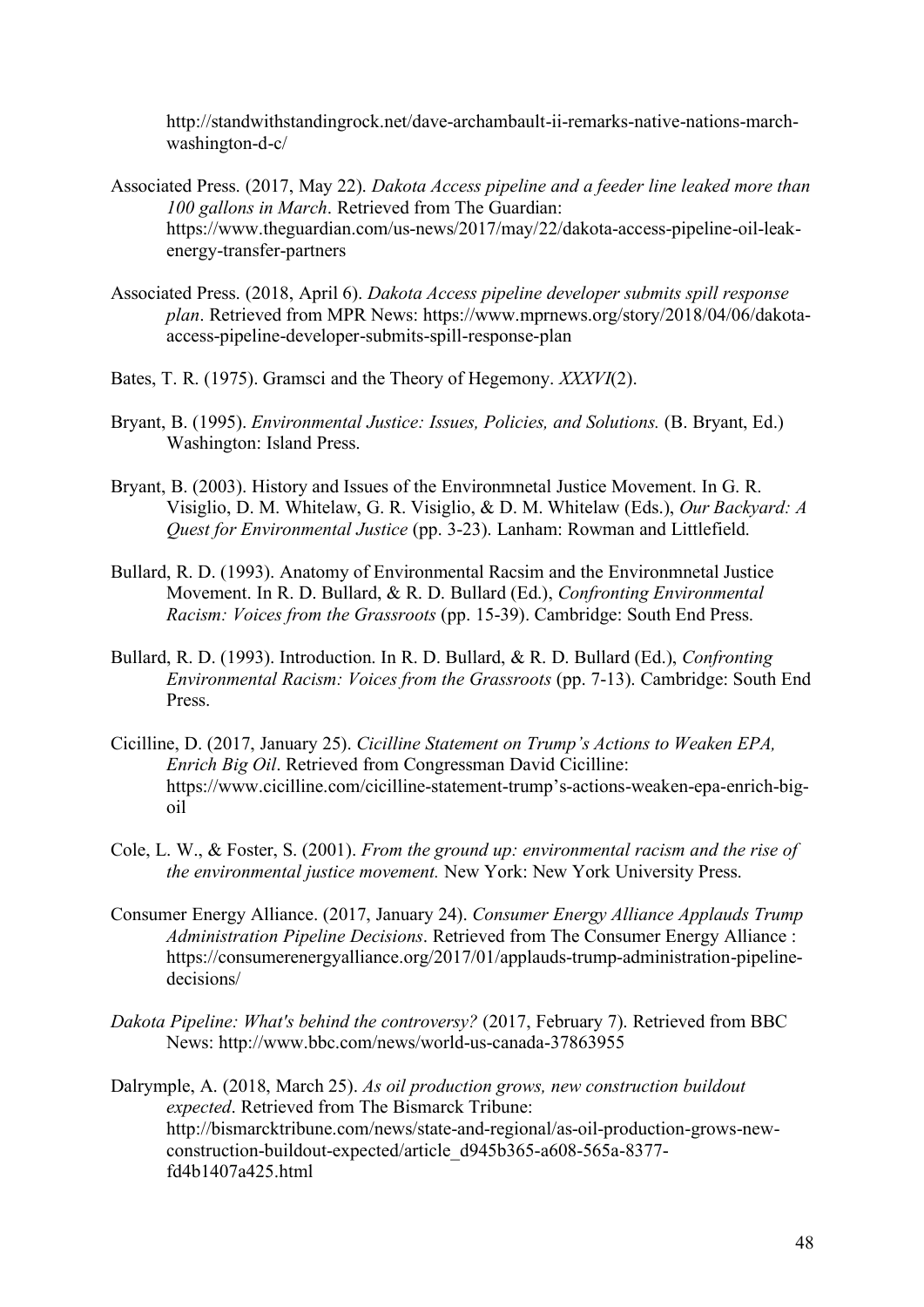- Defenders of Wildlife. (2017, January 24). *Executive Orders Trump People, Wildlife, Waterways*. Retrieved from Defenders of Wildlife: https://defenders.org/pressrelease/executive-orders-trump-people-wildlife-waterways
- Demas, A. (2013, May 2). *USGS Releases New Oil and Gas Assessment for Bakken and Three Forks Formations*. Retrieved February 2018, from USGS Science for a Changing World: https://www2.usgs.gov/blogs/features/usgs\_top\_story/usgs-releasesnew-oil-and-gas-assessment-for-bakken-and-three-forks-formations/
- Earthjustice. (2017, October 11). *Dakota Access Pipeline to remain operational, for now*. Retrieved from The Earthjustice: https://earthjustice.org/news/press/2017/dakotaaccess-pipeline-to-remain-operational-for-now
- Eilperin, J., & Dennis, B. (2017, February 7). *Trump administration to approve final permit for Dakota Access pipeline*. Retrieved from The Washington Post: https://www.washingtonpost.com/news/energy-environment/wp/2017/02/07/trumpadministration-to-approve-final-permit-for-dakota-accesspipeline/?utm\_term=.32cf67b46fce
- Energy Information Adminisatration. (2018, April 4). *How much oil is consumed in the United States?* Retrieved from U.S. Energy Information Adminisatration: https://www.eia.gov/tools/faqs/faq.php?id=33&t=6
- Energy Transfer Partners, E. (2017). *The Dakota Access Pipeline Will Keep America Moving Efficiently and in an Environmentally Safe Manner*. (Energy Transfer Partners) Retrieved January 10, 2018, from DAPL Pipeline Facts: https://daplpipelinefacts.com/about-the-dakota-access-pipeline
- Environmental Protection Agency, U. S. (2017, November 16). *Environmental Justice*. Retrieved from United States Environmental Protection Agency: https://www.epa.gov/environmentaljustice
- Evans, B. (2016, August 18). *ND PSC says Dakota Access Pipeline will not come into physical contact with Missouri River*. Retrieved from KFYR-TV: http://www.kfyrtv.com/content/news/ND-PSC-says-Dakota-Access-Pipeline-will-notcome-into-physical-contact-with-Missouri-River-390640012.html

Fairclough, N. (1989). *Language and Power.* London: Longman.

Fairclough, N. (1992). *Discourse and social change.* Cambridge: MA: Polity Press.

Fairclough, N. (1995). *Critical discourse analysis: the critical study of language.* Harlow: Longman.

Fairclough, N. (2001). *Language and Power.* London: Longman.

Fairclough, N., & Fairclough, I. (2012). *Political Discourse Analysis: A Method for Advanced Students.* New York: Routledge.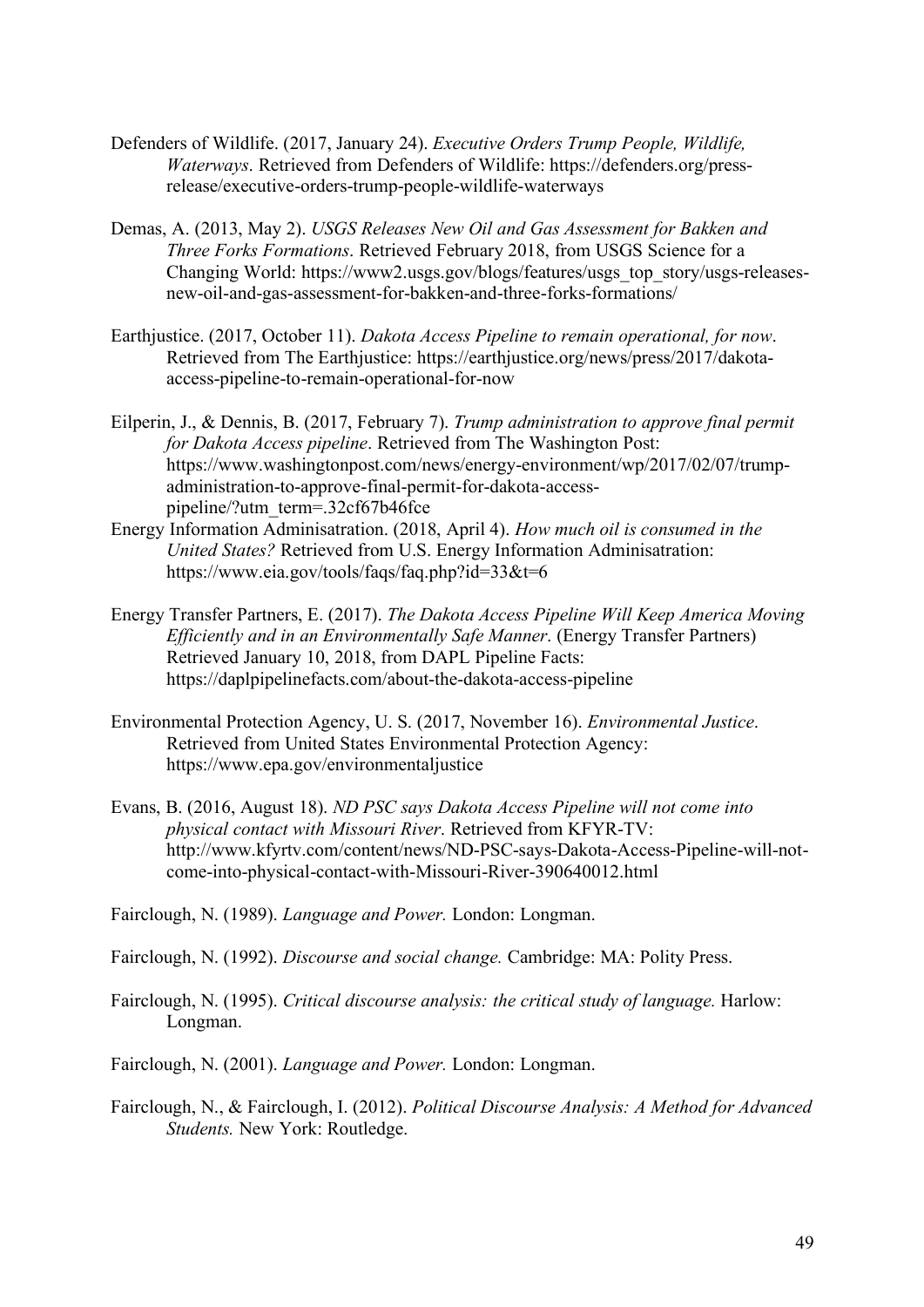- Goldtooth, T. B. (1995). Indigenous Nations: Summary of Sovereignty and Its Implications for Environmental Protection. In B. Bryant, & B. Bryant (Ed.), *Environmental Justice: Issues, Policies, and Solutions* (pp. 138-148). Washington: Island Press.
- Goodman, A. (2016, September 16). *Who's Investing in the Dakota Access Pipeline? Meet the Banks Financing Attacks on Protesters*. Retrieved January 10, 2018, from Democracy Now!: https://www.democracynow.org/2016/9/6/whos investing in the dakota access
- Groeger, L. (2012, November 15). *Pipelines Explained: How Safe are America's 2.5 Million Miles of Pipelines?* Retrieved from ProPublica: https://www.propublica.org/article/pipelines-explained-how-safe-are-americas-2.5 million-miles-of-pipelines
- Grueskin, C. (2017, June 14). *Judge rules partly in favor of tribes in Dakota Access suit*. Retrieved from The Bismarck Tribune : http://bismarcktribune.com/news/state-andregional/judge-rules-partly-in-favor-of-tribes-in-dakota-access/article\_03923e7f-d58c-5b9e-9c09-5ad5365d2643.html
- Hardy, K. (2017, May 11). *Oil is flowing in the Dakota Access pipeline, but protesters aren't giving up*. Retrieved from Des Moines Register: https://www.desmoinesregister.com/story/money/business/2017/05/11/oil-flowingdakota-access-pipeline-but-protesters-arent-giving-up/310704001/
- Hardy, K. (2017, January 24). *What's next after Trump jumpstarts the Dakota Access pipeline*. Retrieved from Des Moines Register: https://www.desmoinesregister.com/story/money/business/2017/01/24/whats-nextafter-trump-jumpstarts-dakota-access-pipeline/96995534/
- Harris, S., & Harper, B. (2011). A Method for Tribal Environmental Justice Analysis. *Environmental Justice*, 231-237. Retrieved from http://superfund.oregonstate.edu/sites/superfund.oregonstate.edu/files/harrisharper 2011 a method for tribal environmental justice analysis.pdf
- Healy, J. (2016, August 26). *North Dakota Oil Pipeline Battle: Who's Fighting and Why*. Retrieved from The New York Times: https://www.nytimes.com/2016/11/02/us/northdakota-oil-pipeline-battle-whos-fighting-and-why.html
- Healy, J. (2016, November 2). *The View From Two Sides of the Front Lines at Standing Rock.* Retrieved from The New York Times : https://www.nytimes.com/2016/11/02/us/standing-rock-front-lines.html
- Heim, J. (2016, September 7). *Showdown over oil pipeline becomes a national movement for Native Americans*. Retrieved from The Washington Post: https://www.washingtonpost.com/national/showdown-over-oil-pipeline-becomes-anational-movement-for-native-americans/2016/09/06/ea0cb042-7167-11e6-8533- 6b0b0ded0253\_story.html?utm\_term=.07dae08ac4d8
- Heim, J., & Berman, M. (2016, September 9). *Federal government moves to halt oil pipeline construction near Standing Rock Sioux tribal land*. Retrieved from The Washington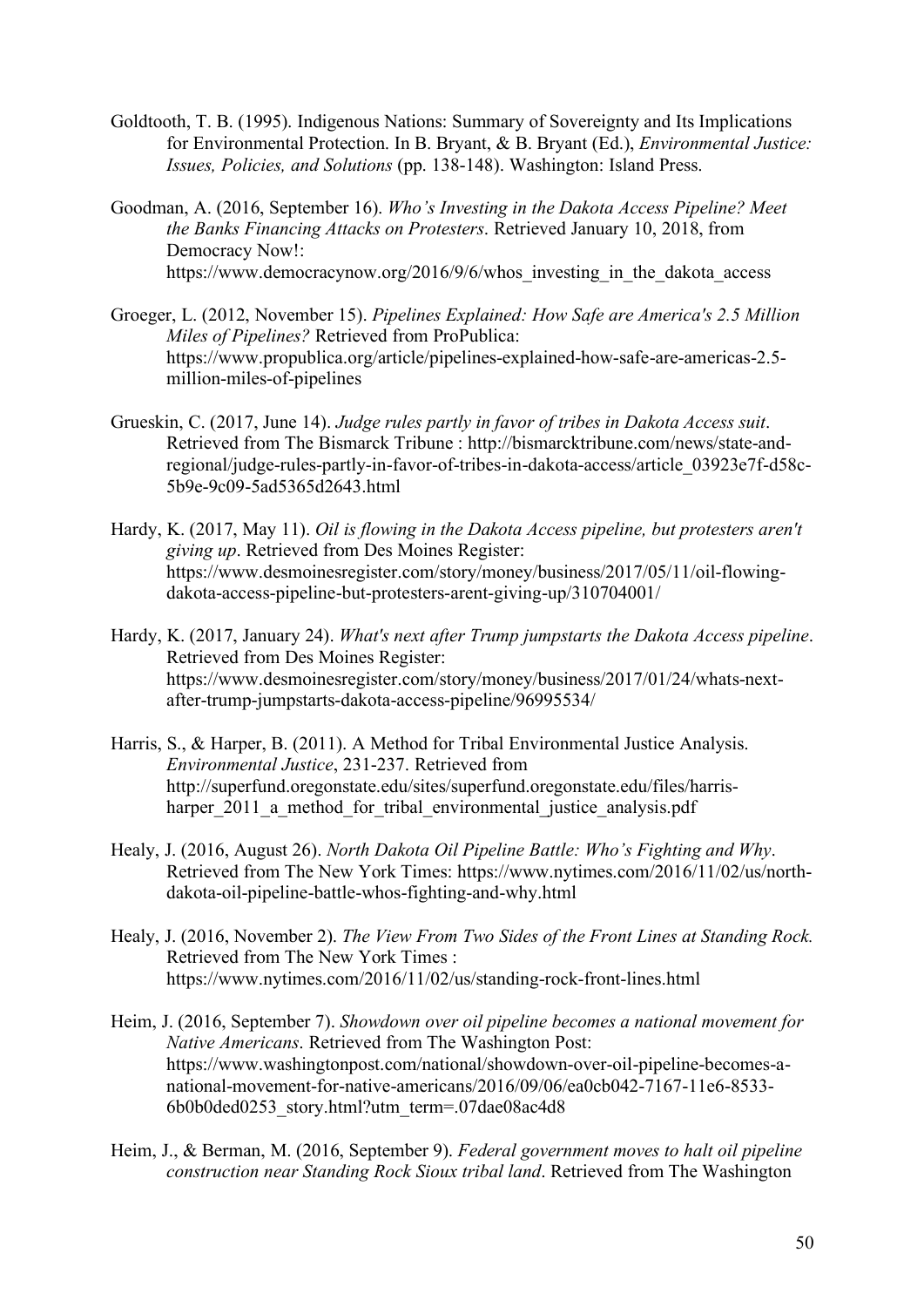Post: https://www.washingtonpost.com/news/post-nation/wp/2016/09/09/federaljudge-denies-standing-rock-sioux-tribes-request-to-stop-work-on-four-state-oilpipeline/?utm\_term=.6be1e7538358

- Hellmann, J. (2018, January 18). *Trump administration creates new religious, moral protections for health workers*. Retrieved from The Hill: http://thehill.com/policy/healthcare/369513-trump-admin-creates-new-religiousmoral-protections-for-health-workers
- Holland, S., & Volcovici, V. (2017, January 24). *Trump clears way for controversial oil pipelines*. Retrieved from The Reuters: https://www.reuters.com/article/us-usa-trumppipeline/trump-clears-way-for-controversial-oil-pipelines-idUSKBN15820N
- Horn, P. (2016, August 30). *Pipeline Reroute Skirts Reservation.* Retrieved from Inside Climate News: https://insideclimatenews.org/content/pipeline-reroute-skirtsreservation
- Indigenous Environmental Network. (2016, August 25). *Open Letter to President Obama: Halt Construction and Repeal Permits for the Dakota Access Pipeline Project*. Retrieved from Indigenous Environmental Network Earth: http://www.ienearth.org/open-letter-to-president-obama-halt-construction-and-repealpermits-for-the-dakota-access-pipeline-project/
- Indigenous Environmental Network. (2017, June 2). *Dakota Access Pipeline is Officially Operational*. Retrieved from The Indigenous Environmental Network Earth: http://www.ienearth.org/dakota-access-pipeline-is-officially-operational/
- Kelsey, A. (2017, January 24). *Majority of Promised Dakota and Keystone Pipeline Jobs Expected to Be Temporary*. Retrieved from ABC News: http://abcnews.go.com/Politics/majority-promised-dakota-keystone-pipeline-jobsexpected-temporary/story?id=45021909
- LaDuke, W. (1999). *All our relations: native struggles for land and life.* Minneapolis: Honor the Earth.
- *Largest Oil Spills Affecting U.S. Waters Since 1969*. (n.d.). Retrieved from NOAA Office of Response and Restoration: https://response.restoration.noaa.gov/oil-and-chemicalspills/oil-spills/largest-oil-spills-affecting-us-waters-1969.html
- Lee, T. (2015). *No Man's Land: The Last Tribes of the Plains*. Retrieved from MSNBC: http://www.msnbc.com/interactives/geography-of-poverty/nw.html
- Leiserowitz, A., Maibach, E., Roser-Renouf, C., Feinberg, G., & Rosenthal, S. (2015). *Climate Change in the American Mind: October 2015.* New Haven: Yale University, George Mason University.
- Levin, S. (2016, November 3). *Dakota Access pipeline: the who, what and why of the Standing Rock protests*. Retrieved from The Guardian: https://www.theguardian.com/us-news/2016/nov/03/north-dakota-access-oil-pipelineprotests-explainer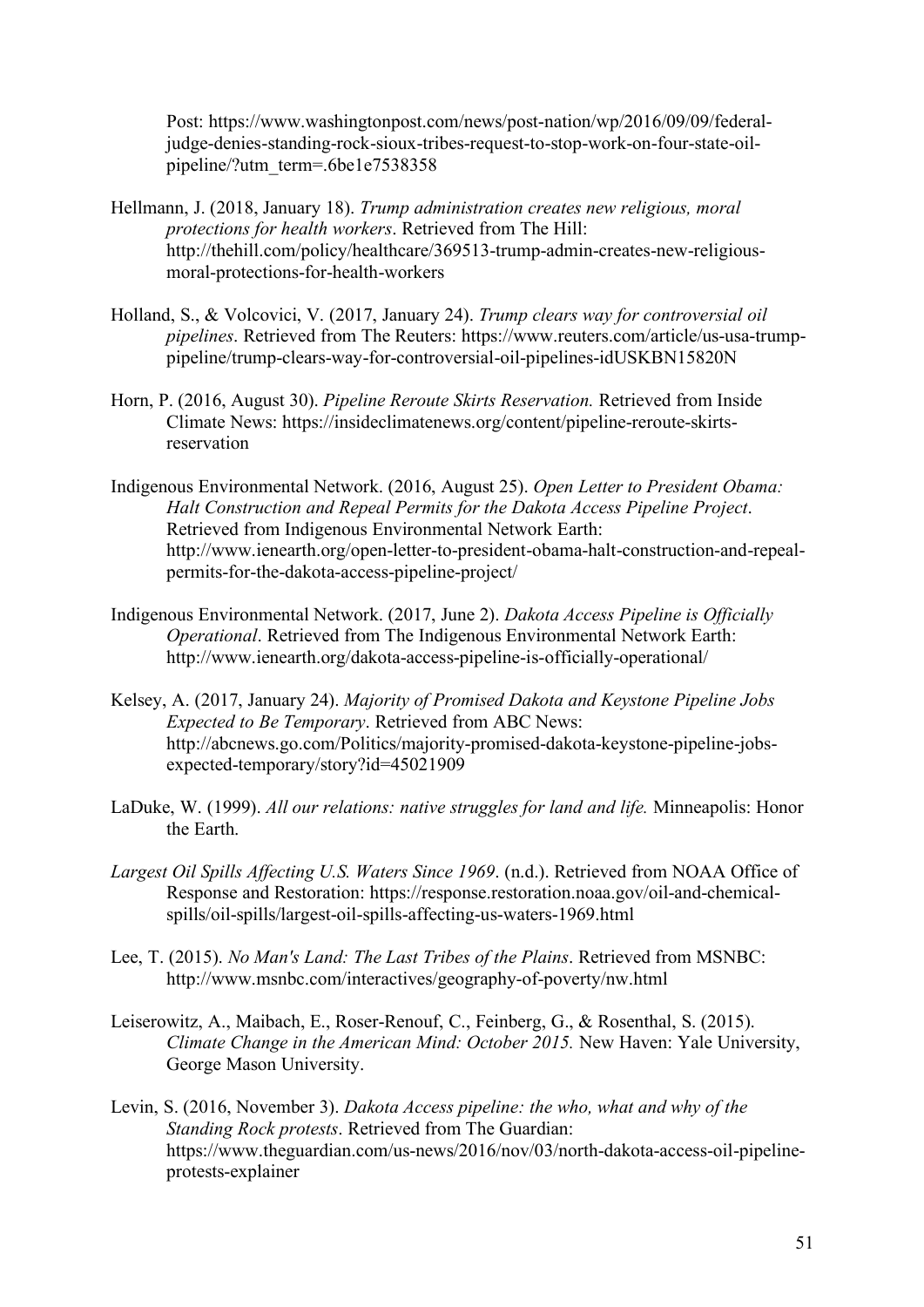- Levin, S. (2017, May 10). *Dakota Access pipeline has first leak before it's fully operational*. Retrieved from The Guardian : https://www.theguardian.com/usnews/2017/may/10/dakota-access-pipeline-first-oil-leak
- McCrone, A. (2017). *Global Trends in Renewable Energy Investment 2017.* UN Environmnet. Retrieved from http://fs-unep-centre.org/publications/global-trends-renewable-energyinvestment-2017
- McKenna, P. (2016, August 30). *Dakota Pipeline Was Approved by Army Corps Over Objections of Three Federal Agencies*. Retrieved from Inside Climate News: https://insideclimatenews.org/news/30082016/dakota-access-pipeline-standing-rocksioux-army-corps-engineers-approval-environment
- MacMillan, H. (2016, September 6). *Who's Investing in the Dakota Access Pipeline? Meet the Banks Financing Attacks on Protesters*. Retrieved from Democracy Now!: https://www.democracynow.org/2016/9/6/whos investing in the dakota access
- Maher, K. (2016, November 16). *Dakota Pipeline's Builder Says Obstacles Will Disappear Under Donald Trump*. Retrieved from The Wall Street Journal: https://www.wsj.com/articles/dakota-pipelines-builder-says-obstacles-will-disappearunder-donald-trump-1479327104
- Maher, K., & Connors, W. (2016, December 5). *Dakota Pipeline Project Halted as Obama Administration Denies Permit for Last Leg*. Retrieved from The Wall Street Journal : https://www.wsj.com/articles/obama-administration-moves-to-deny-easement-fordakota-pipeline-1480890468
- Maher, K., & Sider, A. (2016, November 16). *Dakota Access Pipeline Official Vows to Move Forward; Chief executive says he plans to meet with U.S. officials and plays down threat to environment*. Retrieved from The Wall Street Journal : https://www.wsj.com/articles/dakota-access-pipeline-official-vows-to-move-forward-1473788657
- Meyer, R. (2017, June 9). *Oil Is Flowing Through the Dakota Access Pipeline*. Retrieved from The Atlantic: https://www.theatlantic.com/science/archive/2017/06/oil-isflowing-through-the-dakota-access-pipeline/529707/
- Milman, O. (2016, October 26). *Dakota Access pipeline company and Donald Trump have close financial ties*. Retrieved from The Guardian: https://www.theguardian.com/usnews/2016/oct/26/donald-trump-dakota-access-pipeline-investment-energy-transferpartners
- National Congress of American Indians. (2017, January 24). *NCAI Expresses Concern with Presidential Actions to Short-Circuit Environmental Review Process for Dakota Access Pipeline.* . Retrieved from The National Congress of American Indians : http://www.ncai.org/news/articles/2017/01/24/ncai-expresses-concern-withpresidential-actions-to-short-circuit-environmental-review-process-for-dakota-accesspipeline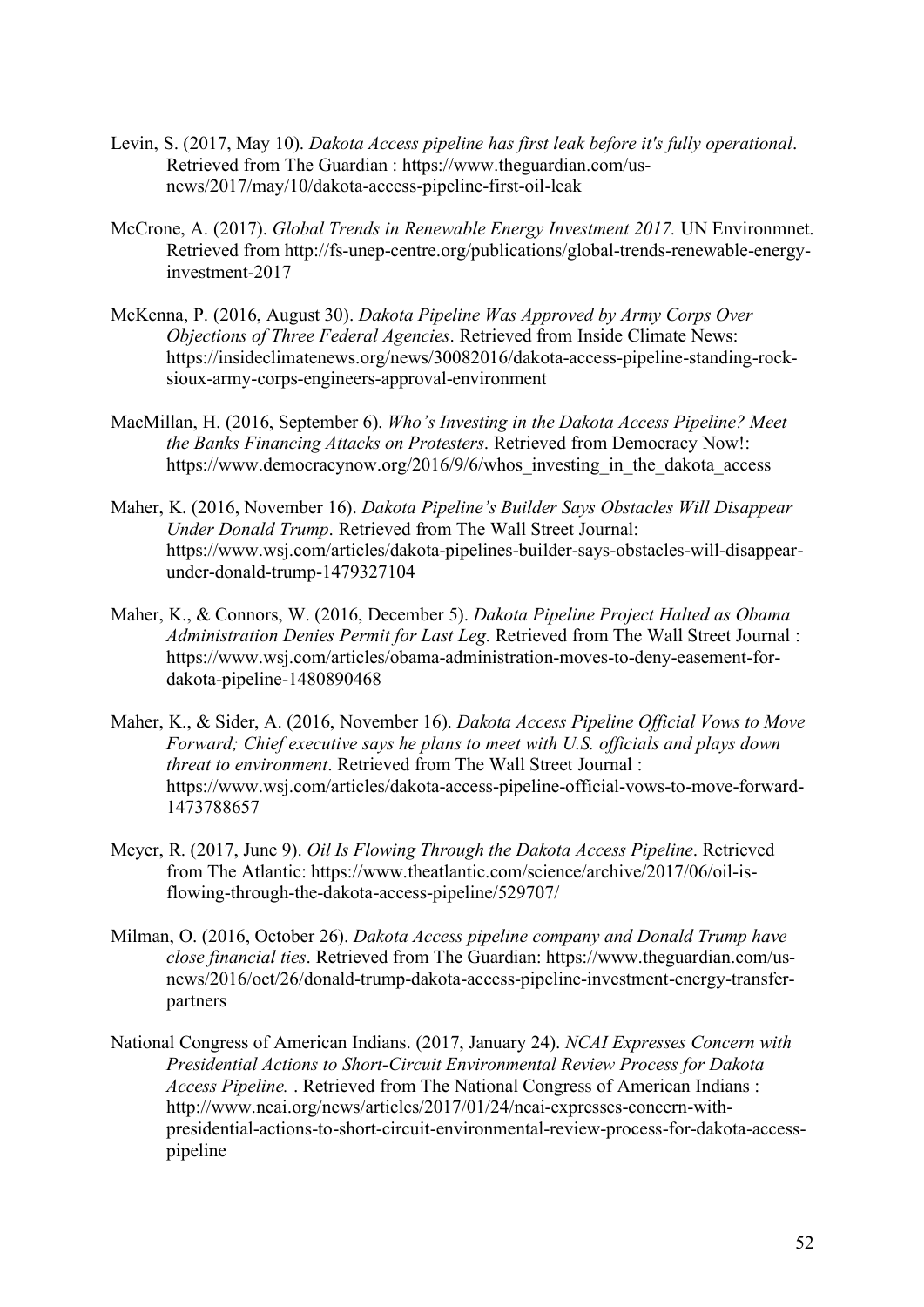- Newton, D. E. (2009). *Environmental justice: a reference handbook. 2nd ed.* Santa Barbara: ABC-Clio.
- Petroski, W. (2015, November 17). *'No net loss of wetlands' because of Bakken pipeline, official says.* Retrieved from Des Moines Register: https://www.desmoinesregister.com/story/news/politics/2015/11/17/bakken-pipelinewould-help-farmers-analyst-says/75921442/
- *Pipeline Basics*. (n.d.). Retrieved from Pipeline and Hazardous Materials Safety Administration: https://primis.phmsa.dot.gov/comm/PipelineBasics.htm?nocache=2436
- *Population Demographics for Bismarck, North Dakota in 2017, 2018*. (n.d.). Retrieved from Suburban Stats: https://suburbanstats.org/population/north-dakota/how-many-peoplelive-in-bismarck
- Rickert, L. (2017, September 28). *Dave Archambault II defeated for Chairman of Standing Rock Sioux Tribe by Mike Faith*. Retrieved from Native News Online.net: https://nativenewsonline.net/currents/dave-archambault-ii-defeated-chairmanstanding-rock-sioux-tribe-mike-faith/
- Schumacher, E. F. (1974). *Small is beautiful: a study of economics as if people mattered.* London: Abacus.
- Smith, D., & Kassam, A. (2017, January 24). *Trump orders revival of Keystone XL and Dakota Access pipelines*. Retrieved from The Guardian: https://www.theguardian.com/us-news/2017/jan/24/keystone-xl-dakota-accesspipelines-revived-trump-administration
- Statista. (2018). *Wealth distribution in the United States in 2017*. Retrieved from Statista: https://www.statista.com/statistics/203961/wealth-distribution-for-the-us/
- *Statistics: Standing Rock Sioux Tribe*. (n.d.). Retrieved from Standing Rock Sioux Tribe: https://www.standingrock.org/content/statistics
- Strinati, D. (2004). *An Introduction to Theories of Popular Culture.* New York: Routledge.
- Sullivan, K. (2016, December 2). *Voices from Standing Rock*. Retrieved from The Washington Post: http://www.washingtonpost.com/sf/national/2016/12/02/voicesfrom-standing-rock/?utm\_term=.f7c3a6b91605
- Tadeo, M. (2017, January 24). *API Welcomes President Trump's Commitment to Nation's Energy Infrastructure*. Retrieved from The American Petroleum Institute : http://www.api.org/news-policy-and-issues/news/2017/01/24/api-welcomes-presidenttrump-commitment
- Taylor, D. E. (1993). Environmentalism and the Politics of Inclusion. In R. D. Bullard (Ed.), *Confronting environmental racism: voices from the grassroots* (pp. 53-61). Boston: South End Press.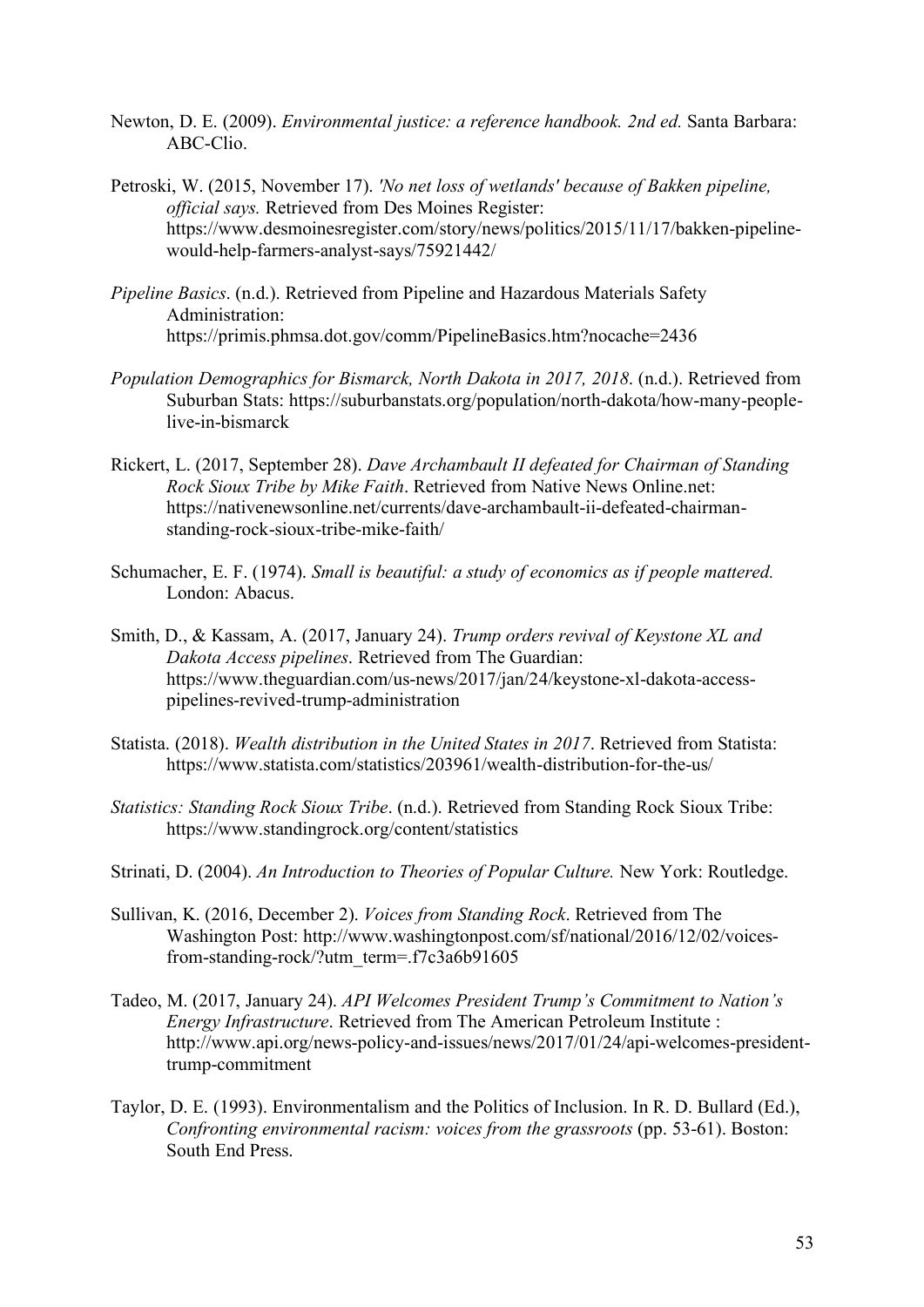- Taylor, D. E. (2014). *Toxic Communities: Environmental Racism, Industrial Pollution, and Residential Mobility.* New York: New York University Press.
- The Association of Pipe Lines. (2017, January 24). *AOPL Thanks President Trump for Allowing Americans to Benefit from Pipelines*. Retrieved from Association of Pipe Lines: http://www.aopl.org/pressroom/aopl-thanks-trump-allowing-americans-benefitpipelines/
- The White House. (2017, March 3). *emarks by the Vice President on President Trump's Vision for the Future*. Retrieved from The White House: https://www.whitehouse.gov/briefings-statements/remarks-vice-president-presidenttrumps-vision-future/
- The White House. (2017, January 24). *Presidential Memorandum Regarding Construction of the Keystone XL Pipeline*. Retrieved from The White House: https://www.whitehouse.gov/presidential-actions/presidential-memorandumregarding-construction-keystone-xl-pipeline/
- The White House. (2017, December 19). *Press Briefing by Press Secretary Sarah Sanders*. Retrieved from The White House: https://www.whitehouse.gov/briefingsstatements/press-briefing-press-secretary-sarah-sanders-121917/
- Thorbecke, C. (2016, November 3). *Why a Previously Proposed Route for the Dakota Access Pipeline Was Rejected*. Retrieved from ABC News: http://abcnews.go.com/US/previously-proposed-route-dakota-access-pipelinerejected/story?id=43274356
- U.S. Census Bureau. (2017, July 12). *Small Area Income and Poverty Estimates*. Retrieved from U.S. Census Bureau: https://www.census.gov/datatools/demo/saipe/saipe.html?s\_appName=saipe&map\_yearSelector=2016&map\_geoS elector=aa\_c&s\_year=2016
- United Nations. (2016, November 15). *UN experts back call to halt pipeline construction in North Dakota, citing rights abuses of protestors*. Retrieved from UN News: http://www.un.org/apps/news/story.asp?NewsID=55560#.Wl0aVSOZPOR
- Volcovici, V. (2017, June 15). *Federal judge orders more environmental analysis of Dakota pipeline*. Retrieved from Reuters: https://www.reuters.com/article/us-northdakotapipeline-dapl/federal-judge-orders-more-environmental-analysis-of-dakota-pipelineidUSKBN19538I
- Walker, G. (2012). *Environmental Justice.* Abingdon: Routledge.
- Warren, E. (2017, January 24). *Senator Warren Statement on President's Executive Orders to Advance the Keystone XL and Dakota Access Pipelines*. Retrieved from The U.S. Senate : https://www.warren.senate.gov/newsroom/press-releases/senator-warrenstatement-on-president-and-039s-executive-orders-to-advance-the-keystone-xl-anddakota-access-pipelines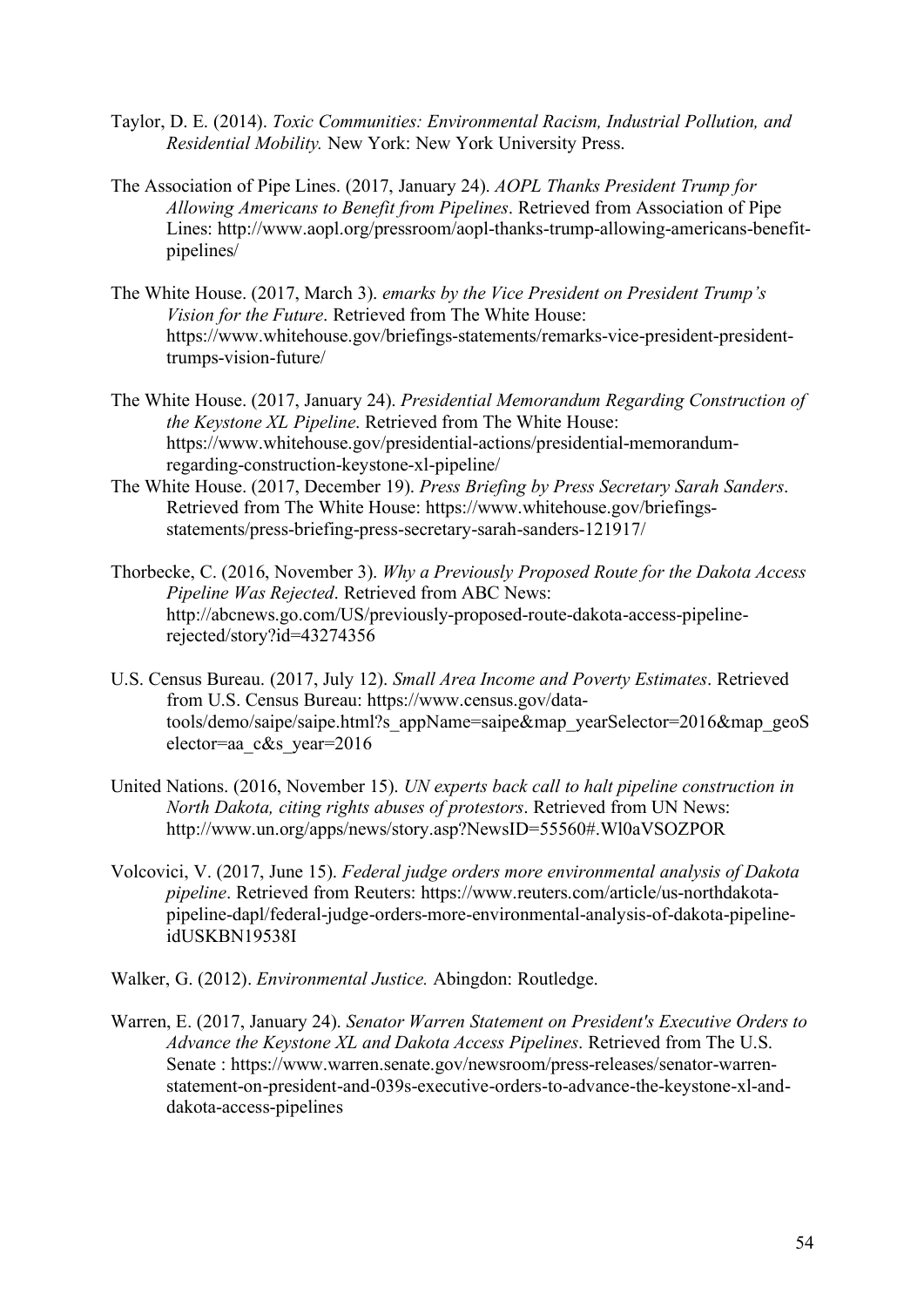- White, H. L. (2003). Syndrome Behavior and the Politics of Environmental Justice. In G. R. Visgilio, & G. R. Visgilio (Ed.), *Our Backyard: A quest for Environmental Justice* (pp. 107-124). Lanham: Rowman & Littlefield Publishers, Inc.
- Wodak, R., & Meyer, M. (2001). *Methods of critical discourse analysis.* London: SAGE Publications.
- Wong, C. J., & Levin, S. (2016, November 29). *Standing Rock protesters hold out against extraordinary police violence*. Retrieved from The Guardian: https://www.theguardian.com/us-news/2016/nov/29/standing-rock-protest-northdakota-shutdown-evacuation
- Wong, C. J., & Levin, S. (2017, February 7). *Final phase of Dakota Access pipeline to be approved, a major blow to Standing Rock Sioux*. Retrieved from The Guardian: https://www.theguardian.com/us-news/2017/feb/07/dakota-access-pipeline-approvedstanding-rock-sioux
- Worland, J. (2016, October 28). *What to Know About the Dakota Access Pipeline Protests*. Retrieved from Time: http://time.com/4548566/dakota-access-pipeline-standing-rocksioux/
- Yan, H. (2016, October 28). *Dakota Access Pipeline: What's at stake?* Retrieved from CNN: https://edition.cnn.com/2016/09/07/us/dakota-access-pipeline-visual-guide/index.html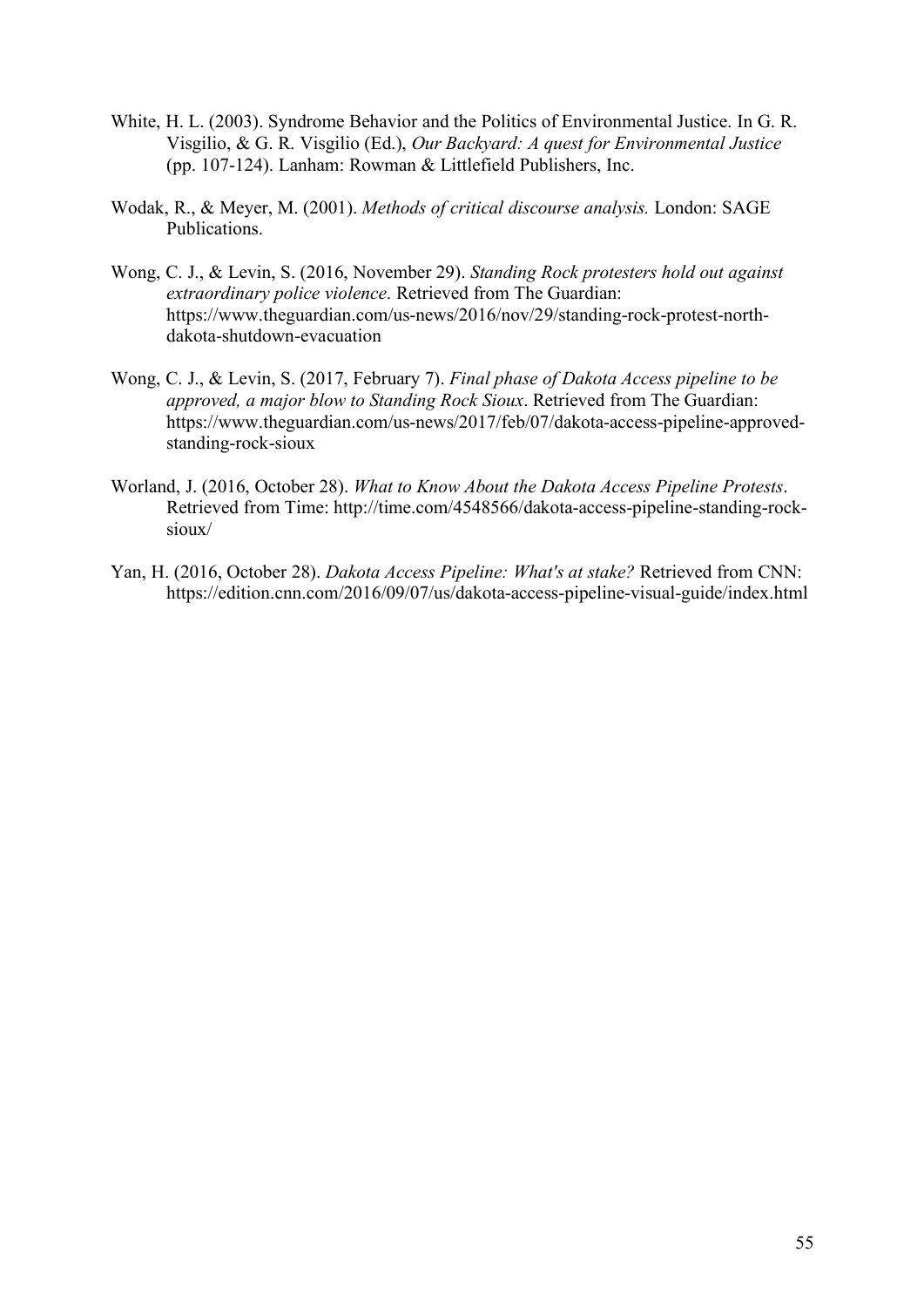### **9. Index**

Bates, 20 Bryant, 9, 10, 11 Bullard, 8, 9, 10 Cole, 7, 8, 9, 10, 11, 12, 41 Foster, 7, 8, 9, 10, 11, 41 Demas, 12 Evans, 15 Fairclough, 18, 19, 20, 35, 39, 58 Goldtooth, 10, 11 Groeger, 14 Harris, 26 Healy, 12 Heim, 12 Hellmann, 17 Holland, 28 Kelsey, 13 LaDuke, 36 Lee, 32 Levin, 14, 15, 16, 17

MacMillan, 12 Maher, 27 McCrone, 29 McKenna, 13 Meyer, 13, 16, 18 Milman, 13 Newton, 6 Rickert, 21 Schumacher, 34 Strinati, 20 Taylor 8, 11, 34 Thorbecke 14 Volcovici, 17, 28 White, 8 Wodak, 18 Wong, 17 Worland, 14, 16 Yan, 12, 13, 14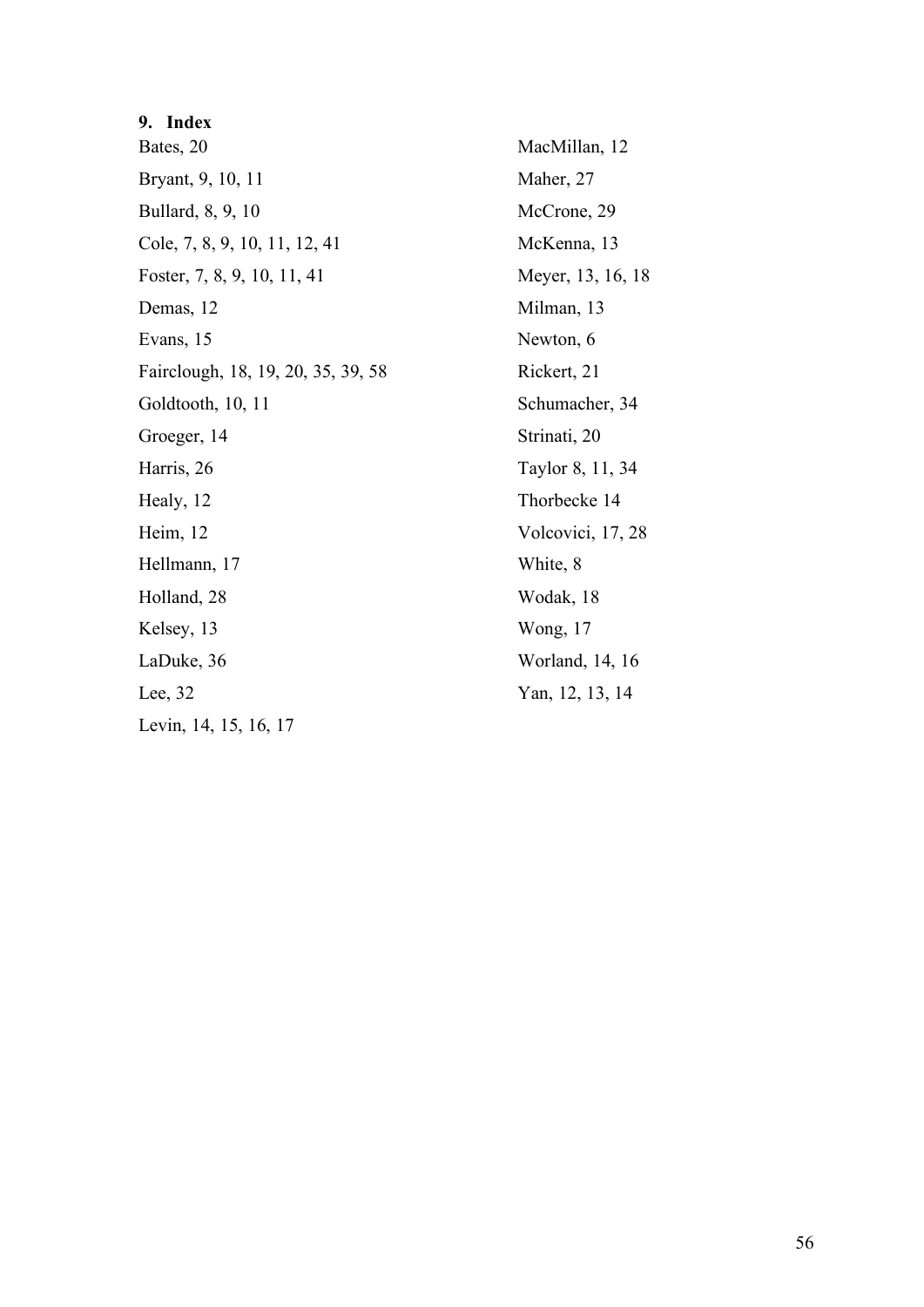### **10. Annotation**

The bachelor thesis deals with the building of the Dakota Access Pipeline in the United States of America. The pipeline leads near the Standing Rock Reservation inhabited by the Sioux Tribe. The tribe argued that the pipeline could contaminate their drinking water source in case of a leak and its construction was met by a strong opposition from the tribe. The theoretical part of the thesis presents the concepts of environmental justice and racism to provide a better comprehension of the Dakota Access Pipeline Case. The main aim of the thesis is to analyze statements of the various actors related to the possible consequences of the pipeline by using the method of critical discourse analysis as described in Norman Fairclough's work. In the analytical part, the focus lies in different presentation of possible consequences. I have identified five main discourses that occurred in the statements. Using the methods of description, interpretation and explanation, I tried to reveal the dominant and the submissive discourse. I focused on the relations between them and also on the relations that occurred within one discursive type. The analysis showed that the view of the consequences was connected to the actors' origin, race and socio-economic status.

Words count: 16 574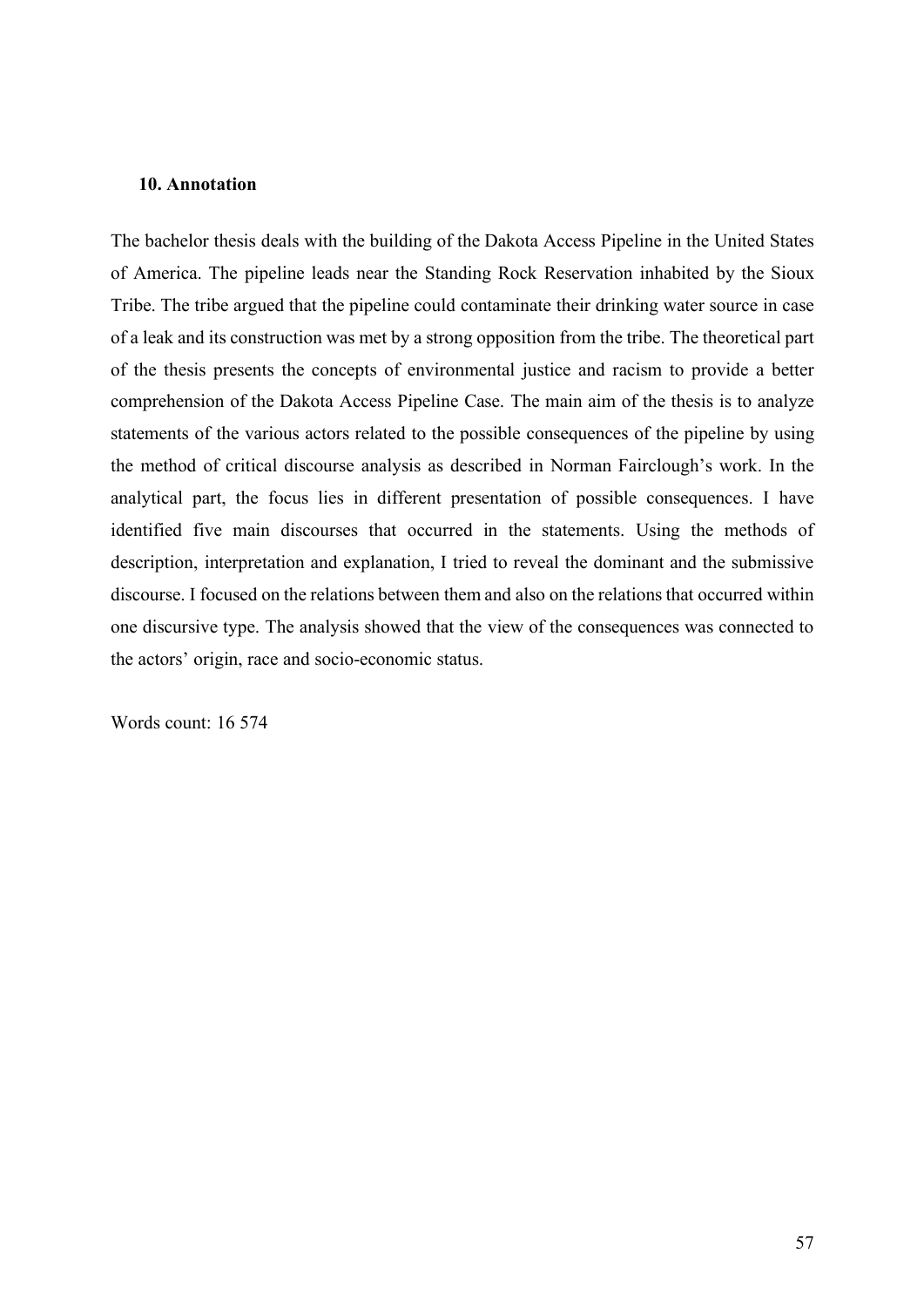### **11. Annexes**

**11.1. Figure 1**: A map with the rejected and preferred route of the DAPL (Horn, 2016).

# **Pipeline Reroute Skirts Reservation**

The controversial Dakota Access Pipeline's current route nearly clips the north end of<br>Standing Rock reservation, garnering protests from Native Americans and concern from federal agencies. The prior route passed upstream of Bismarck, ND.

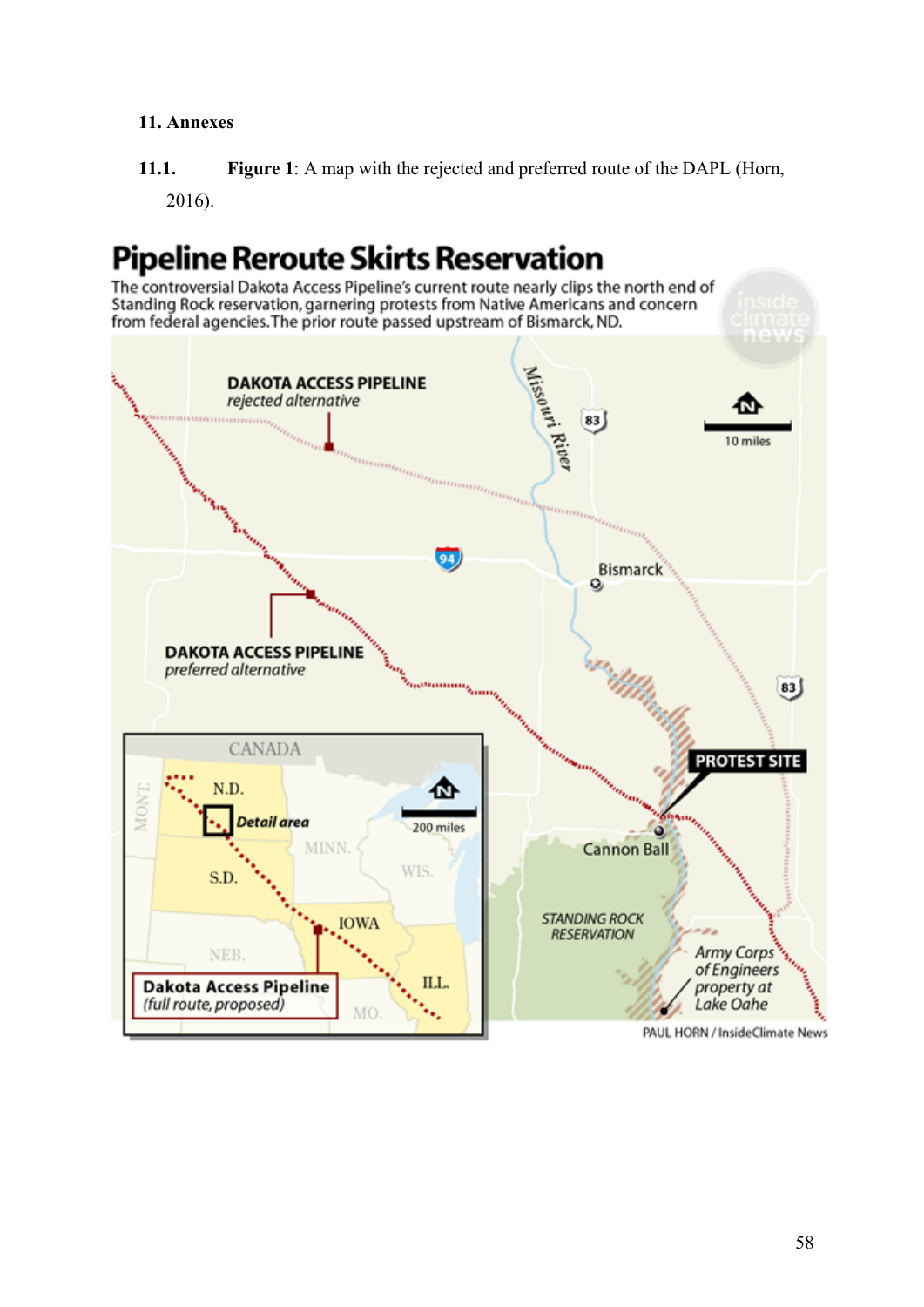**11.2. Figure 2**: A three-dimensional conception of discourse (Fairclough, Discourse and social change, 1992, p. 73).



### **11.3. Selected Statements**

Statements are divided according to the discursive types identified in the analytical part. Within the types, they are arranged chronologically.

### **11.3.1. Environmental Injustice**

**[1] Maher, K. (2016, November 16).** *Dakota Pipeline's Builder Says Obstacles Will Disappear Under Donald Trump; CEO Kelcy Warren 'pretty confident' about completion; Trump has investment in company***. Retrieved from The Wall Street Journal https://www.wsj.com/articles/dakota-pipelines-builder-says-obstacles-will-disappearunder-donald-trump-1479327104**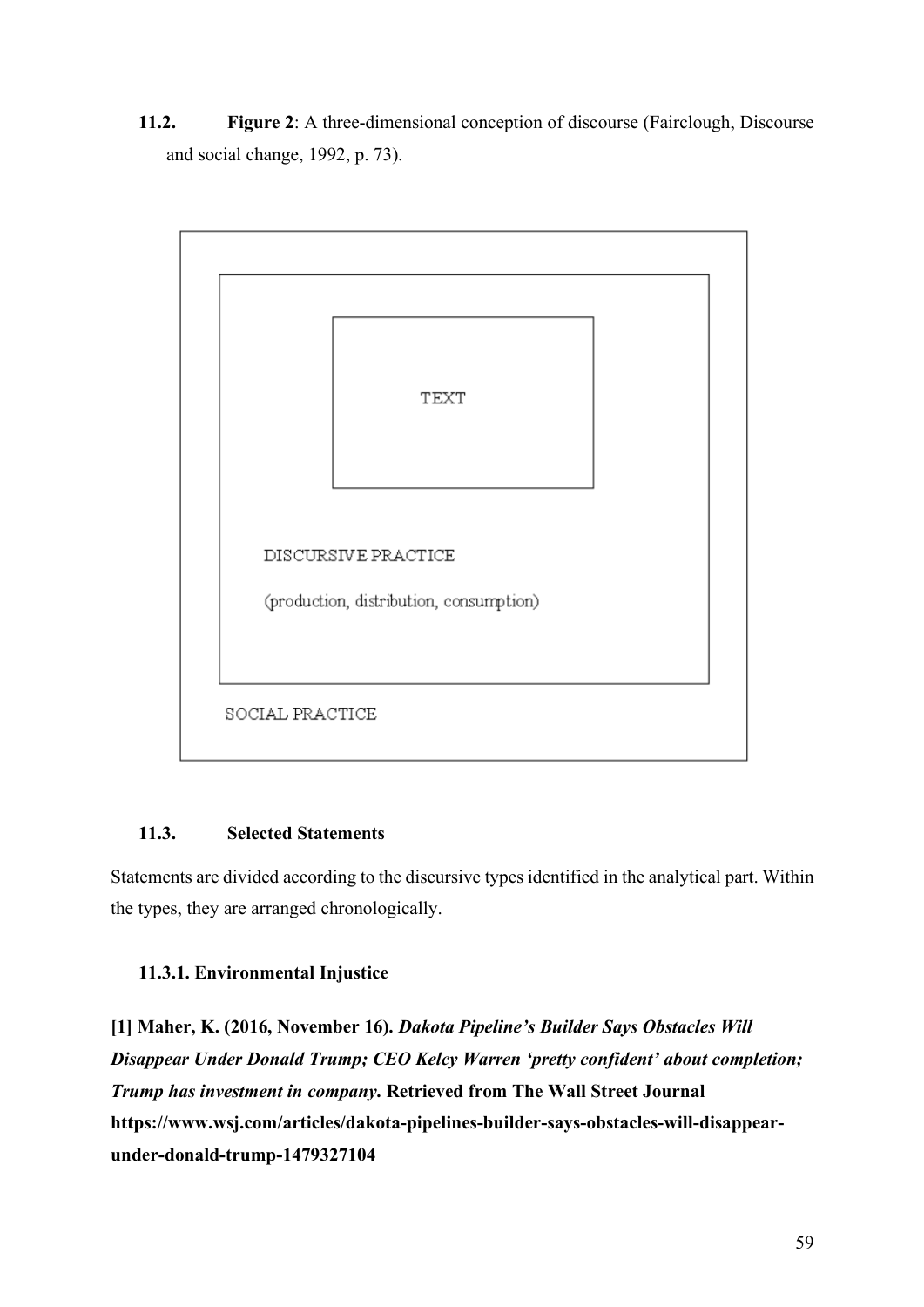*"I really wish for the Standing Rock Sioux that they had engaged in discussions way before they did. I don't think we would have been having this discussion if they did. We could have changed the route. It could have been done, but it's too late."*

Kelcy Warren, CEO of Energy Transfer Partners, November 2016

**[2] National Congress of American Indians (2017, January 24).** *NCAI Expresses Concern with Presidential Actions to Short-Circuit Environmental Review Process for Dakota Access Pipeline***. Retrieved from The National Congress of American Indians http://www.ncai.org/news/articles/2017/01/24/ncai-expresses-concern-with-presidentialactions-to-short-circuit-environmental-review-process-for-dakota-access-pipeline**

*"While Tribal governments fully understand the bureaucratic hurdles to economic development and share the same desire to improve the federal permitting process, that process must not be shortchanged at the expense of Indian Country. We cannot afford to go back to the days when Tribal Nations' voices were ignored and left with only the burdens and harms of development without our consent.* 

Brian Cladoosby, president of The National Congress of American Indians, January 2017

**[3] Eilperin, J.; Dennis, B. (2017, February 7).** *Trump administration to approve final permit for Dakota Access pipeline.* **Retrieved from The Washington Post https://www.washingtonpost.com/news/energy-environment/wp/2017/02/07/trumpadministration-to-approve-final-permit-for-dakota-access-**

### **pipeline/?utm\_term=.32cf67b46fce**

*"Americans have come together in support of the Tribe asking for a fair, balanced and lawful pipeline process. The environmental impact statement was wrongfully terminated. This pipeline was unfairly rerouted across our treaty lands."*

Dave Archambault II., former chairman of The Standing Rock Sioux Tribe, 2017

**[4] Archambault II, D. (2017, March 10).** *Dave Archambault II remarks Native Nations march on Washington, D.C.* **Retrieved from Stand with Standing Rock http://standwithstandingrock.net/dave-archambault-ii-remarks-native-nations-marchwashington-d-c/**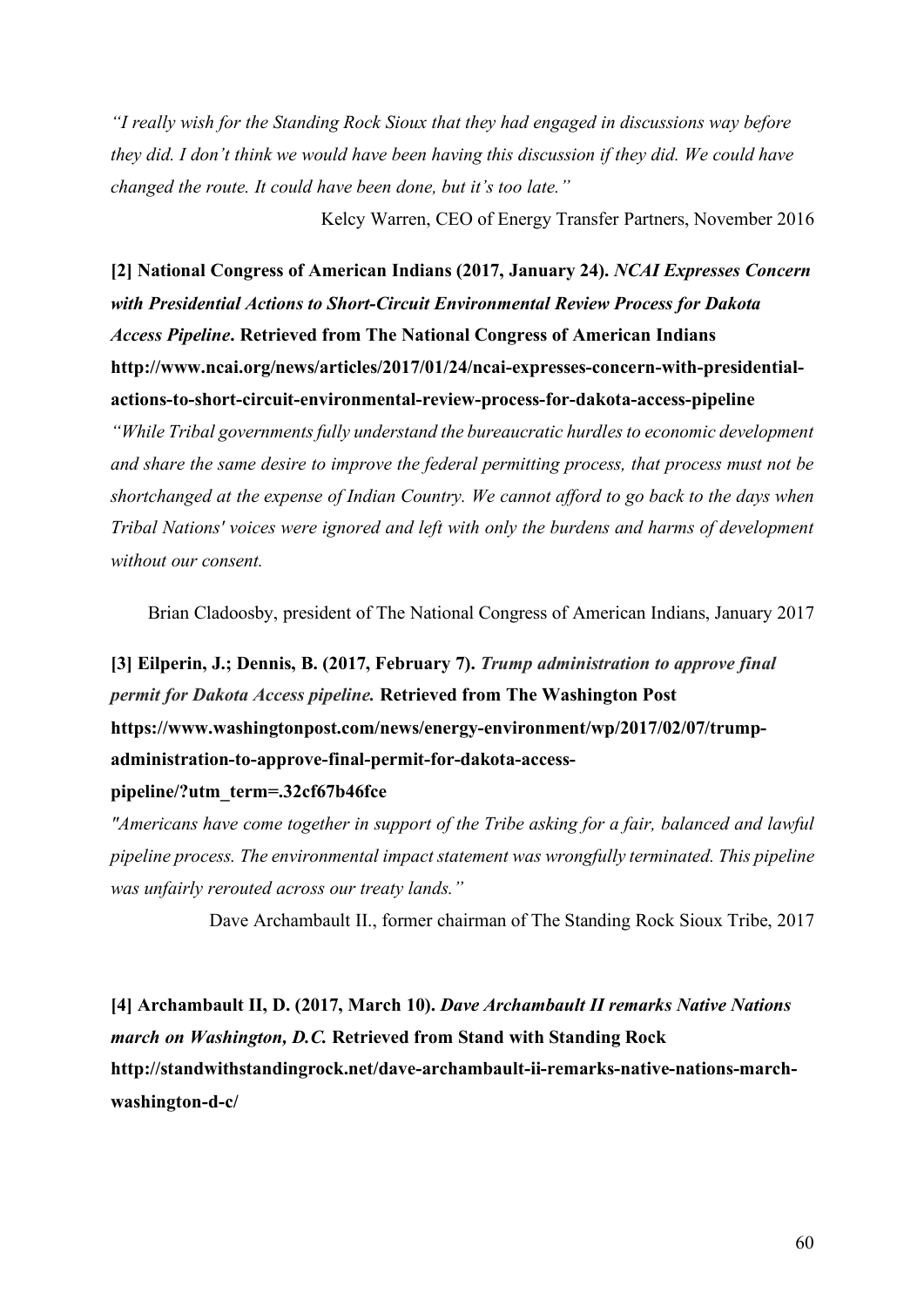*"From the very beginning, those seeking to build an empire described our ancestors as "limited owners" or mere occupants of the land. They were free to do as they willed. Centuries later, we still see this happening. We see the alleged minority community interests of Bismarck, North Dakota outweighing the interests of our entire tribe. We see corporations being allowed to take shortcuts with the federal government that bypass regulations put in place to protect basic human health."*

Dave Archambault II., former chairman of The Standing Rock Sioux Tribe, March 2017

# **[5] Indigenous Environmental Network (2017, June 2).** *Dakota Access Pipeline is Officially Operational.* **Retrieved from The Indigenous Environmental Network Earth http://www.ienearth.org/dakota-access-pipeline-is-officially-operational/**

*"The pipeline was originally set to go through Bismarck, ND but the community rejected that plan because they were afraid it would jeopardize the Bismarck water supply. Thereafter the pipeline was routed to pass thru treaty lands of the Oceti Sakowin, also known as the Great Sioux Nation, and within miles of the Standing Rock Sioux Tribe's primary intake for drinking water, without proper consultation or free, prior and informed consent. Since day one, we have been standing up against this blatant act of environmental racism and social injustice towards Indigenous Peoples."*

Indigenous Environmental Network, June 2017

# **[6] Earthjustice (2017, October 11).** *Dakota Access Pipeline to remain operational, for now.* **Retrieved from The Earthjustice https://earthjustice.org/news/press/2017/dakotaaccess-pipeline-to-remain-operational-for-now**

*"Today's decision is a disappointing continuation of a historic pattern: other people get all the profits, and the Tribes get all the risk and harm. The court already found that the Corps violated the law when it issued the permits without thoroughly considering the impact on the people of Standing Rock. The company should not be allowed to continue operating while the Corps studies that threat."*

Jan Hasselman, attorney of Earthjustice representing the Standing Rock Sioux Tribe, 2017

### **11.3.2. Economic Benefits**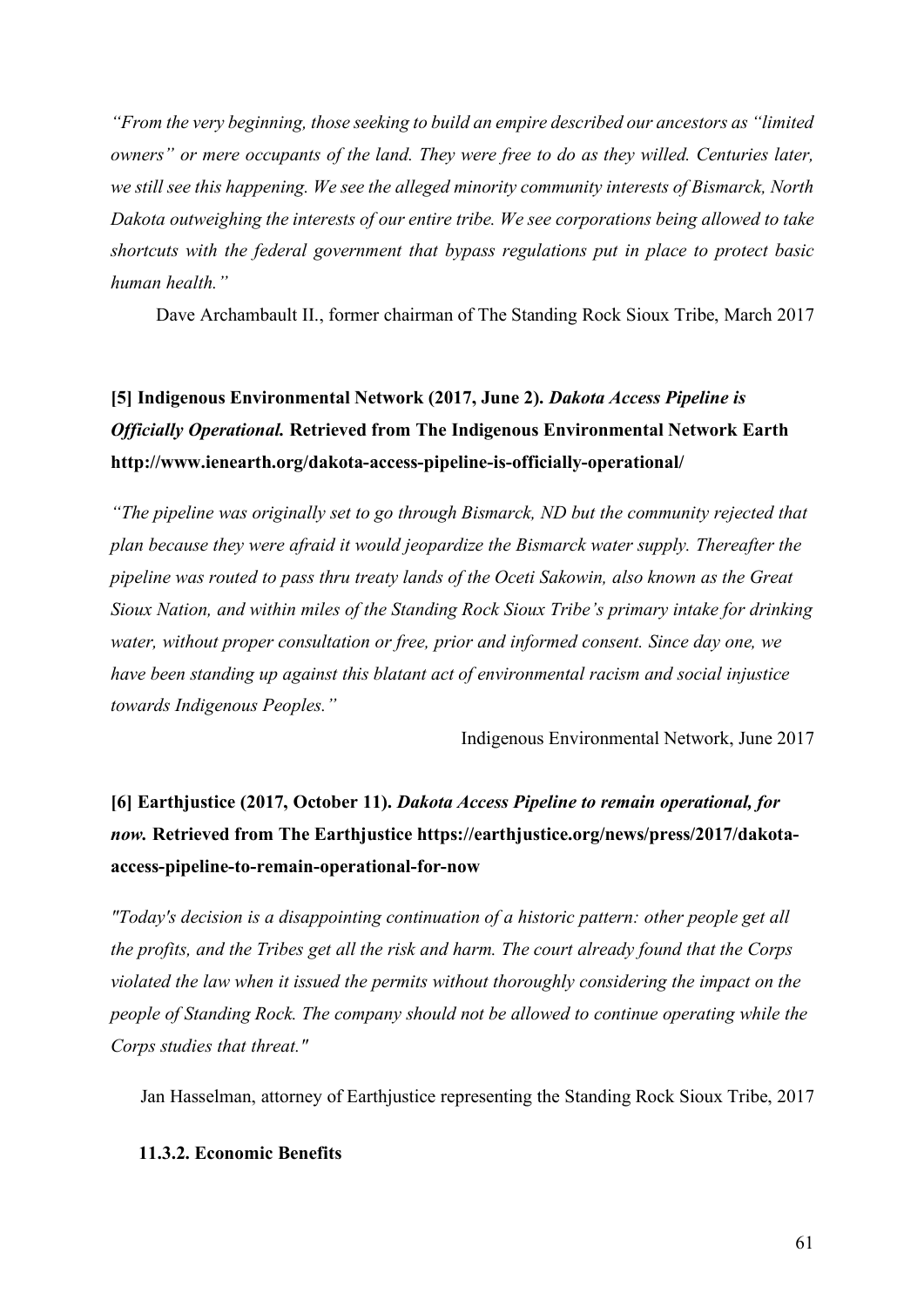**[7] Maher, K., & Connors, W. (2016, December 5).** *Dakota Pipeline Project Halted as Obama Administration Denies Permit for Last Leg.* **Retrived from The Wall Street Journal https://www.wsj.com/articles/obama-administration-moves-to-deny-easementfor-dakota-pipeline-1480890468**

*"We are not opposed to energy independence, economic development, or national security concerns, but we must ensure that these decisions are made with the considerations of our indigenous peoples."*

Dave Archambault II., former chairman of The Standing Rock Sioux Tribe, December 2016

**[8] Tadeo, M. (2017, January 24).** *API Welcomes President Trump's Commitment to Nation's Energy Infrastructure.* **Retrieved from The American Petroleum Institute http://www.api.org/news-policy-and-issues/news/2017/01/24/api-welcomes-presidenttrump-commitment**

*"Critical energy infrastructure projects like the Keystone XL and the Dakota Access Pipeline will help deliver energy to American consumers and businesses safely and efficiently."*

Jack Gerard, CEO of the American Petroleum Institute, January 2017

**[9, 10, 11] Consumer Energy Alliance (2017, January 24).** *Consumer Energy Alliance Applauds Trump Administration Pipeline Decisions.* **Retrieved from Consumer Energy Alliance https://consumerenergyalliance.org/2017/01/applauds-trump-administrationpipeline-decisions/**

*"Critical infrastructure projects like Keystone XL and Dakota Access will bring much-needed crude oil to markets, which will help create the fuel, power, and products that Americans use every day*.

*Everyone - families, farmers, manufacturers, distributors and small businesses - will benefit from the decision to greenlight a pair of pipelines that will help cash-strapped families lower costs, especially the tens of millions living on a fixed income or below the poverty line.*

*These pipelines will create both immediate jobs and long-term economic opportunities for Americans across the nation, helping to fulfill one of President Trump's main campaign promises to create more U.S. jobs."*

David Holt, president of Consumer Energy Alliance, January 2017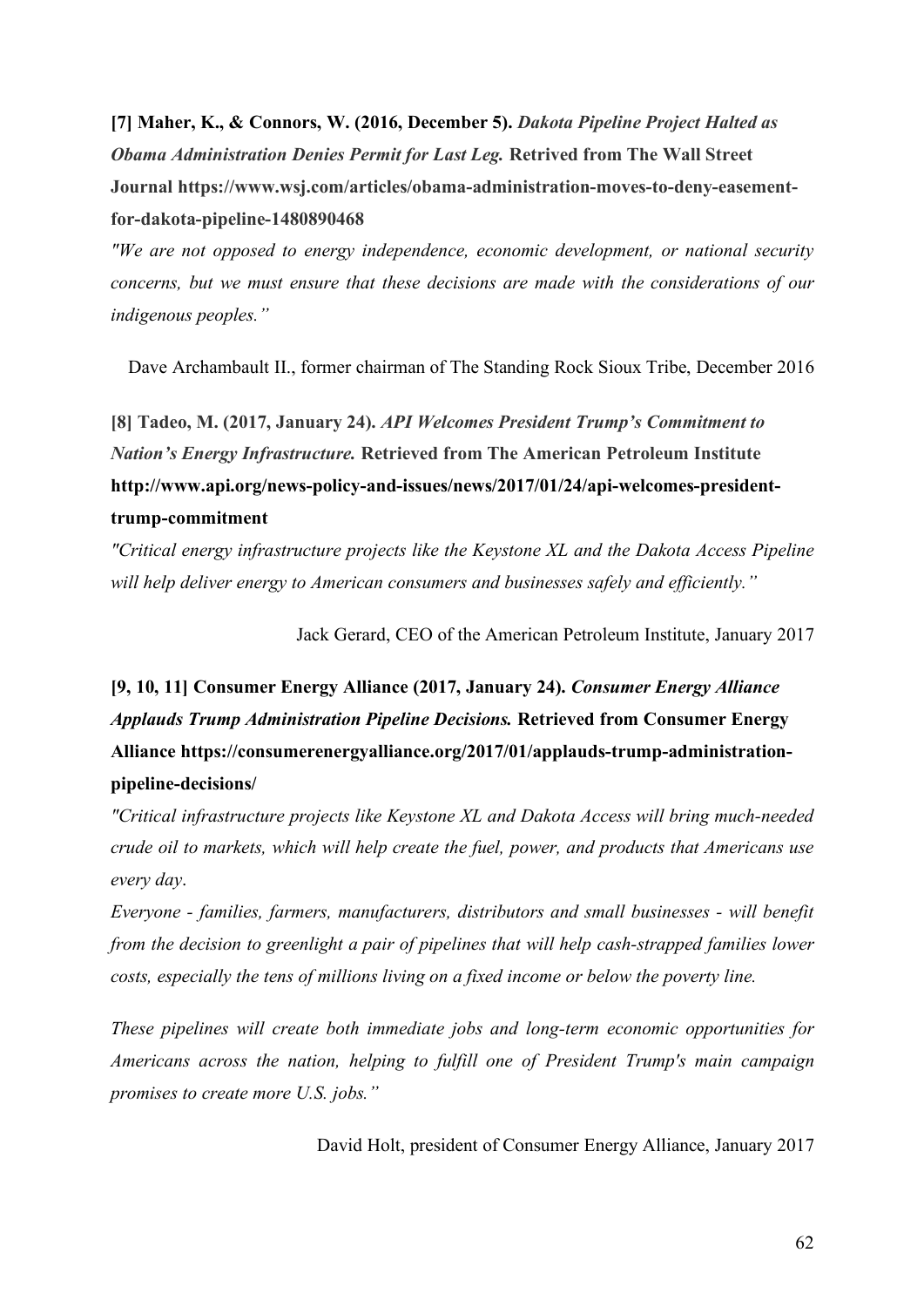**[12] The White House (2017, January 24).** *Presidential Memorandum Regarding Construction of the Keystone XL Pipeline***. Retrieved from The White House https://www.whitehouse.gov/presidential-actions/presidential-memorandum-regardingconstruction-keystone-xl-pipeline/** 

*"I believe that construction and operation of lawfully permitted pipeline infrastructure serve the national interest."*

Donald Trump, President of the United States, January 2017

# **[13] Smith, D., & Kassam, A. (2017, January 24).** *Trump orders revival of Keystone XL and Dakota Access pipelines.* **Retrieved from The Guardian https://www.theguardian.com/us-news/2017/jan/24/keystone-xl-dakota-access-pipelinesrevived-trump-administration**

*"The unfortunate reality is that these important infrastructure projects were used by special interests to advance their radical anti-energy agenda and were therefore needlessly halted by the last administration – to the detriment of America's national interest. These pipelines will strengthen our nation's energy supply and help keep energy costs low for American families."* Paul Ryan, White House speaker, January 2017

**[14] Defenders of Wildlife (2017, January 24).** *Executive Orders Trump People, Wildlife, Waterways.* **Retrieved from Defenders of Wildlife https://defenders.org/pressrelease/executive-orders-trump-people-wildlife-waterways**

*"President Trump's executive orders put big polluters first, not America first."*

*[...]*

*"These projects have no place on the American landscape and are being pushed for one reason, and one reason only: more billions for the billionaires. These projects would override the interests of the communities, Tribes and wildlife who will be forced to deal with their consequences. We need a president who will stand for America's environment and protect it for future generations to enjoy, not sacrifice it for corporate billions."*

Jamie Rappaport, President and CEO of Defenders of Wildlife, January 2017

**[15] Association of Pipe Lines (2017, January 24).** *AOPL Thanks President Trump for Allowing Americans to Benefit from Pipelines.* **Retrieved from The Association of Pipe**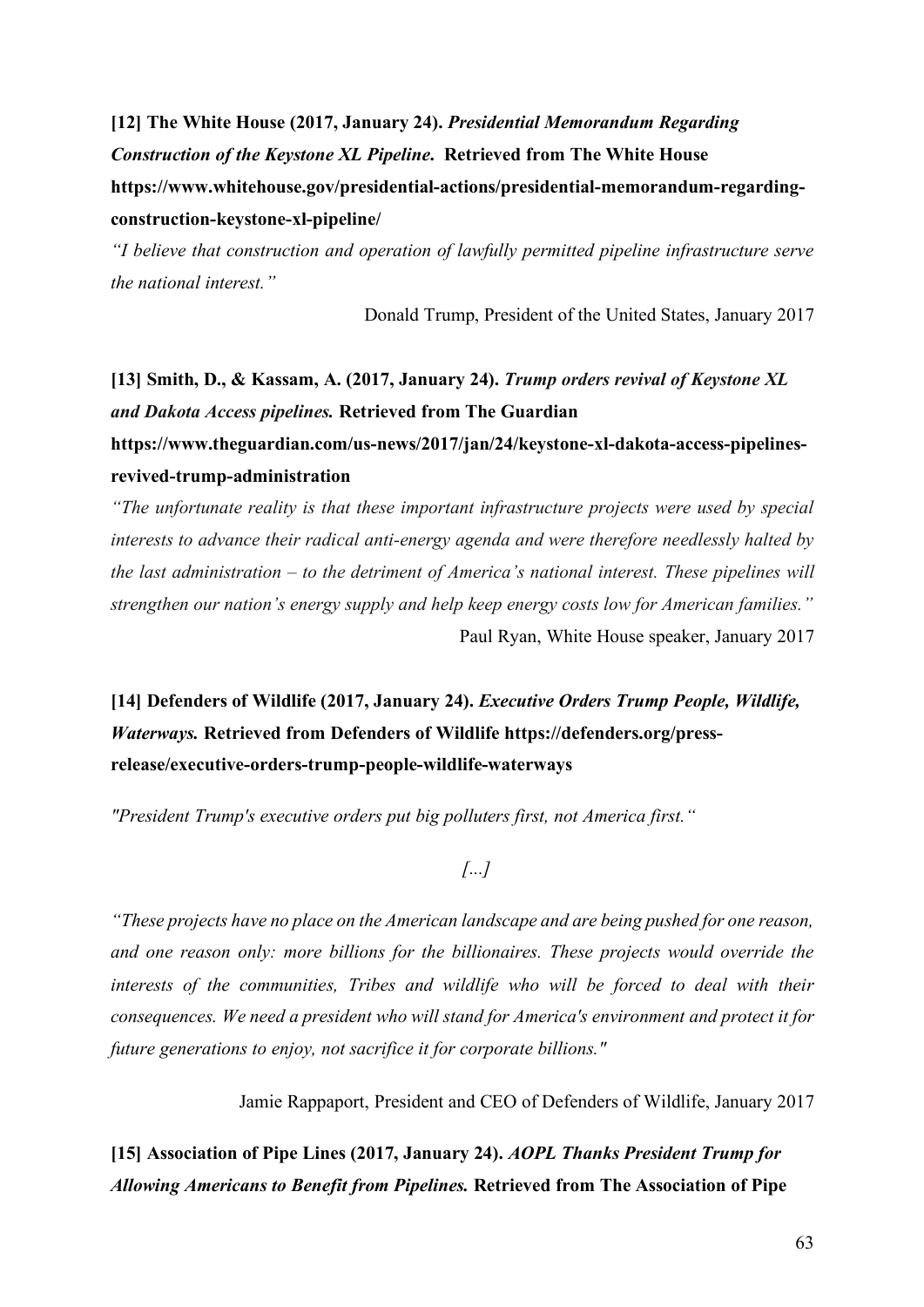### **Lines http://www.aopl.org/pressroom/aopl-thanks-trump-allowing-americans-benefitpipelines/**

*"We thank President Trump for giving the American people the benefits of jobs and plentiful, affordable energy that pipelines will bring."*

Andrew Black, President and CEO of Association of Oil Pipe Lines, January 2017

### **[16] Hardy, K. (2017, January 24).** *What's next after Trump jumpstarts the Dakota Access pipeline.* **Retrieved from Des Moines Register**

**https://www.desmoinesregister.com/story/money/business/2017/01/24/whats-next-aftertrump-jumpstarts-dakota-access-pipeline/96995534/**

*"By granting the easement, Trump is risking our treaty rights and water supply to benefit his wealthy contributors and friends at DAPL. We are not opposed to energy independence. We are opposed to reckless and politically motivated development projects, like DAPL, that ignore our treaty rights and risk our water."*

Dave Archambault II., former chairman of The Standing Rock Sioux Tribe, January 2017

# **[17] National Congress of American Indians (2017, January 24).** *NCAI Expresses Concern with Presidential Actions to Short-Circuit Environmental Review Process for Dakota Access Pipeline***. Retrieved from The National Congress of American Indians http://www.ncai.org/news/articles/2017/01/24/ncai-expresses-concern-with-presidentialactions-to-short-circuit-environmental-review-process-for-dakota-access-pipeline**

*"Indian Country has spoken loud and clear that we are not against development, but our legitimate rights as sovereign governments to be heard in the permitting process cannot be ignored. Tribal involvement is necessary to ensure that infrastructure projects benefit our communities without harming our lands, waters, and sacred places."*

Brian Cladoosby, president of The National Congress of American Indians, January 2017

# **[18] The White House (2017, March 3).** *Remarks by the Vice President on President Trump's Vision for the Future***. Retrieved from The White House https://www.whitehouse.gov/briefings-statements/remarks-vice-president-presidenttrumps-vision-future/**

*"After years of delays, for instance, President Trump authorized the construction of the Keystone and Dakota pipelines, creating thousands of American jobs and strengthening our energy infrastructure."*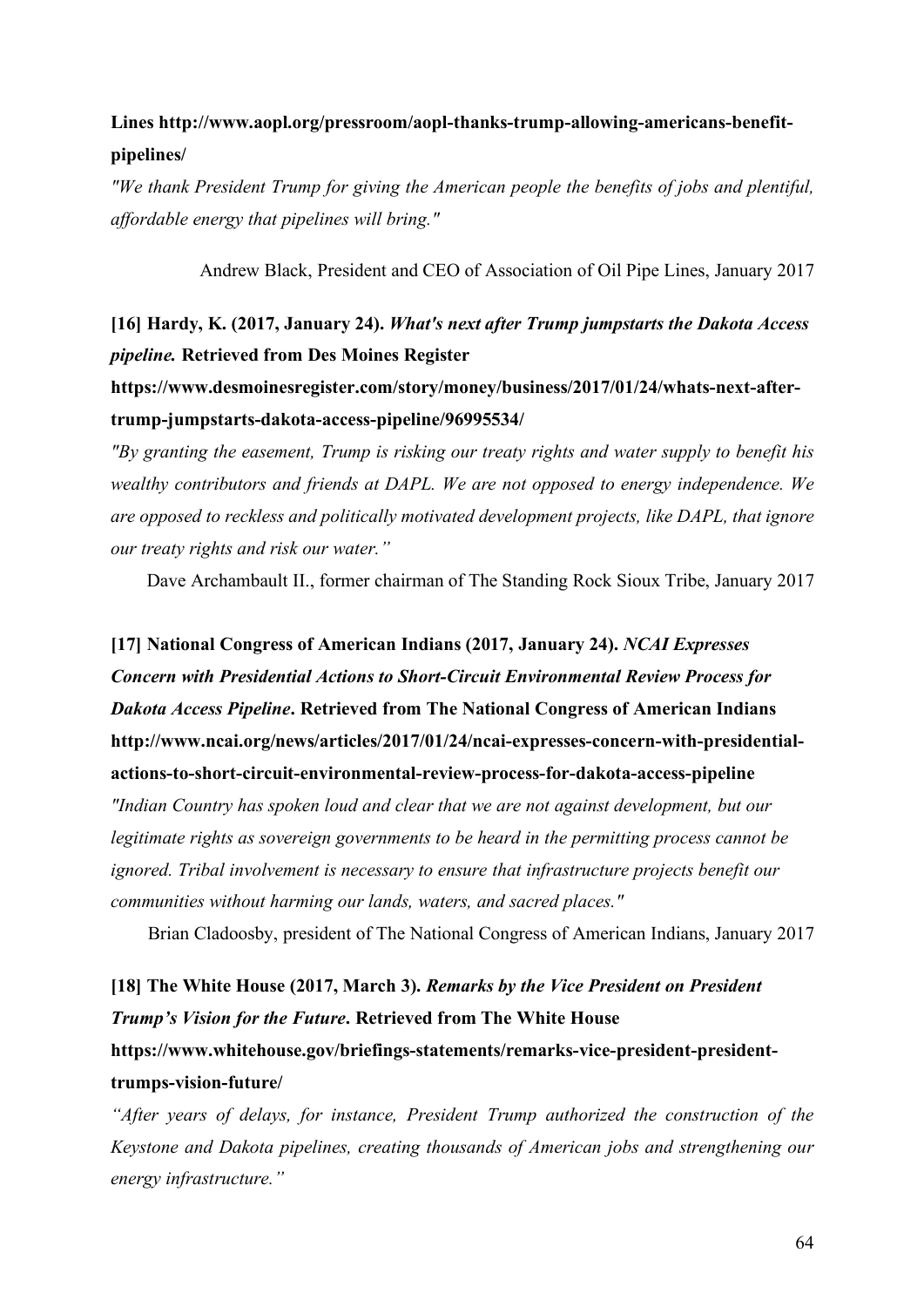**[19] The White House (2017, December 19).** *Press Briefing by Press Secretary Sarah Sanders.* **Retrieved from The White House https://www.whitehouse.gov/briefingsstatements/press-briefing-press-secretary-sarah-sanders-121917/**

*We finally set up our nation on a path to not only energy independence, but energy dominance.* 

Sarah Sanders, Press Secretary of the White House, December 2017

### **11.3.3. Destruction of Sacred Lands**

**[20] Heim, J. (2016, September 7).** *Showdown over oil pipeline becomes a national movement for Native Americans.* **Retrieved from The Washington Post https://www.washingtonpost.com/national/showdown-over-oil-pipeline-becomes-anational-movement-for-native-americans/2016/09/06/ea0cb042-7167-11e6-8533- 6b0b0ded0253\_story.html?utm\_term=.07dae08ac4d8**

*"This pipeline is going through huge swaths of ancestral land. It would be like constructing a pipeline through Arlington Cemetery or under St. Patrick's Cathedral."*

Dead DePountis, attorney of the Standing Rock Sioux Tribe, 2016

**[21] Maher, K., & Sider, A. (2016, November 16).** *Dakota Access Pipeline Official Vows to Move Forward; Chief executive says he plans to meet with U.S. officials and plays down threat to environment.* **Retrieved from The Wall Street Journal https://www.wsj.com/articles/dakota-access-pipeline-official-vows-to-move-forward-1473788657**

*"We--like all Americans--value and respect cultural diversity and the significant role that Native American culture plays in our nation's history and its future and hope to be able to strengthen our relationship with the Native American communities as we move forward with this project."*

Kelcy Warren, CEO of Energy Transfer Partners, 2016

**[22] Archambault II, D. (2016, November 22).** *Comments of Chairman Dave Archambault, II, Standing Rock Sioux Tribe On Federal Consultation with Tribes on*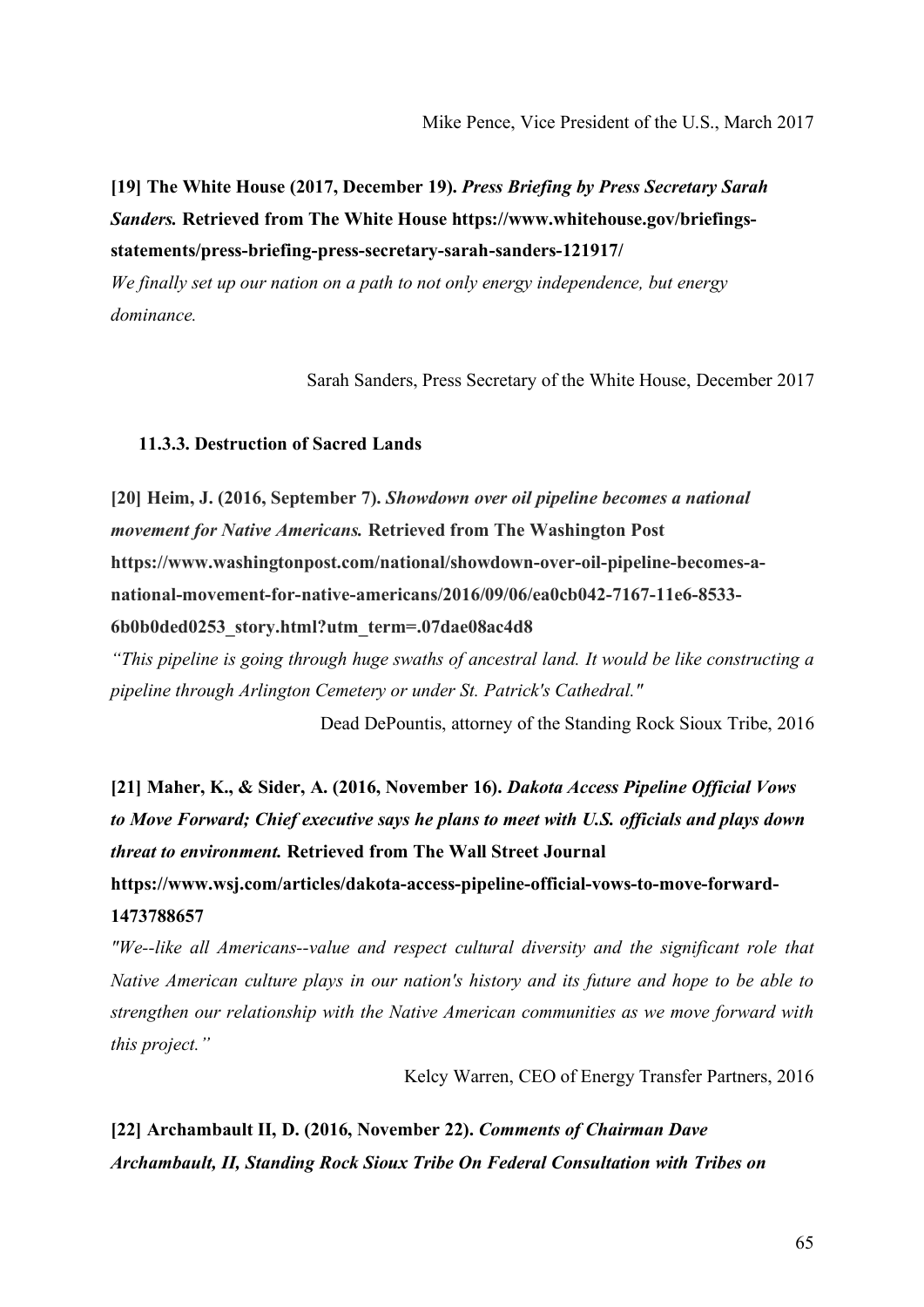# *Infrastructure Decision Making.* **Retrieved from The U.S. Department of the Interior Indian Affairs https://www.bia.gov/sites/bia.gov/files/assets/as-ia/raca/pdf/idc2- 055454.pdf**

*"Important discoveries have taken place during construction, including human remains, funerary items and rock cairns. Sacred Native American cultural resources have been intentionally destroyed by DAPL workers."*

Dave Archambault II., former chairman of The Standing Rock Sioux Tribe, 2016

### **11.3.4. Negative effects on the environment and the livelihoods of people**

**[23, 24] Heim, J. (2016, September 7).** *Showdown over oil pipeline becomes a national movement for Native Americans.* **Retrieved from The Washington Post https://www.washingtonpost.com/national/showdown-over-oil-pipeline-becomes-anational-movement-for-native-americans/2016/09/06/ea0cb042-7167-11e6-8533- 6b0b0ded0253\_story.html?utm\_term=.07dae08ac4d8**

*"We know there are 17 million people downstream from us. The problem is bad for whatever community is near this pipeline.*

*It's not going to be if it breaks -- it's going to be when it breaks."*

Nick Tilson, member of the Oglala Sioux Tribe, 2016

# **[25] Healy, J. (2016, November 2).** *The View From Two Sides of the Front Lines at Standing Rock.* **Retrieved from The New York Times**

**https://www.nytimes.com/2016/11/02/us/standing-rock-front-lines.html**

*"Don't you drink water, too?"' […] Don't your children drink water? We're here to protect the water."*

Mekasi Horinek, environmental activist, 2016

**[26, 27] Maher, K. (2016, November 16).** *Dakota Pipeline's Builder Says Obstacles Will Disappear Under Donald Trump; CEO Kelcy Warren 'pretty confident' about completion; Trump has investment in company***. Retrieved from The Wall Street Journal**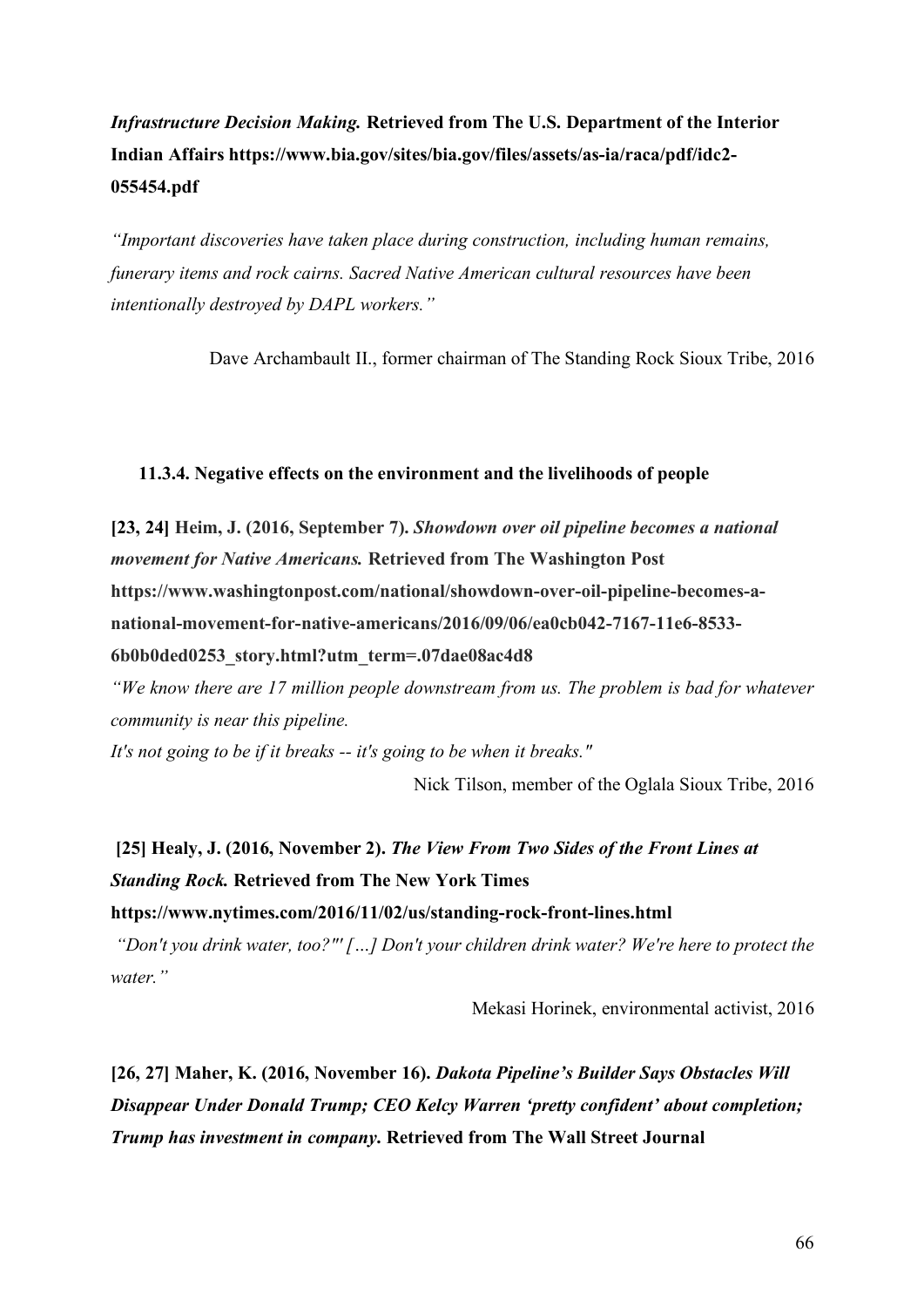**https://www.wsj.com/articles/dakota-pipelines-builder-says-obstacles-will-disappearunder-donald-trump-1479327104**

*"This is just a pipeline. This is a pipeline that's going to transport crude safely and economically.*

*[…] this pipeline will be safe, efficient and well constructed,"*

Kelcy Warren, CEO of Energy Transfer Partners, 2016

**[28] Petroski, W. (2015, November 17).** *'No net loss of wetlands' because of Bakken pipeline, official says.* **Retrieved from Des Moines Register https://www.desmoinesregister.com/story/news/politics/2015/11/17/bakken-pipelinewould-help-farmers-analyst-says/75921442/**

*"We are going above and beyond regulation in protecting the environment."*

Monica Howard, director of environmental services for Energy Transfer Partners, 2015

**[29, 30] Archambault II, D. (2016, November 22).** *Comments of Chairman Dave Archambault, II, Standing Rock Sioux Tribe On Federal Consultation with Tribes on Infrastructure Decision Making.* **Retrieved from The U.S. Department of the Interior Indian Affairs https://www.bia.gov/sites/bia.gov/files/assets/as-ia/raca/pdf/idc2- 055454.pdf**

*"The Standing Rock Sioux Tribe relies on the waters of the life-giving Missouri River for our continued existence, and the Dakota Access Pipeline poses a serious risk to Mni Sose and to the very survival of our Tribe.*

*An oil spill from the pipeline into Lake Oahe would have a devastating impact on the Tribe and our economic, social and spiritual life."*

Dave Archambault II., former chairman of The Standing Rock Sioux Tribe, November 2016

**[31, 32] Indigenous Environmental Network (2016, August 25).** *Open Letter to President Obama: Halt Construction and Repeal Permits for the Dakota Access Pipeline Project.*  **Retrieved from the Indigenous Environmental Network**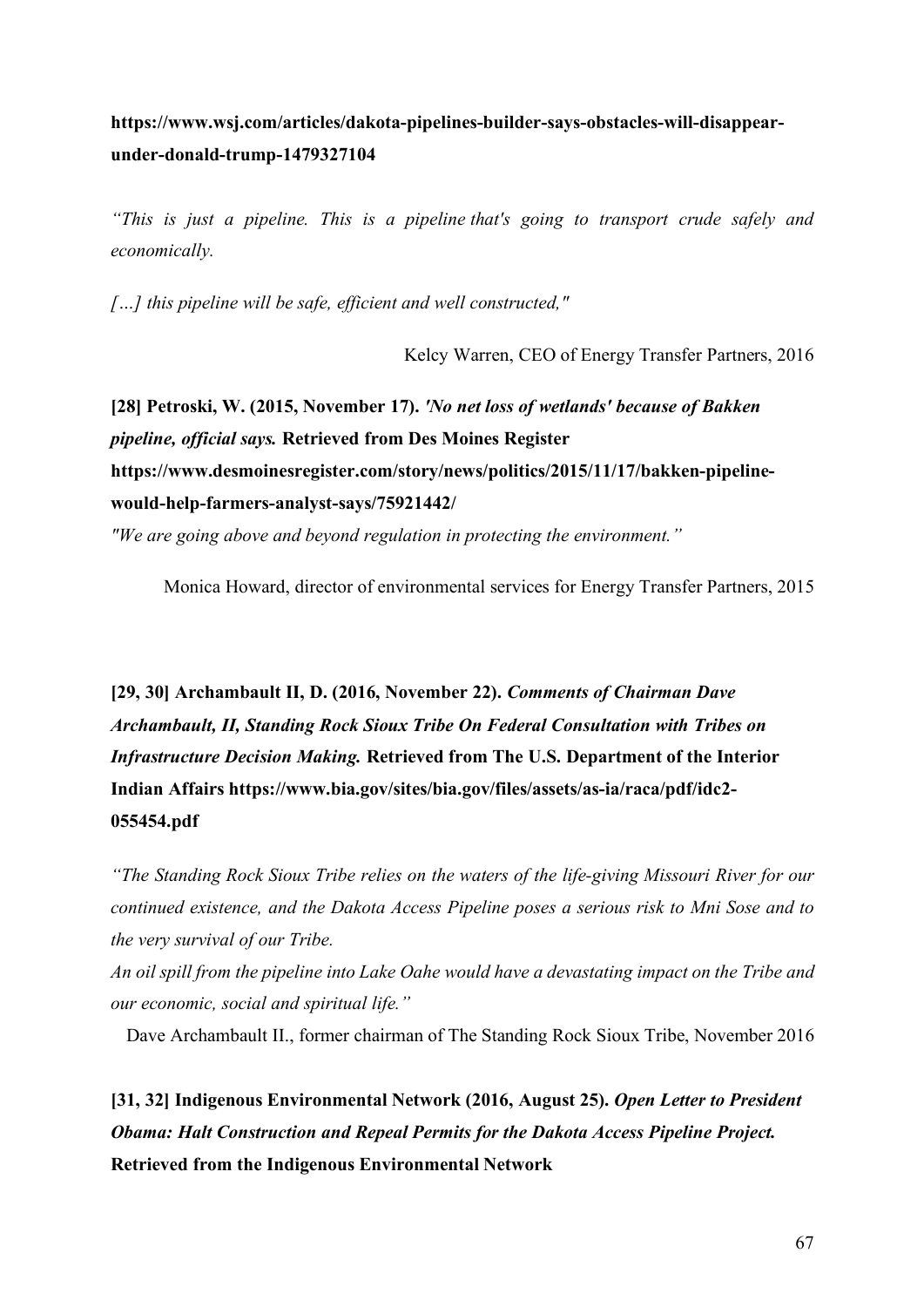### **http://www.ienearth.org/open-letter-to-president-obama-halt-constructionand-repeal-permits-for-the-dakota-access-pipeline-project/**

*"If there were to be a spill – which history has taught us is not a question of "if" but "when […]*

*Not only would the Dakota Access Pipeline threaten sacred sites and culturally important landscapes, it would also cross under the Missouri River just upstream of the Tribe's drinking water supply. If there were to be a spill – which history has taught us is not a question of "if" but "when" – it would constitute an existential threat to the Tribe's culture and way of life. The pipeline poses significant threats to the environment, public health, and tribal and human rights."*

The Indigenous Environmental Network, 2016

# **[33, 34] Levin, S. (2017, May 10).** *Dakota Access pipeline has first leak before it's fully operational.* **Retrieved from The Guardian https://www.theguardian.com/usnews/2017/may/10/dakota-access-pipeline-first-oil-leak**

*"They keep telling everybody that it is state of the art, that leaks won't happen, that nothing can go wrong. It's always been false. They haven't even turned the thing on and it's shown to be false."*

Jan Hasselman, lawyer for the Standing Rock Sioux Tribe, 2017

*"Our lawsuit challenging this dangerous project is ongoing, and it's more important than ever for the court to step in and halt additional accidents before they happen – not just for the Standing Rock Sioux Tribe and our resources but for the 17 million people whose drinking water is at risk."*

Dave Archambault II., former chairman of The Standing Rock Sioux Tribe, 2017

**[35, 36] Hardy, K. (2017, May 11).** *Oil is flowing in the Dakota Access pipeline, but protesters aren't giving up.* **Retrieved from Des Moines Register https://www.desmoinesregister.com/story/money/business/2017/05/11/oil-flowingdakota-access-pipeline-but-protesters-arent-giving-up/310704001/**

*"We built the Dakota Access Pipeline using the latest technology and exceeded minimum federal safety requirements throughout the process."*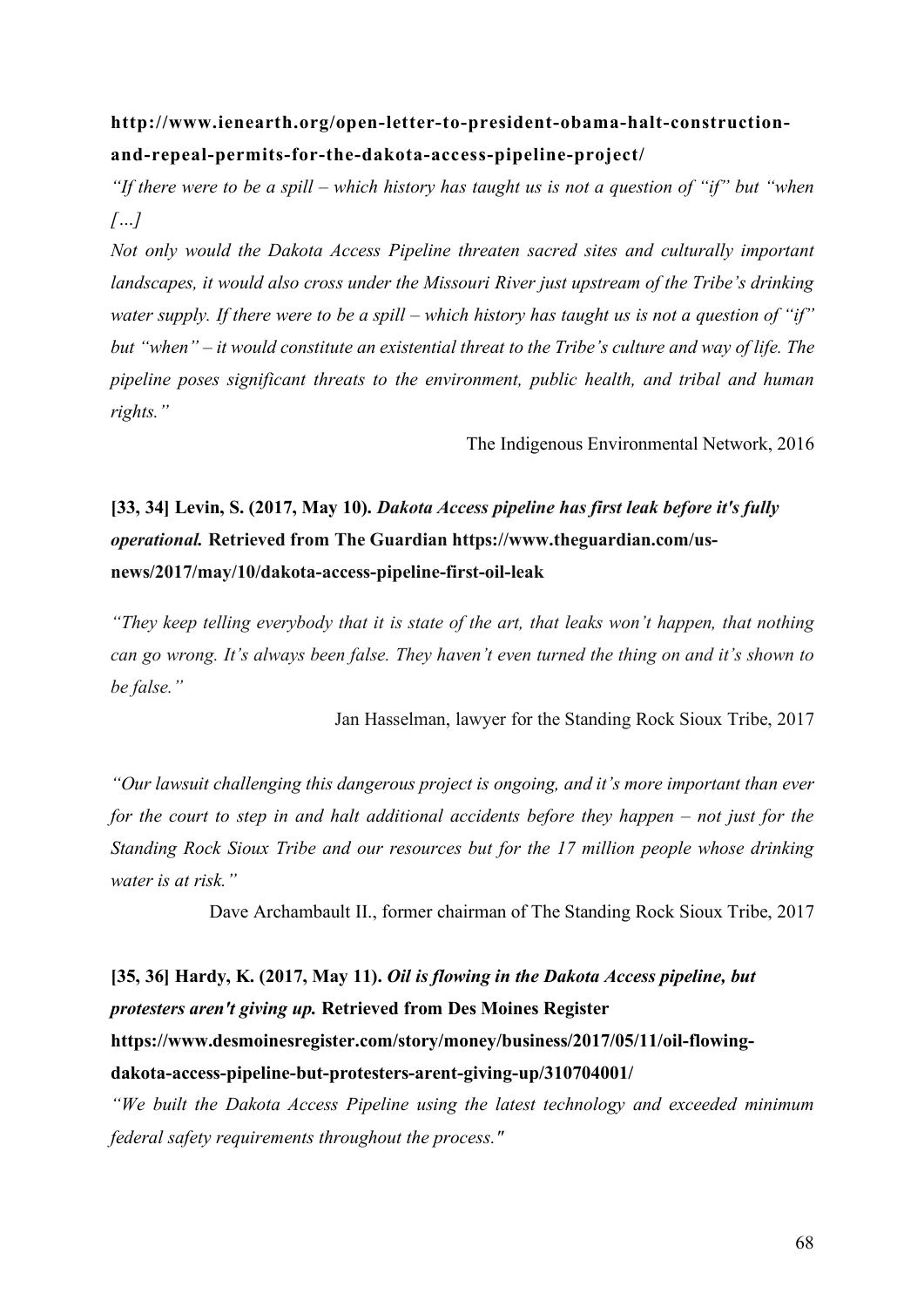*"Most importantly, safety is the company's top priority -- safety of our people and our assets, the safety of all those who live and work in the communities through which we pass, and the safety of the environment,"*

Lisa Dillinger, spokeswoman of Energy Transfer Partners, 2017

**[37] Grueskin, C. (2017, June 14).** *Judge rules partly in favor of tribes in Dakota Access suit.* **Retrieved from The Bismarck Tribune http://bismarcktribune.com/news/state-andregional/judge-rules-partly-in-favor-of-tribes-in-dakota-access/article\_03923e7f-d58c-5b9e-9c09-5ad5365d2643.html**

*"The EA is silent, for instance, on the distinct cultural practices of the tribe and the social and economic factors that might amplify its experience of the environmental effects of an oil spill. Standing Rock provides one such example in its briefing: many of its members fish, hunt and gather for subsistence. Losing the ability to do so could seriously and disproportionately harm those individuals relative to those in nearby nontribal communities."*

James E. Boasberg, U.S. District Court Judge, 2017

### **11.3.5. Climate Change**

### **[38] Sullivan, K. (2016, December 2).** *Voices from Standing Rock.* **Retrieved from The Washington Post http://www.washingtonpost.com/sf/national/2016/12/02/voices-fromstanding-rock/?utm\_term=.f7c3a6b91605**

*"This pipeline represents something deeper. We have to start worrying about the rights of our future generations. We have to start looking at making a just transition as a society away from a fossil fuel economy."*

Tom Goldtooth, Executive Director of the Indigenous Environmental Network, 2016

**[39] Defenders of Wildlife (2017, January 24).** *Executive Orders Trump People, Wildlife, Waterways.* **Retrieved from Defenders of Wildlife https://defenders.org/pressrelease/executive-orders-trump-people-wildlife-waterways**